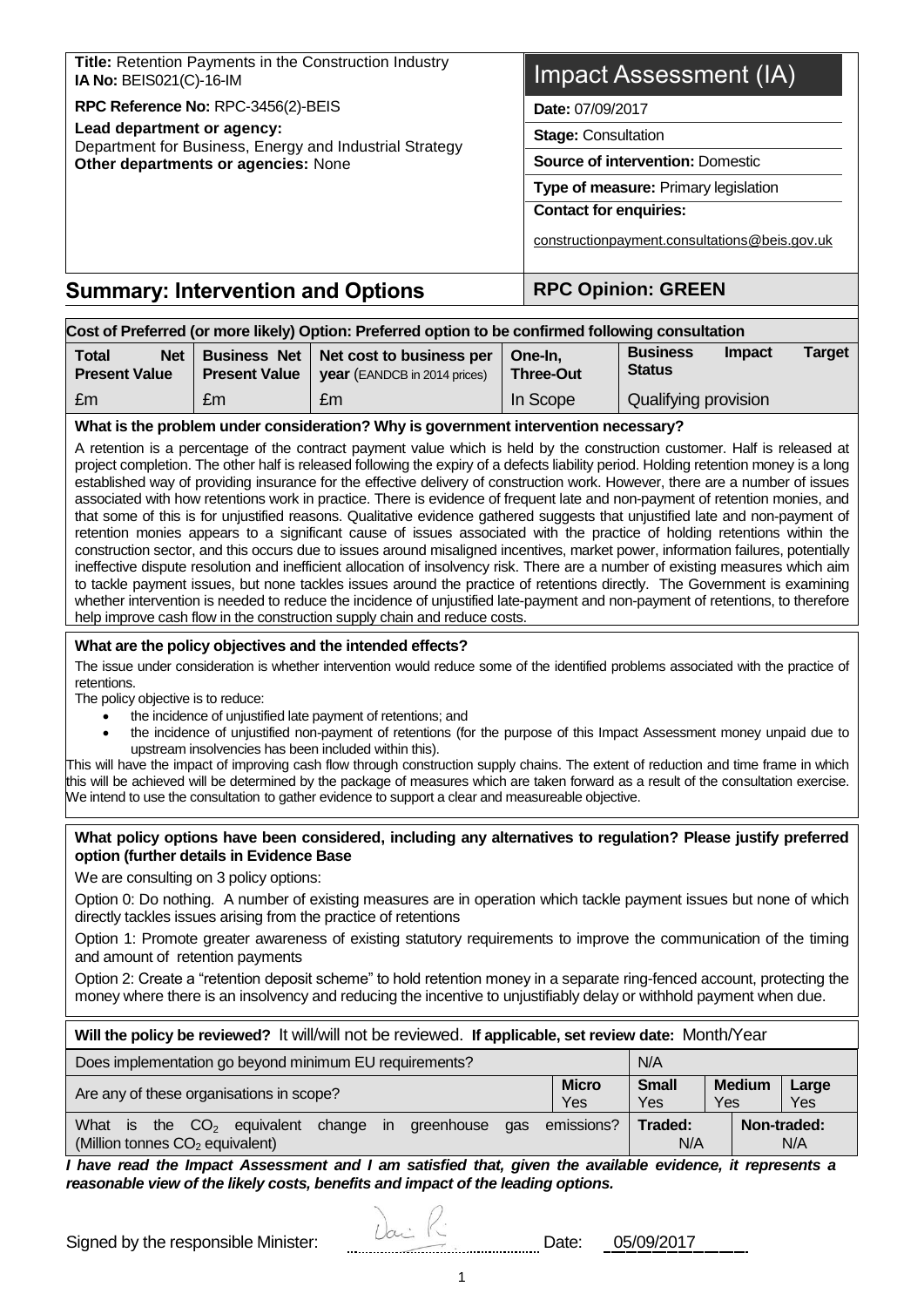# **Summary: Analysis & Evidence** Policy Option 1

**Description:** The Government and the Construction Leadership Council (CLC) work with relevant industry representative bodies to improve industry understanding of the impact of the 2011 amendments on retention payments.

#### **FULL ECONOMIC ASSESSMENT**

| <b>PV</b><br>Price<br>Base<br>Base |                  | Period<br><b>Time</b>                      |  | Net Benefit (Present Value (PV)) (£m) N/A |                                                       |                                      |  |
|------------------------------------|------------------|--------------------------------------------|--|-------------------------------------------|-------------------------------------------------------|--------------------------------------|--|
| <b>Year 2015</b>                   | <b>Year 2017</b> | Years 10                                   |  | High: N/A<br>Low: $N/A$                   |                                                       | <b>Best Estimate: N/A</b>            |  |
| COSTS (£m)                         |                  | Total Transition<br>(Constant Price) Years |  |                                           | <b>Average Annual</b><br>(excl. Transition) (Constant | <b>Total Cost</b><br>(Present Value) |  |
| Low                                |                  | N/A                                        |  | N/A                                       |                                                       | N/A                                  |  |
| High                               |                  | N/A                                        |  |                                           |                                                       | N/A                                  |  |
| <b>Best Estimate</b>               |                  | N/A                                        |  | N/A                                       |                                                       | N/A                                  |  |

#### **Description and scale of key monetised costs by 'main affected groups'**

It has not been possible to monetise the costs of Option 1 at the consultation stage. More evidence needs to be gathered from industry in order to be able to monetise costs in the Final Impact Assessment.

#### **Other key non-monetised costs by 'main affected groups':**

One-off cost to industry bodies and Government of producing and communicating guidance. Option 1 would bring forward the date from which those businesses which hold retentions and are affected by the existing information failure become familiar with the 2011 amendments of the Construction Act, and begin to issue payment notices, incurring the associated costs. There would be a reduction in how long some construction customers are able to hold on to retentions and benefit from using this as trade credit. There would also be a negligible one-off cost from bringing forwards when such businesses need to familiarise themselves with the guidance on how the 2011 Construction Act reforms relate to retentions.

| <b>BENEFITS (£m)</b> | <b>Total</b><br>(Constant Price) | <b>Transition</b><br>Years | Average<br>Annual<br>(excl. Transition) (Constant Price) | <b>Benefit</b><br>Total<br>(Present Value) |
|----------------------|----------------------------------|----------------------------|----------------------------------------------------------|--------------------------------------------|
| Low                  | N/A                              |                            | N/A                                                      | N/A                                        |
| High                 | N/A                              |                            | N/A                                                      | N/A                                        |
| <b>Best Estimate</b> | N/A                              |                            | N/A                                                      | N/A                                        |

#### **Description and scale of key monetised benefits by 'main affected groups'**

It has not been possible to monetise benefits of Option 1 at the consultation stage. More evidence needs to be gathered from industry to be able to monetise costs in the Final Impact Assessment.

#### **Other key non-monetised benefits by 'main affected groups'**

Option 1 would bring forward the date from which those businesses affected by the existing information failure become familiar with what the 2011 amendments of the Construction Act mean for payment of retentions, delivering reduced late payment through improved clarity and certainty of cash flow for construction contractors, and reduced adjudication costs. Option 1 could also reduce exposure of these contractors to upstream insolvency to some extent, as an indirect result of retentions being held for a shorter period of time before payment.

#### **Key assumptions/sensitivities/risks Discount rate (%)** 3.5%

There is a risk that some construction customers may respond to the part of the 2011 amendments, which prohibits payment by reference to another contract, by lengthening their defects liability period. This has the potential for providing greater certainty on when payment is due but lengthening the period of time that contractors and subcontractors have to wait for it.

#### **BUSINESS ASSESSMENT (Option 1)**

|                   | Direct impact on business (Equivalent Annual) £m: |                 | Score for Business Impact Target (qualifying provisions<br>only) £m: N/A |
|-------------------|---------------------------------------------------|-----------------|--------------------------------------------------------------------------|
| <b>Costs: N/A</b> | <b>Benefits: N/A</b>                              | <b>Net: N/A</b> |                                                                          |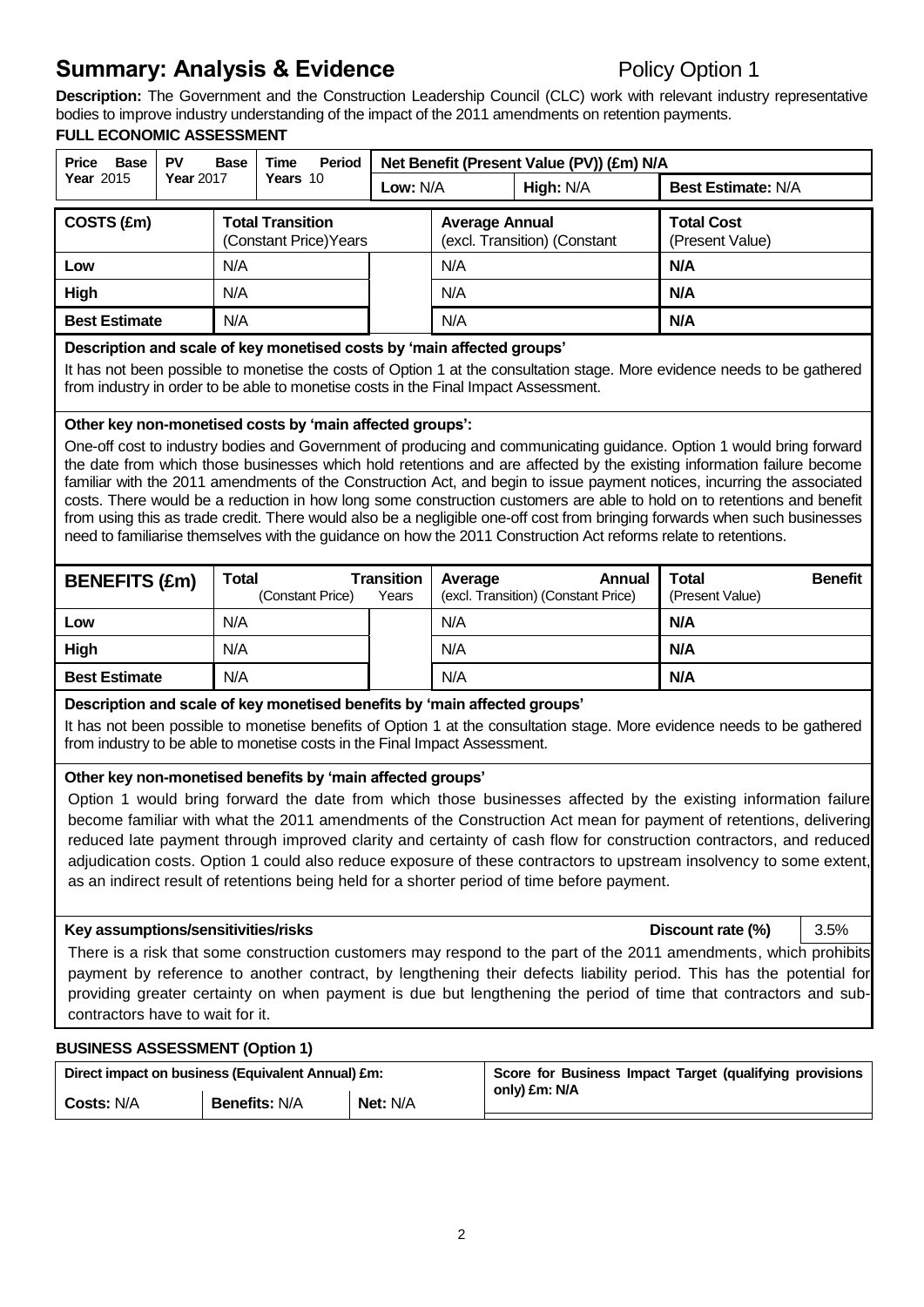# **Summary: Analysis & Evidence** Policy Option 2

**Description:** Create a "retention deposit scheme" to hold retention money in a separate ring-fenced account, protecting the money in the event of an insolvency and reducing the incentive to unjustifiably delay or withhold payment when it is due. **FULL ECONOMIC ASSESSMENT**

| <b>Price</b>             | PV               | <b>Base</b>  | <b>Time Period</b>     |                   |                   |             | Net Benefit (Present Value (PV)) (£m) |                          |        |  |
|--------------------------|------------------|--------------|------------------------|-------------------|-------------------|-------------|---------------------------------------|--------------------------|--------|--|
| <b>Base Year</b><br>2015 | <b>Year</b> 2017 |              | Years 10               | Low: -10.99       |                   | High: -4.07 |                                       | Best Estimate: -6.55     |        |  |
| COSTS (£m)               |                  | <b>Total</b> | (Constant Price) Years | <b>Transition</b> | Average<br>(excl. | Transition) | Annual<br>(Constant                   | Total<br>(Present Value) | Cost   |  |
| Low                      |                  |              | 4.1                    |                   |                   | 228.5       |                                       | 1971.1                   |        |  |
| High                     |                  |              | 11.0                   |                   | 228.5             |             |                                       |                          | 1978.0 |  |
| <b>Best Estimate</b>     |                  |              | 6.5                    |                   | 228.5             |             |                                       |                          | 1973.6 |  |

#### **Description and scale of key monetised costs by 'main affected groups'**

There will be contract change costs for contract writing bodies (incomplete evidence on this indicates an initial estimate of £0.04m). There will be a one-off familiarisation costs to construction contractors (£3.9m), insolvency practitioners (£2.5m) and secured creditors who lend to those holding retentions (£0.05m). There will be a transfer of insolvency risk and potential cost away from construction contractors with retentions held to other creditors owed money by those holding retentions – it is estimated that 90% of this cost will impact other businesses (£1770.3m over 10 years) and 10% will impact Government and employees (£196.7m over 10 years).

#### **Other key non-monetised costs by 'main affected groups'**

There will also be familiarisation costs to repeat construction clients, but it has not been possible to monetise this cost. Insolvency practitioners may need to incur additional system change costs as a result of the changes. There will be a cost to those holding retentions from being unable to use the retention money elsewhere in their business, such as to improve cash flow which may require credit from other sources which is likely to incur a cost. However, this cost would represent a transfer to the lending institutions they then borrow from. There will be a range of administration fees and burdens for business and Government associated with putting retentions in a retention deposit account. We intend to use consultation to gather further evidence on the scale of these impacts.

| <b>BENEFITS (£m)</b> | Total Transition<br>(Constant Price) Years |  | <b>Average Annual</b><br>(excl. Transition) (Constant Price) | <b>Total Benefit</b><br>(Present Value) |  |
|----------------------|--------------------------------------------|--|--------------------------------------------------------------|-----------------------------------------|--|
| Low                  |                                            |  | 228.5                                                        | 1967.0                                  |  |
| High                 |                                            |  | 228.5                                                        | 1967.0                                  |  |
| <b>Best Estimate</b> |                                            |  | 228.5                                                        | 1967.0                                  |  |

#### **Description and scale of key monetised benefits by 'main affected groups'**

There would be a transfer of risk and cost in the event of insolvency from construction contractors with retentions held to other creditors (approximately £1967.0m over 10 years) – i.e. construction contractors with retentions held will get the retention that they are due in the event of insolvency (but this will be at the expense of other creditors to the business holding the retention).

#### **Other key non-monetised benefits by 'main affected groups'**

Holding retentions in a deposit scheme will remove the ability of the party using the retention to use it as an extended source of trade credit, potentially reducing incentives for late-payment and non-payment and benefiting those with retentions held from them. We intend to use consultation to explore the possible impacts of holding retention in trust on incentives and unjustified late/nonpayment.

#### **Key assumptions/sensitivities/risks Discount rate (%)** 3.5%

It has been assumed in the analysis that all retentions will need to be held in trust, therefore we intend to use consultation to determine what level of threshold may be suitable. Many costs and benefits are, therefore, likely to be overestimated. There could be a lack of appetite for private sector providers to come forward as retention deposit scheme operators. A value or contracting "tier" threshold could mean that this is not benefiting parts of the sector that need it most. There is a risk that Option 2 could increase the possibility of insolvency for those companies which hold retentions. There may be a risk that this could increase their cost of borrowing. These are risks we intend to investigate further through consultation.

#### **BUSINESS ASSESSMENT (Option 2)**

| Direct impact on business (Equivalent Annual) £m: |                        |                  | Score for Business Impact Target (qualifying provisions |
|---------------------------------------------------|------------------------|------------------|---------------------------------------------------------|
| <b>Costs: 191.6</b>                               | <b>Benefits: 212.2</b> | <b>Net: 20.5</b> | only) $Em: -20.5$                                       |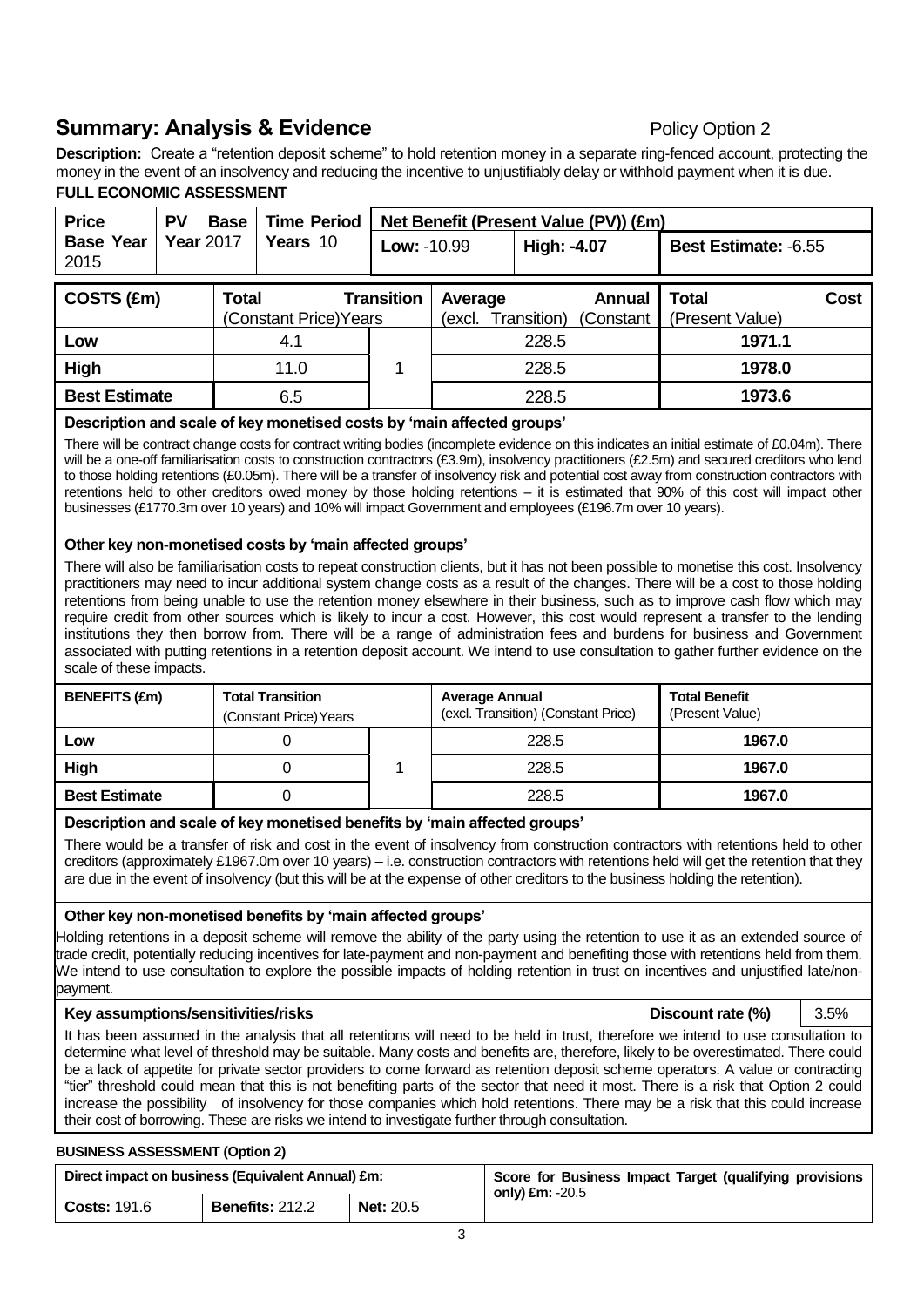## **Evidence Base (for summary sheets)**

# **Background**

## *Overview*

- 1. A retention is a percentage of the contract payment value which is held by the construction customer. Half is released at project completion. The other half is released following the expiry of a defects liability period. Holding retention money is a long established way of providing insurance against project defects. However, anecdotal evidence and research has identified a number of issues associated with how retentions work in practice.
- 2. The aim of this document is to provide the Government's initial assessment of the rationale for intervention, and possible options that are being considered for mitigating the issues associated with retentions in the construction payment (namely unjustified non-payment and late payment). It also provides a detailed assessment on the costs and benefits of the policy and the regulatory impact (the Equivalent Annualised Net Direct Costs to Business). Through consultation we will aim to improve Government understanding of the strength of rationale for intervention, and the costs and benefits of the options being considered.
- 3. This consultation stage Impact Assessment largely draws on evidence from the research project "Retentions in the Construction Industry", conducted by Pye Tait (2017) on behalf of the Department for Business, Energy and Industrial Strategy, in order to develop the evidence base on the use of retentions in the construction sector in England. This had the following core objectives:
	- Establish a robust definition of a 'retention' in the construction sector;
	- Determine the extent to which retentions are used, as well as the rationale and legal position in relation to their use;
	- Assess the costs, benefits and other impacts of the use of retentions on the construction sector and on the UK economy a whole;
	- Identify the alternatives to retentions and the rationale for these; and
	- Ascertain the costs and benefits of alternatives to retentions should these be implemented more widely across the construction sector
- 4. This consultation stage Impact Assessment (IA) will be published alongside a wider consultation document on payment practices in the construction sector that will be used to inform the Post Implementation Review for 2011 reforms to the "Construction Act" (Revision of the Scheme for Construction Contracts (England and Wales) Regulations 1998 Construction Contracts (England) Exclusion order 2011). It applies across England and on business-to-business contracts only.
- 5. The remainder of this section provides background information on the construction sector, the practice of retentions, and outlines the problem Government is looking to address by intervening in the construction industry.

## *The construction industry overview*

- 1. In 2014, construction contracting<sup>1</sup> contributed over £85 billion to the UK economy in value added, comprised of 270,602 businesses and had a sector turnover of over £216 billion.<sup>2</sup>
- 2. This impact assessment looks at policy options that would directly apply to England. In 2014, the construction contracting sector in England contributed approximately £72 billion in value added, comprised of approximately 229,060 businesses and had a sector turnover of approximately £188 billion.<sup>3</sup>

 $\overline{a}$ Defined by SIC codes 41-43

 $2$  All statistics taken from ONS Annual Business Survey (UK non-financial business economy 2015 provisional results), current prices. At the time of writing 2014 was the latest year data was available for England.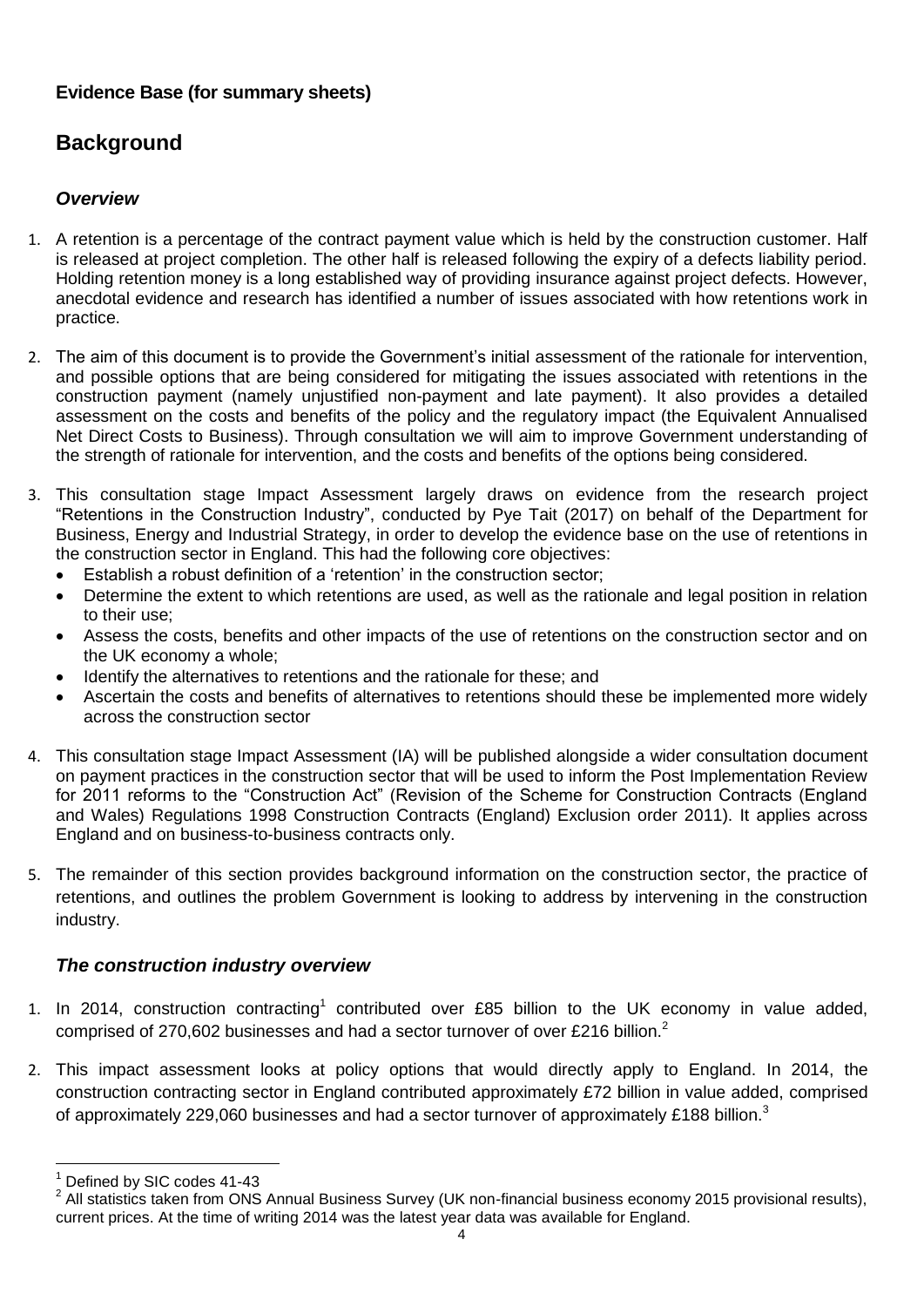- 3. The construction market is broad and diverse covering infrastructure (social and economic), house building, commercial, industrial and repair maintenance and improvement (RMI). Arguably there is no one construction sector but a range of specialist sub-sectors which can be very different from each other and can be characterised by different supply chain relationships, at times driven by the business models of the client organisation.
- 4. The industry typically contracts on a project-by-project basis, with complex supply chains s being formed as a result of competitive tendering to deliver a specific project and then breaking up . While there are some examples of large, repeat and expert clients adopting a genuinely strategic approach to their supply chain, many of the industry's customers in the private and public sector are occasional or contract for a single project. Therefore, it is usually the case that business-to-business relationships between the client and the industry, and through the supply chain, are transactional with decisions taken on an immediate or short term basis.
- 5. The construction supply chain is highly fragmented. Research undertaken for BIS in 2013<sup>4</sup> provided an insight into the complexity of supply chain management and the degree of spend aggregation. For instance, for a main contractor to have 50 to 70 Tier 2 suppliers and sub-contractors is not uncommon.
- 6. Construction firms are relatively undercapitalised compared with firms across the rest of the UK economy. According to research by UCL, "this is most especially the case for tier 1 contractors and for large contractors. Undercapitalisation both puts firms at more risk of financial failure and limits their ability to invest in business models requiring injections of capital"<sup>5</sup>.
- 7. This can drive a reliance on trade credit. The same UCL report noted that, "as a whole, construction firms take much more trade credit (from their suppliers) as a proportion of their balance sheet than do firms in the rest of the economy. They also give much more credit to their customers as a proportion of their balance sheet [...] Tier 1 firms were found to be net receivers of trade credit, whereas tier 2 firms were found to be large net providers of trade credit".<sup>6</sup> In effect, larger businesses further up the supply chain obtain credit from the – typically smaller – firms they contract with.
- 8. Retentions are a contractual means of holding a supplier's money for an extended period.

#### *Retentions overview*

- 9. Cash retention is a percentage of the payment value (typically 5%) which is held by the customer. Half is released at project completion. The other half is released following the expiry of a defects liability period (typically 12 months, though 24 months in the house building sector) which is agreed between the parties to a contract.
- 10. It has not been possible to produce a precise point estimate for the total amount held in retentions in the construction sector in England over the course of a given year. Instead we use a range of £3.2 billion to £5.9 billion, with a central value of £4.5 billion (in 2015 prices). A range has been used to reflect the fact that the central estimate relies on a number of assumptions and there is uncertainty around this figure. **Box 1** outlines the rationale for this range and how these estimates have been calculated.

 $\overline{a}$  $^3$  aGVA and Turnover data – ONS Annual Business Survey (UK non-financial business economy: 2014 regional results). Number of Enterprises – ONS UK Business: Activity, Size and Location (2014), current prices. At the time of writing 2014 was the latest year data was available for England.

<sup>4</sup> BIS Research paper No 145 Supply Chain Analysis into the Construction Industry October 2013

<sup>&</sup>lt;sup>5</sup> Trade credit in the UK Construction Industry: An empirical analysis of construction contractor financial positioning and performance, UCL, July 2013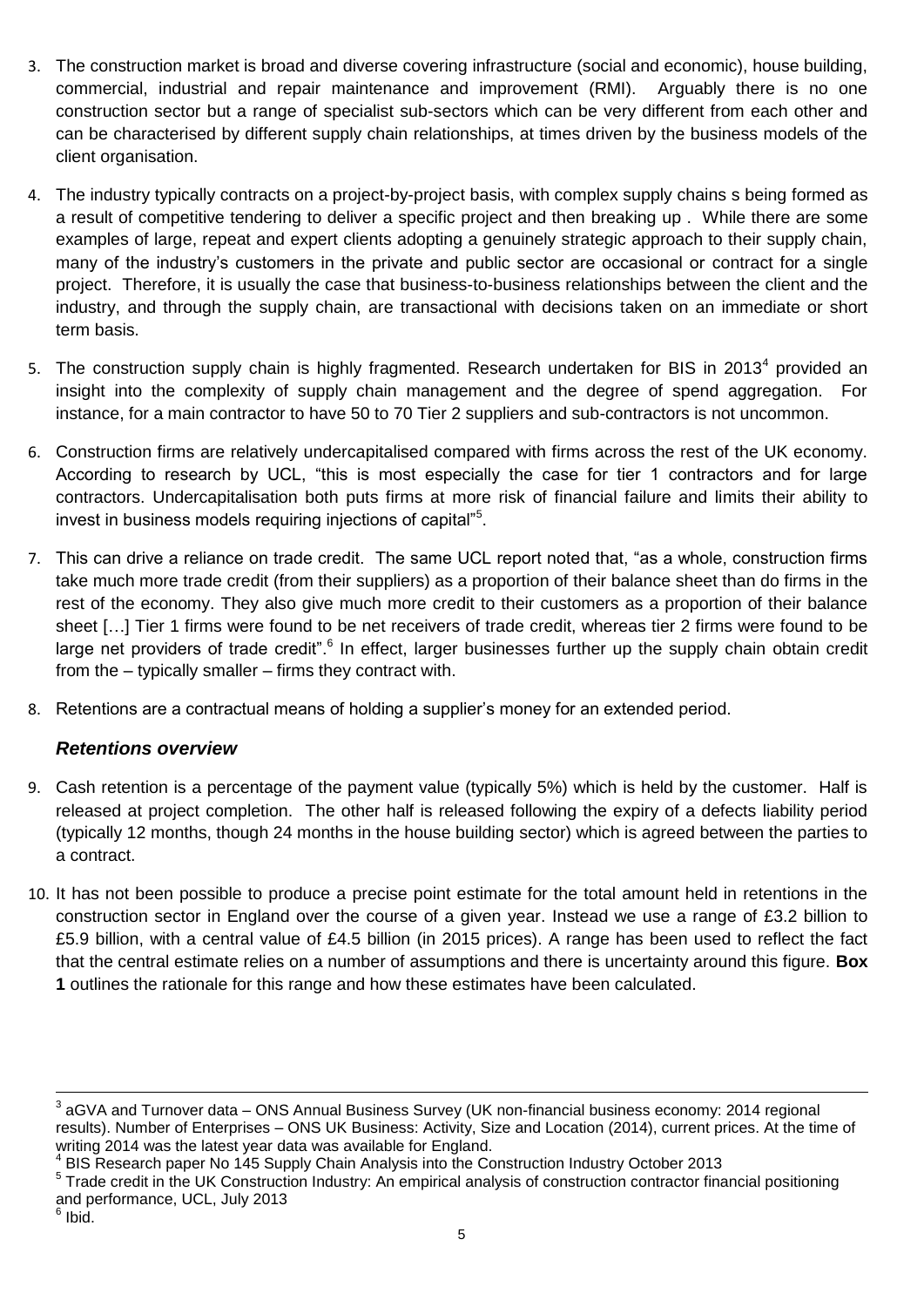#### Box 1: Value of retentions held in the construction sector as a whole

As outlined by Pye Tait (2017), a previous report into retentions published by the Trade and Industry Committee in 2002 multiplied sector Gross Value Added (GVA) by an average retention percentage of 5% to produce an estimate for the total amount held in retentions over the course of a year. It highlighted, however, that it is challenging to produce a point estimate as there would also be outstanding retention monies from previous years, to be added to this estimate, and that there would furthermore be some reduction in the resulting figure, reflecting the amount of retention recovered in that year.

Retentions are a proportion of contract value, therefore, we believe that sector turnover is a more appropriate basis for estimating the total amount held in retentions over the course of a given year.

Multiplying construction sector turnover by the average typical retention percentage (4.85%) shows the total amount held in retentions over the course of a given year if all construction contracts had retentions held on them*.* However, it is known from the Pye Tait research, that retentions are not held by all construction customers or on all construction contracts. A high level estimate of the total amount held in retentions should take these two factors into account, but requires certain assumptions, which need to be explained. The best information available on which to base assumptions are the results from the Pye Tait research which show that:

- around a quarter of contractors surveyed did not have not had any experience of retentions in the last three years; and
- of the three-quarters of contractors with experience of retentions, contractors say retentions are not held on an average of 35% of all their current contracts.

We use these results to make the following assumptions:

- a. The proportion of contractors with experience of retentions over the last three years (75%) approximates to the proportion of contractors with experience of retentions in a given year;
- b. the proportion of current construction contracts with retentions held<sup>7</sup> (65%), approximates to the proportion of construction contracts with retentions held over the course of a year;
- c. the number of construction contractors without experience of retentions is proportionate to the value of construction turnover that is not covered by retentions;
- d. the number of construction contracts not covered by retentions is proportionate to the value of construction turnover that is not covered by retentions;
- e. the proportion of construction customers using retentions and the proportion of their contracts with retentions held stays constant over time (i.e. reflects the snapshot from the Pye Tait research).

It is felt that these assumptions are reasonable given the available evidence. However, given that they are uncertain, we propose to test them via the consultation and through stakeholder engagement.

The assumptions give an illustrative estimate for the total amount held in retentions over the course of a year, through multiplying total sector turnover (approximately £188 billion in 2014) by:

- $\circ$  the average typical retention percentage (4.85%);
- $\circ$  75% and 65% (to reflect the fact that not all construction contractors have experience of retention, and retentions are not held on all construction contracts).

<sup>1</sup>  $7$  Amongst those with experience of retentions in the last three years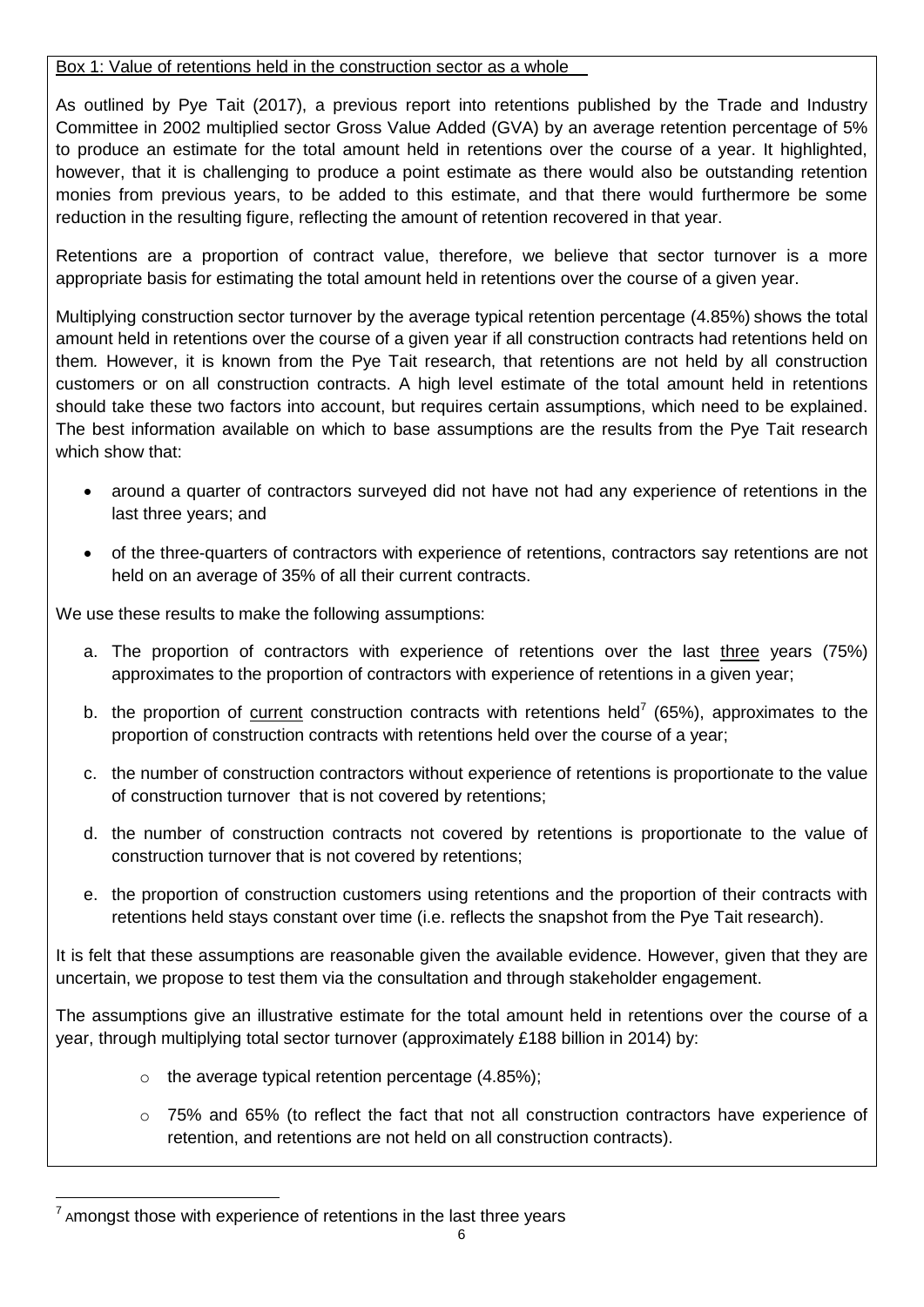This gives an estimated total amount held in retentions of the course of a year of approximately £4.4 billion in 2014 prices (£4.5 billion in 2015 prices).

To reflect the fact that this is based on a number of assumptions and the degree of uncertainty, sensitivity analysis has been conducted. This gives a range of £3.2 billion - £5.9 billion, with a central estimate of £4.5 billion, in 2015 prices. A wider range (20%) has been applied to the assumption on the proportion of contractors with experience of retentions. This reflects the greater uncertainty around how the proportion of contractors with experience of retentions over the last three years translates to the proportion in one year. This range also reflects the uncertainty around how proportion of contractors and contracts relates to contract value.

### **Table: Estimated total amount held per year in retentions**

|                | Assumptions       | Illustrative estimate for the<br>total amount held in<br>retentions across the<br>construction sector in<br>England over the course of a<br>vear |            |              |               |               |
|----------------|-------------------|--------------------------------------------------------------------------------------------------------------------------------------------------|------------|--------------|---------------|---------------|
|                | Proportion of     | Proportion of                                                                                                                                    | Average    | Sector       |               |               |
|                | contractors with  | their contracts                                                                                                                                  | typical    | turnover     |               |               |
|                | experience of     | with retentions                                                                                                                                  | retention  | (£billions,  | £2014 prices, | £2015 prices, |
|                | retentions        | held                                                                                                                                             | percentage | 2014 prices) | millions      | billions      |
| <b>Central</b> | 75%               | 65%                                                                                                                                              | 4.85%      | £187.5       | £4.4          | £4.5          |
|                | 60%               | 59%                                                                                                                                              |            |              |               |               |
| Lower          | (central - 20%)   | (central -10%)                                                                                                                                   | 4.85%      | £187.5       | £3.2          | £3.2          |
|                | 90%               | 72%                                                                                                                                              |            |              |               |               |
| Higher         | (central $+20%$ ) | (central -10%)                                                                                                                                   | 4.85%      | £187.5       | £5.9          | £5.9          |

Subject to stakeholder engagement, we intend to use consultation to explore whether this is an appropriate methodology and estimate for the total amount held in retentions over the course of a year.

11. Holding retention money is a long established way of providing an incentive for suppliers of construction work to mitigate defects, they also offer "insurance" to construction clients in the case that contractors do not complete work or return to fix defects. See **Box 2.**

Box 2: Retentions as "insurance" against defects"

- **Incentivise timely completion of work, and act as a warranty against poor quality work:** contractors will not get their retention monies until work is completed without defects, strengthening incentives to complete work quickly and to a high standard.
- **Encourage contractors to return to fix any defects:** contractors will not get their full retention monies until all project defects have been rectified, strengthening incentives for them to quickly return to fix defects. There is a cost to contractors from returning to fix defects, as it involves additional resource, and may also prevent them to moving on to new work. Without retention they do not have a direct financial incentive to return and fix defects. Retentions impose a direct cost on not returning to fix defects.
- **Can be used to fund works required to fix defects in the event that the contractor did not return to rectify these:** Retention payments reduce the risk to the customer as the retention monies can go towards the cost of having to pay another contractor to come back and fix any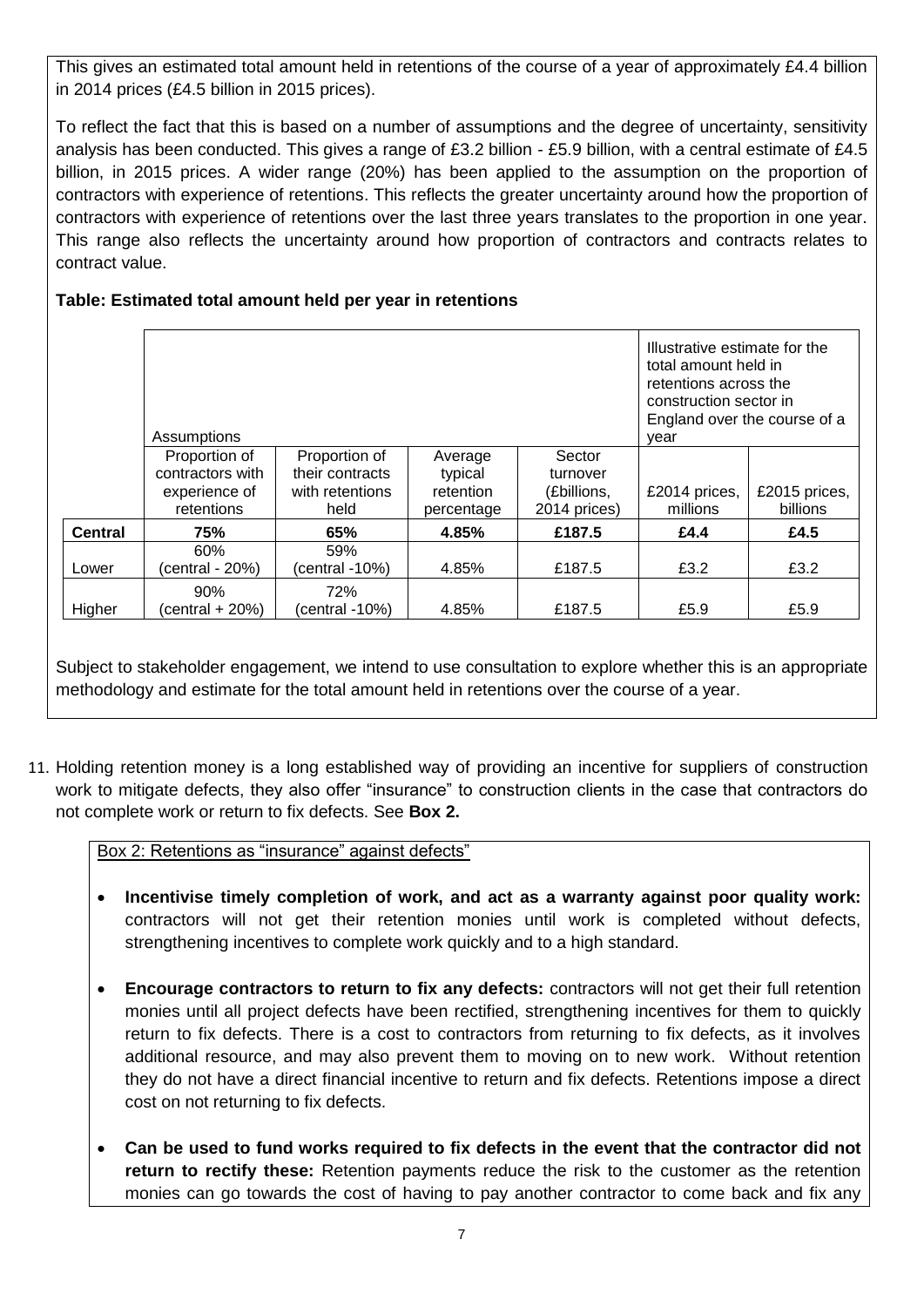defects, In the event that the original contractor did not return to fix these.

- 12. Research into retentions conducted by Pye Tait  $(2017)^8$  found that there is a need within the construction sector to have some form of insurance against defective work to offer security to clients and main contractors, through creating an incentive for contractors to produce outputs to a high quality standard, remedy any defects which may arise, and to complete the work in a timely fashion.
- 13. Glenigan's 2016 KPIs, show that over a quarter (27%) of clients interviewed rated the impacts of defects at project handover at or below 7 out of 10 (10 representing zero defects). Further, the same survey indicated that almost 60% of projects (for the combined design and construction phases) came in late. The construction phase alone overran on 45% of projects.<sup>9</sup>
- 14. Survey evidence gathered by Pye Tait (2017) indicates retentions are the most common adopted form of "insurance" against defects used in the construction sector. However, their use is not universal across the construction sector. Instead, the majority of customers of construction work make a calculated decision as to whether to hold a retention, and also sometimes the value of retention held.
- 15. Pye Tait found that around three-quarters of contractors surveyed had experience of retentions in the last three years (either with retentions held and/or holding retentions). Of these, contractors say retentions are held on an average of 65% of all their current contracts. This means that in 35% of their current contracts amongst surveyed contractors with experience of retentions, on average, no retentions are held, with risks mitigated through other means.
- 16. Clients surveyed report a greater use of retentions compared with contractors; 85% of clients surveyed have used retentions on all or some of their contracts over the last three years. Clients with experience of holding retentions during the last three years say that retentions are used on an average of 78% of all their current construction contracts.

#### *Problem under consideration*

- 17. It can be the case that quality is only apparent after construction work has been completed. Therefore a mechanism is required to mitigate these risks and help ensure effective project delivery. Retention is currently the most commonly used mechanism to provide this insurance. However, there are also a range of issues with retentions as they work in practice.
- 18. There is substantial variation in the experiences of contractors with retentions, meaning that it is challenging to draw generalised conclusions on their impacts. However, research conducted by Pye Tait (2017) identified a number of issues associated with the practice, including frequent late and non-payment of retention monies, retention money lost due to insolvency, increased project costs, and weakened supply chain relationships. These are outlined in more detail below.

#### a. Unjustified late payment and non-payment

- 19. Alongside a wealth of anecdotal evidence and several surveys by trade bodies with a close interest in a particular aspect of the argument, Pye Tait (2017) research indicates that there is frequent late and nonpayment of retentions.
- 20. Survey evidence gathered by Pye Tait shows that **late payment** of retentions appears to be commonplace, with around 71% of contractors surveyed with experience of having retentions held in the last three years

 8 Pye Tait. (2017). 'Retentions in the Construction Industry'

<sup>9</sup> Glenigan (2016) UK industry performance report: based on UK construction industry Key Performance Indicators https://www.glenigan.com/email-marketing/kpi-report-2016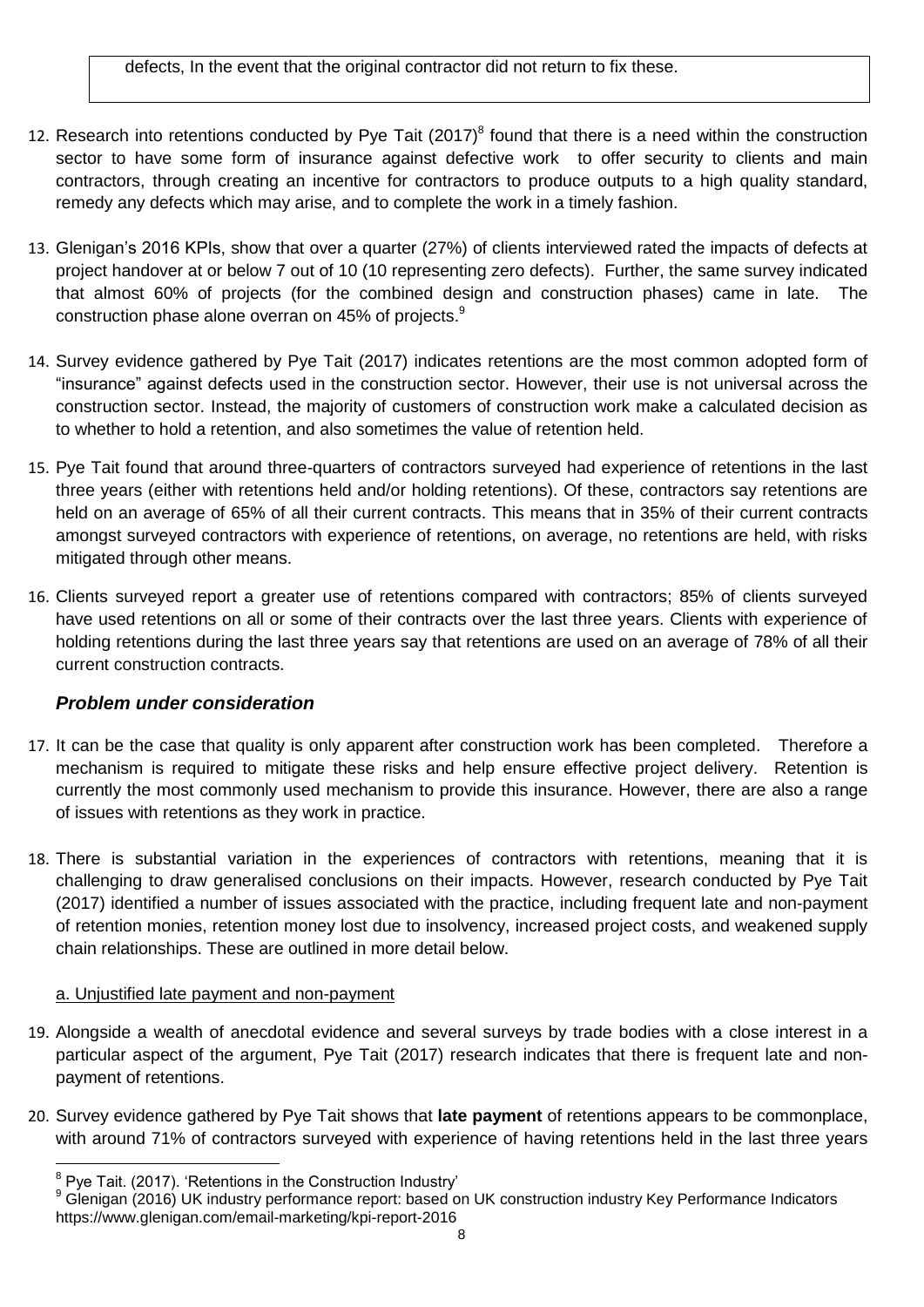reporting that they have experienced delays in receiving retention monies over this period.<sup>10</sup> Average delays at each tier of the supply chain are multiple months long. The extent of average delay is significantly longer for tier 2 and 3 contractors compared to tier 1 contractors.

- 21. Evidence gathered by Pye Tait also indicates that a high proportion of contractors have experienced **nonpayment** of retention monies. For example, the majority (65%) of tier 3 contractors surveyed with experience of having retentions held in the last three years had experienced partial or full non-payment of retentions monies.
- 22. Significant proportions of retention monies are not being fully repaid, and it is significantly more likely that retentions are not repaid either fully or partially to tier 2 and 3 contractors, than tier 1 contractors. For example, evidence indicates that tier 1 contractors surveyed<sup>11</sup> did not receive retentions back in full upon practical completion on approximately 11% of all their contracts over the last three years<sup>12</sup>. In comparison, tier 2 and 3 contractors surveyed<sup>13</sup> did not receive retention money back in full upon practical completion in around 36% of all their contracts over the past three years.<sup>14</sup>
- 23. It is not known, however, what proportion of this late and non-payment of retention monies is for genuine reasons (for instance, the failure of a supplier to return promptly to correct defects), and what proportion is for unjustified reasons (for instance, non-payment because of a pending payment from another client or because a contractor retained monies for longer than specified in contract terms). Late payment and nonpayment being more prevalent further down the supply chain could be for genuine reasons, for example, a reflection of higher instance of defects or work more frequently overrunning on tier 2 and tier 3 contracts. Alternatively, the fact that the extent of late payment is higher for tier 2 and 3 contractors, compared to tier 1s, could support the UCL research conclusion that larger businesses further up the supply chain obtain credit from the – typically smaller – firms they contract with. This could be particularly damaging for small firms in construction supply chains who, denied that money, would be unable to invest in capacity and capability. This is particularly the case given the small profit margins in the construction contracting sector. KPMG analysis in 2014 indicated an average margin among contractors of just in excess of 1%.<sup>15</sup>
- 24. Survey data gathered by Pye Tait (2017) provides some evidence for particular types of unjustified late or non-payment, and the qualitative gathered from workshops and interviews also indicates that *unjustified* late and non-payment of retentions appears to be a significant cause of issues associated with the practice of holding retentions within the construction sector. However, they found that it was not possible to use the survey evidence gathered to measure what proportion of late and non-payment counted by the survey was justified within contract terms and what proportion is unjustified.
- 25. As explained by Pye Tait in their report, it is challenging to measure the extent to which late or nonpayment of retentions is for justifiable reasons. This is because opinions as to what constitutes 'justifiable' or 'unjustifiable' can differ depending on the contractor or client perspective. For example, if a contractor who has not had their retention released by the client thinks that the construction work was completed to

 $\overline{a}$ <sup>10</sup> In relation to the time for which retentions are actually held after practical completion, compared to the time for which they were intended to be held.

<sup>&</sup>lt;sup>11</sup> To avoid double-counting and to satisfy the conditions of the statistical tests conducted, Pye Tait only included those businesses participating in their contractor survey that operate on one tier only and that provided data on both the number of contracts held over the past three years and the number of instances of non-payment in full upon practical completion.

i.e. including those that did and did not have retentions held

<sup>&</sup>lt;sup>13</sup> To avoid double-counting and to satisfy the conditions of the statistical tests conducted, Pye Tait only included those businesses participating in their contractor survey that operate on one tier only and that provided data on both the number of contracts held over the past three years and the number of instances of non-payment in full upon practical completion, in this analysis.

Tier 2 contractors did not receive retentions back in full upon practical completion in 37% of all their contracts, while tier 3 contractors did not receive retentions back in full upon practical completion in 35% of all their contracts. However, this difference is not statistically significant.

<sup>15</sup> http://kpmg.co.uk/creategraphics/09\_2014/Construction\_Barometer/index.html#4/z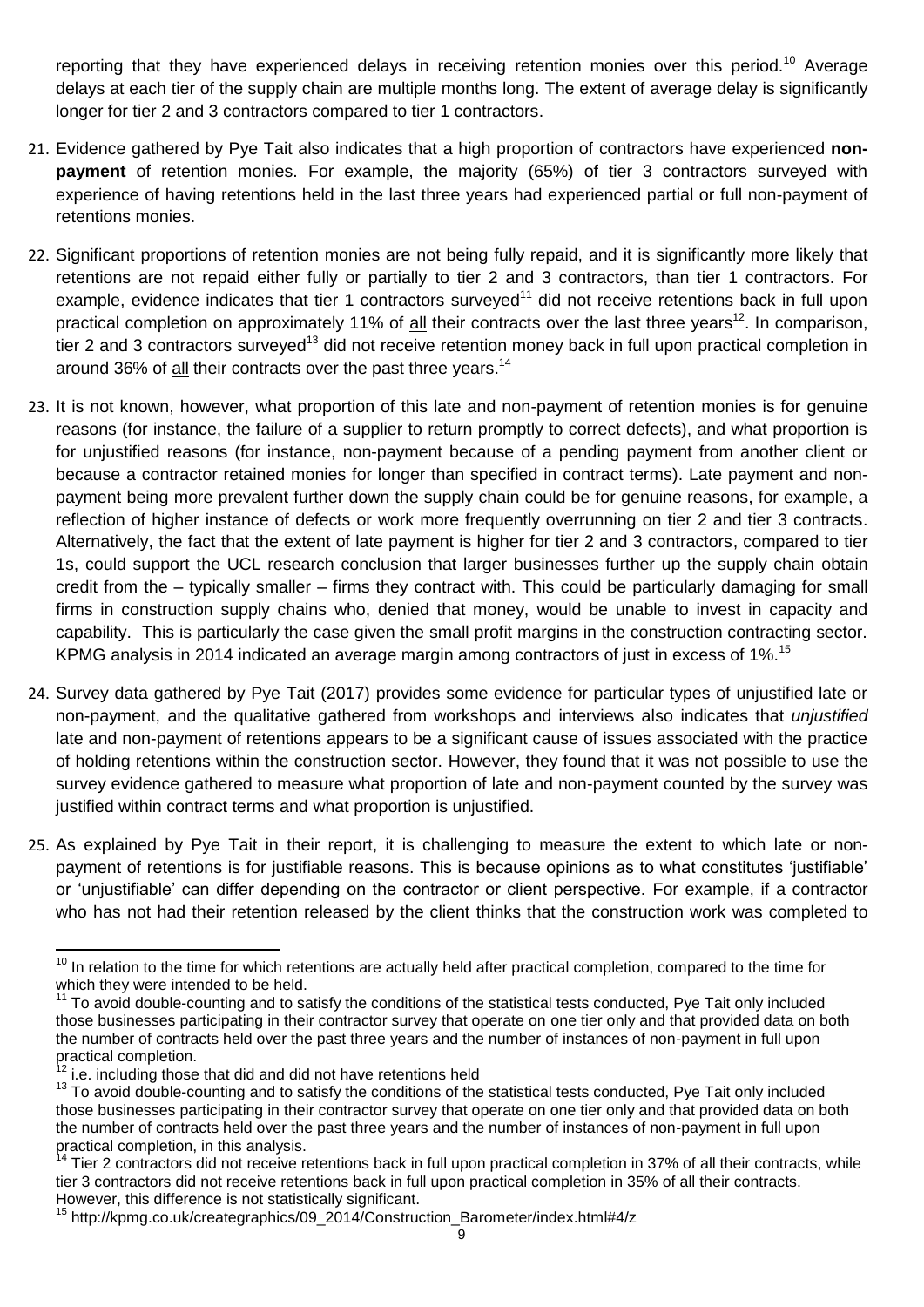standard, but the client does not then they will have different opinions, when asked, on whether the nonpayment was justified or unjustified.

26. Figure 1, 2 and 3 below, taken from the Pye Tait research, provide details of reasons given by clients and contractors surveyed for why retention monies have not been paid. This indicates that there are a range of reasons why retention monies are not being paid, some justified<sup>16</sup>, some unjustified<sup>17</sup>, but many others are not clear cut. For example, it is not clear from this survey data alone whether if a 'dispute arose with a contractor relating with defects', the client was correct and the money should have been withheld or whether the work had been completed to the standards set out in the contract and the retention should have, therefore, been released.



### **Figure 1: Reasons why retention monies were not repaid by clients (client views)<sup>18</sup>**

*101 respondents<sup>19</sup>*

## **Figure 2: Reasons why retention monies were not repaid by tier 1 contractors (tier 1 contractor views)<sup>20</sup>**

 $\blacksquare$  End of defects liability period  $\blacksquare$  Point of practical completion

 $\overline{a}$  $16$  For example, the contractor not returning to correct defects.

<sup>&</sup>lt;sup>17</sup> For example, a main contractor declining to pay the retention to their subcontractor as the client had not released their retention to them. This is unjustified as 2011 amendments to the 'Construction Act' prevent any contract term which makes payment conditional on the performance of obligations under a superior contract.

 $18$  Pye Tait. (2017). 'Retentions in the Construction Industry'

<sup>&</sup>lt;sup>19</sup> Respondents could select more than one response

 $20$  Pve Tait. (2017). 'Retentions in the Construction Industry'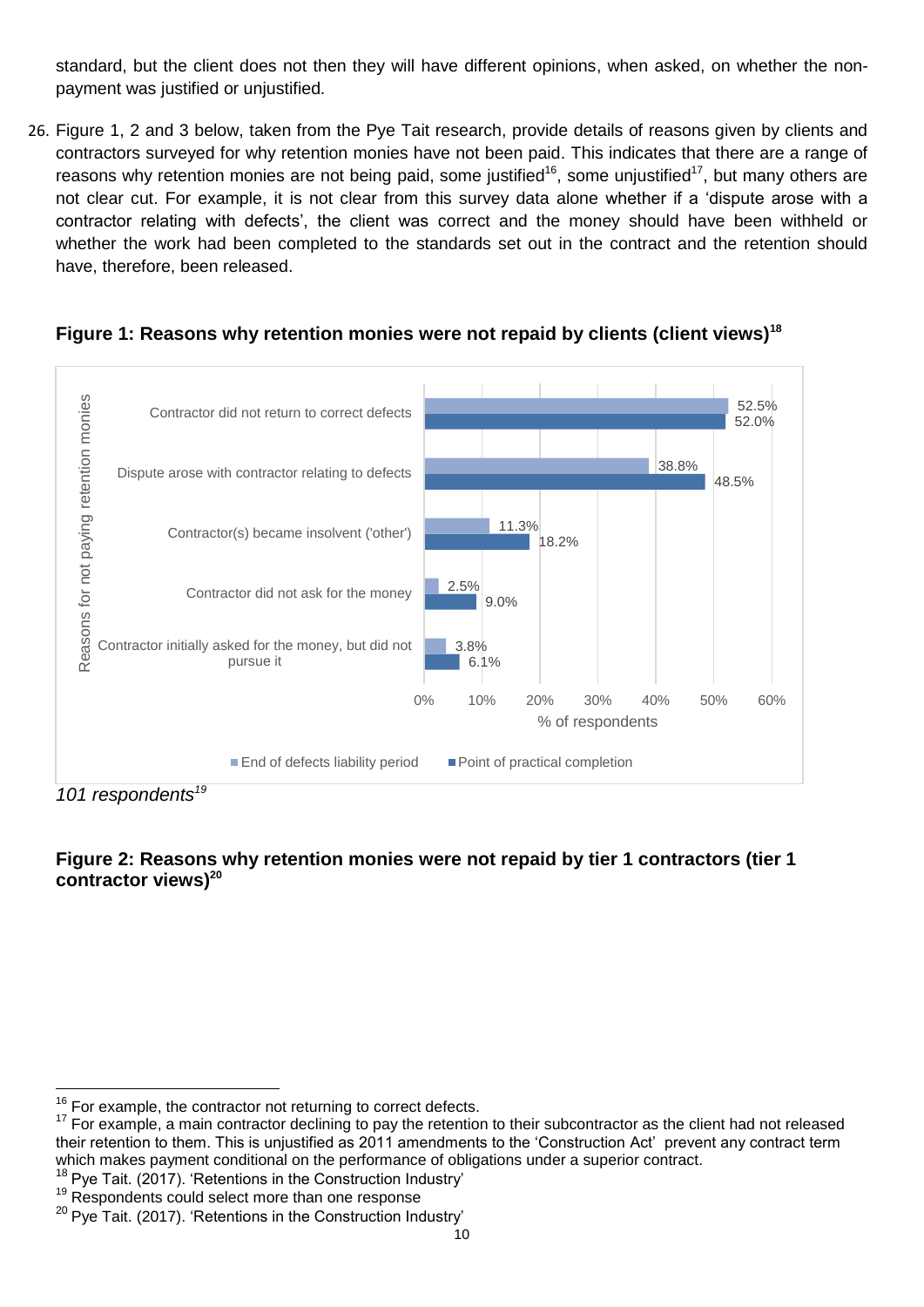

*27 respondents<sup>21</sup>*

**Figure 3: Reasons why retention monies were not paid to sub-contractors (sub-contractor views)<sup>22</sup>**

1

<sup>&</sup>lt;sup>21</sup> Respondents could select more than one response

<sup>&</sup>lt;sup>22</sup> Pye Tait. (2017). 'Retentions in the Construction Industry'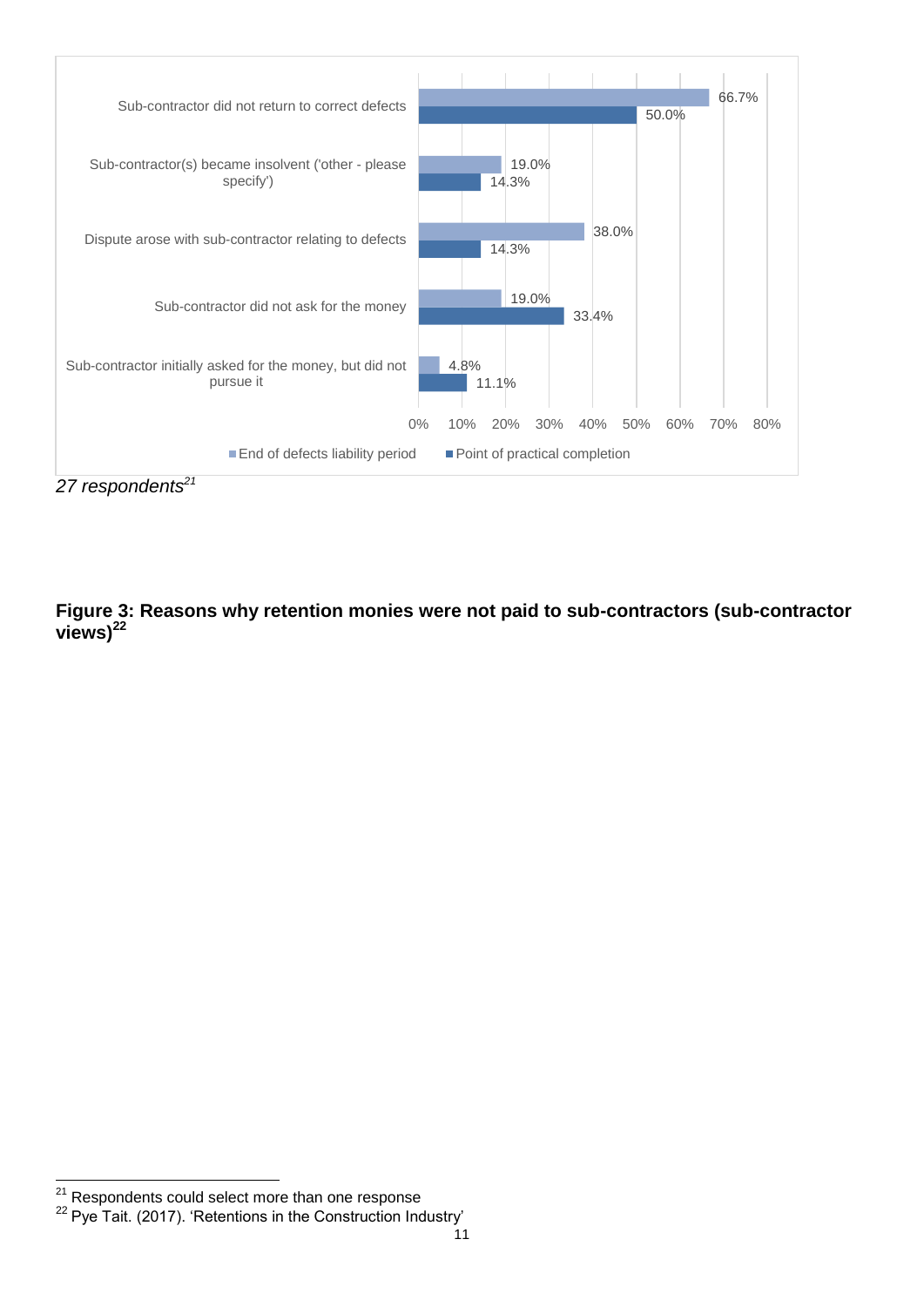

127 respondents $^{23}$ 

27. Subject to levels of stakeholder engagement, through consultation we intend to gather views from industry on how much of this late and non-payment of retentions is down to retentions being used for their intended purpose and how much is unjustified. However, it will be challenging to draw robust conclusions from this because opinions as to what constitutes 'justifiable' or 'unjustifiable' can differ depending on the contractor or client perspective. This is highlighted in the Pye Tait research and also discussed in more detail under 'Option 0'.

#### b. Weakened working relationships

- 28. The Pye Tait research found evidence that the practice of retentions can weaken working relationships between clients and contractors, and throughout the construction supply chain.
- 29. There is substantial variation in the experiences of contractors with retentions, meaning that it is challenging to draw generalised conclusions on their impacts. However, Pye Tait found that when respondents to the survey were asked to select from a list of potential impacts of the practice of holding retentions, two of the most frequently cited were:
	- **For contractors: weakened relationships throughout the construction supply chain**. Qualitative evidence also gathered indicates that can stem from tensions that can arise as a result of delayed or non-payment of retention monies, and by the perception further down the supply chain that retentions are used by main contractors to boost cash flow or act as a means of facilitating discounts.
	- **For main contractors: weakened relationships with their clients**. Qualitative evidence also gathered indicates that this can stem from delays in receiving retention monies

<sup>23</sup> Respondents could select more than one response. The four options on the left were listed as options in the questionnaire. The remaining four options were coded from the 'other – please specify' option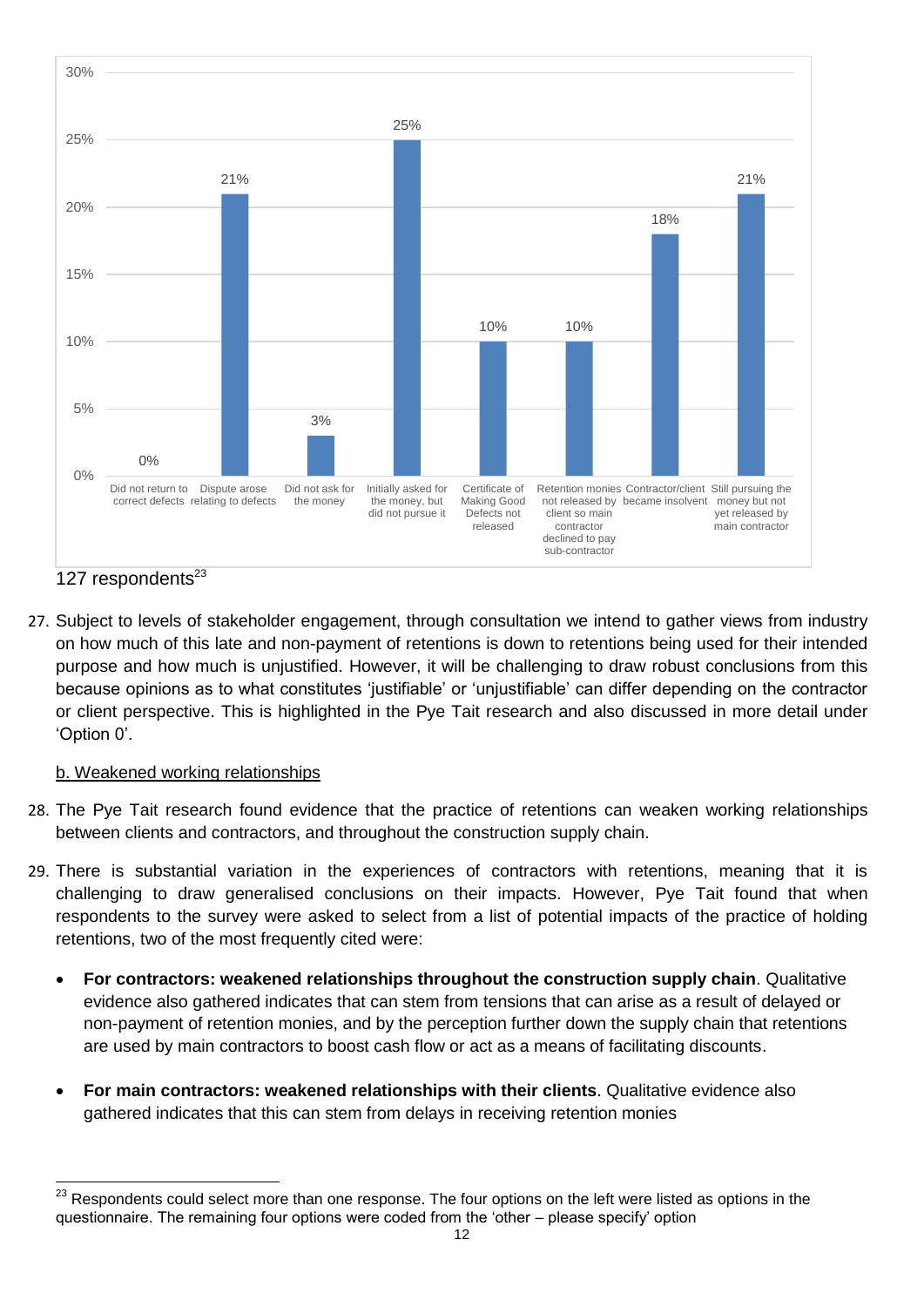30. Qualitative evidence gathered by Pye Tait from interviews with clients and contractors further indicates that retentions can cause 'lack of trust' in the construction sector and damage supply chain relationships. In particular, some respondents reported that the time and effort required to obtain retention monies owed can exasperate this impact on supply chain relationships.

#### c. Higher costs

- 31. There is substantial variation in the experiences of contractors with retentions, meaning that it is challenging to draw overall conclusions on their net impacts. However, when respondents to the Pye Tait survey were asked to select from a list of potential impacts of the practice of holding retentions, two of the other most frequently cited responses were:
	- **For contractors: higher business overheads where retentions are held against their contracts.**  Qualitative evidence also gathered indicates that this may be as a result of time incurred pursuing retention monies owed, and also potentially higher borrowing fees or overdraft charges because of money being removed from cash flow.
	- **For clients: costs of construction projects may be higher**. Evidence gathered from another part of the survey indicates that a proportion of contractors increase tender prices to offset the retention. Around 40% of clients surveyed think overall project costs are higher because of retentions, and 18% of contractors say they increase tender prices by an amount equal to or higher than the retention. This will have an impact for wider economy, if reduces competitiveness and or increases client costs.
	- 32. In addition to increasing project costs this is also a potential issue for the sector because, if contractors increase the cost of projects to offset the costs of retentions this also undermines the purpose of retentions to act as an incentive for to complete work to a high standard, that defects will be remedied, and that projects will finish in their allocated time.

#### d. Constraints to business growth in the construction sector

- 33. Retentions provide free credit to those clients and main contractors holding retentions. However, this represents a transfer from the construction supply chain. This can place constraints on the supply chain ability to grow and invest.
- 34. There is substantial variation in the experiences of contractors with retentions, meaning that it is challenging to draw generalised conclusions on their impacts. However, when respondents to the Pye Tait survey were asked to select from a list of potential impacts of the practice of holding retentions, one of the most frequently cited was that business growth of contractors may be constrained. Contractor business growth may be constrained if they have less readily available working capital where monies are held in retention. There would also be an impact for the economy as a whole if construction sector business growth is obstructed.
- 35. Qualitative evidence that Pye Tait gathered from focus groups and interviews also indicated that, for some contractors, having retentions held from them can weaken their balance sheets through adding aged debt, and that this can impact on their capacity to borrow or cost of borrowing. These costs may be passed on to clients to offset the higher overheads.

#### *Rationale for intervention*

36. There can be a number of market failures associated with the practice of cash retentions and their late and non-payment.

Misaligned incentives and market power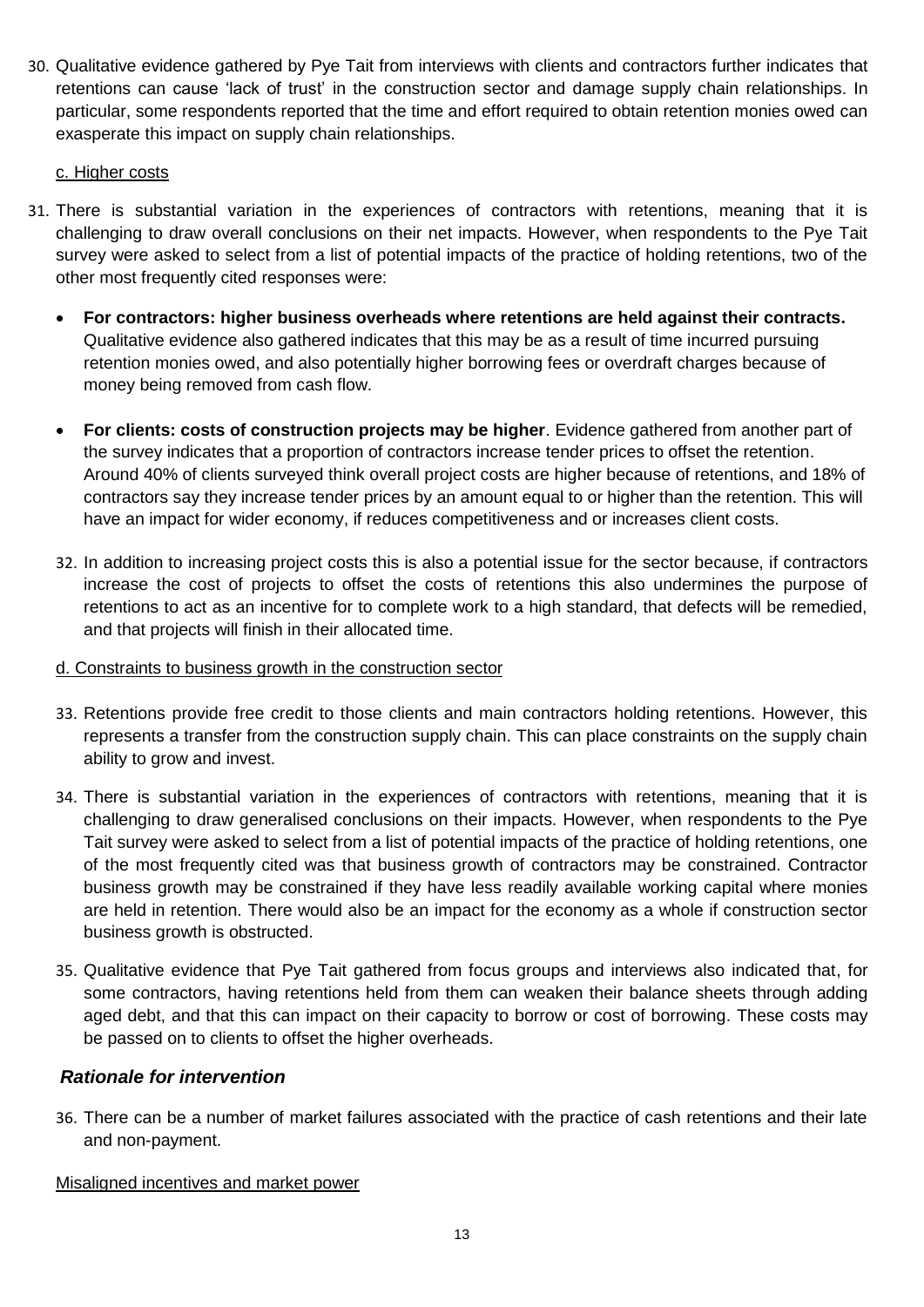- 37. As outlined in **Box 2** above, one purpose of retentions is to increase contractor incentives to complete work on time and without defects, and to return to fix any defects that may arise. However, retentions introduce a different set of issues around misaligned incentives.
- 38. There are principal-agent relationships between clients, contractors and sub-contractors and conflicts of interest between them, for example:
	- It will be the customer's role to decide whether defects have been mitigated and pay the retention. However, for clients and contractors holding retentions, there can be clear incentives to hold on to as much cash as possible for as long as possible - for them it is free working capital or money they can earn interest on. This contrasts with the interests of the contractor who is owed the retention money – who will benefit from prompt payment.
	- There can be clear incentives for construction customers to manage retention payments in ways that are beneficial to them - for them it is a source of trade credit to bolster working capital or money they can earn interest on, as well as a way of reducing their project risk. Retentions are a contractual means of holding on to money for extended periods. There may be incentives to set contract terms that enable them to hold on to a higher retention for longer. However, terms which are beneficial to them are likely to harmful to those from whom they are holding retentions, as they have to wait longer for full payment.
- 39. Market power of some large clients, main and large tier 2 contractors means that they may be able to manage retention payments in ways which are beneficial to them and harmful to those from whom they are holding retentions. This could be done in two ways:
	- **Retention terms:** construction customers may have the market power to set contract terms which are beneficial for them, and which acts as insurance for their risks, but is damaging for the cash flow of downstream contractors.
	- **Late payment and non-payment:** using market power to hold on to retention monies for longer than they should be or not paying retention monies back when it is due.

## *Contract terms*

- 40. Anecdotal evidence provided to BEIS has indicated that some construction clients, and to a lesser extent main and large tier 2 contractors set retention contract terms which are beneficial to them and harmful for those from whom they are holding retentions. They can do this is by holding a higher retention rate than that which fairly reflects the risk of the project, or by holding on to retentions for longer than necessary as this benefits them by boosting their cash flow. This can have damaging impacts for businesses in the supply chain who are subject to cash retention as this can constrain their cash flow, constraining inhibiting their potential to invest - for instance in growth, in plant and equipment, in training and development or in apprenticeships. This is also likely to be damaging for supply chain relationships.
- 41. However, data collected by Pye Tait found that the majority of contractors and clients surveyed with experience of retentions in the last three years<sup>24</sup> report a typical retention of 5% of contract value. There are instances of much higher retentions being held but these appear to be rare. This is shown in Figure 4.

<sup>24</sup> Either holding retentions or having them held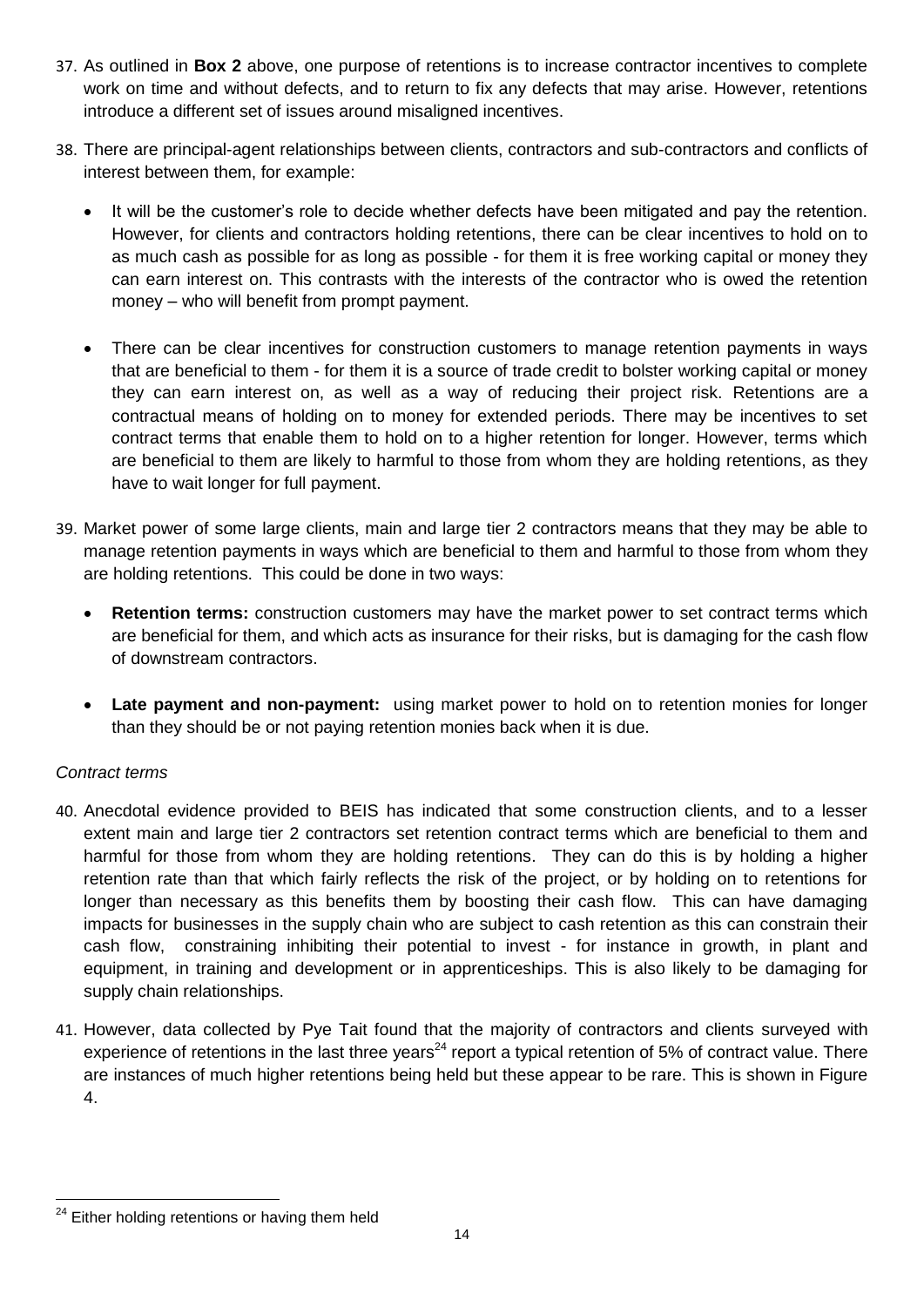

**Figure 4: Proportion of construction contractors and clients surveyed reporting each 'typical' retention value**

*Source: BEIS analysis of Pye Tait survey data<sup>25</sup>*

42. Pye Tait also asked clients and contractors participating in the survey to provide information on the minimum and maximum retention percentages held on their current contracts. Data on maximum retention percentages held also indicates that although retention percentages higher than 5% are sometimes held, and there are instances of much higher retention percentages being held (for example, one client reported a maximum retention for 100%), this appears to be rare. See Figure 5.

<sup>25</sup> <sup>25</sup> Sample size: Typical 'retention held from contractors' 341, 'retentions held by clients' 341, 'retentions held by contractors' 114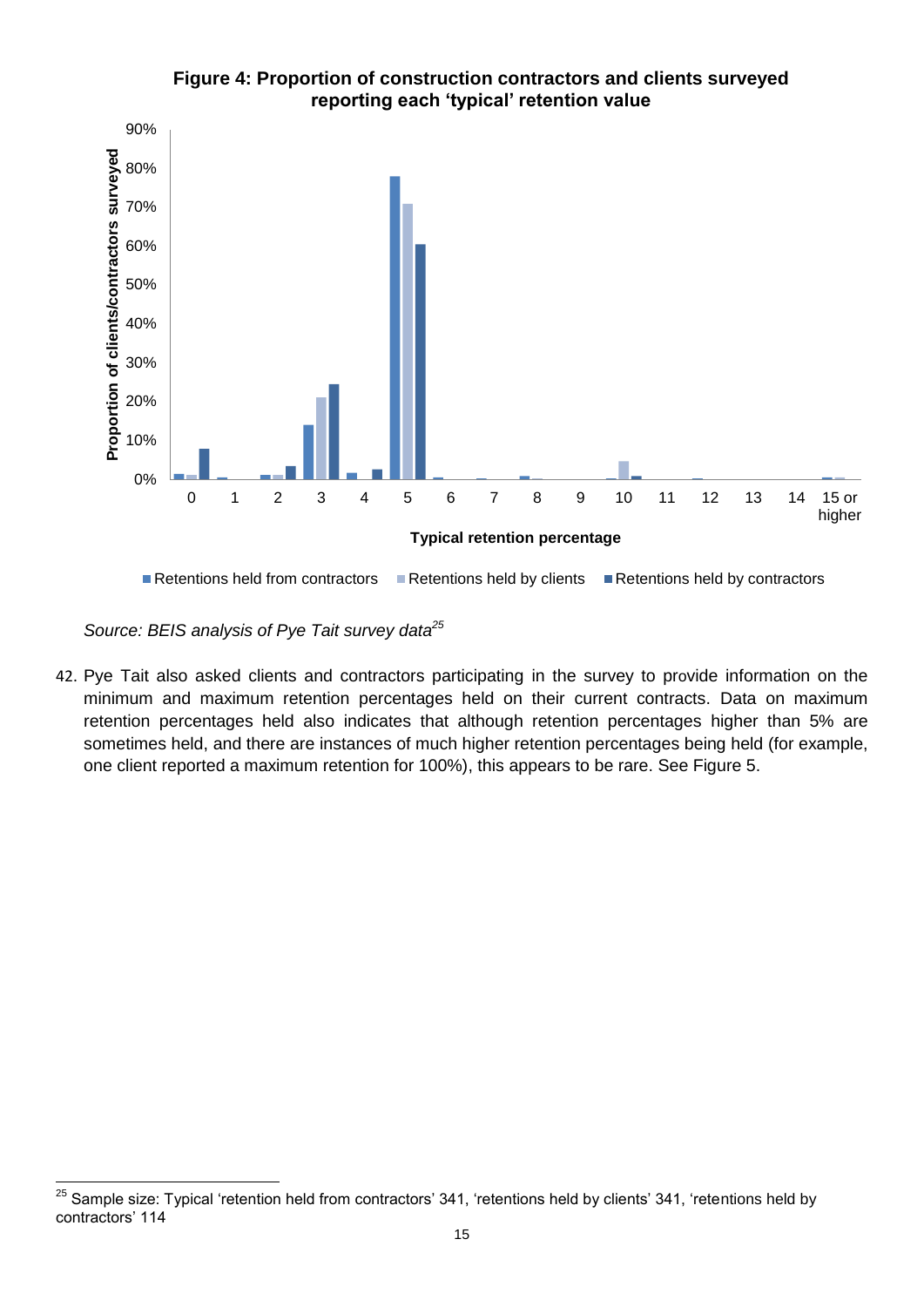

Retentions held from contractors  $\blacksquare$  Retentions held by clients  $\blacksquare$  Retentions held by contractors

*Source: BEIS analysis of Pye Tait survey data<sup>26</sup>*

43. Further, the majority of Pye Tait survey respondents (87% of clients and 74% of contractors) report that intended length of time over which retentions are to be held after completion of the contract (i.e. defects liability period) is 12 months. However, longer lengths of time are reported with 2% of clients and 13% of contractors surveyed report that retentions are intended to be held longer than this, the majority of which reported up to and including 24 months, although higher amounts of 30 and 36 months were reported by contractors in isolated cases. This is shown in Figure 6.

<sup>26</sup> <sup>26</sup> Sample size: Minimum 'retention held from contractors' 339, 'retentions held by clients' 333, 'retentions held by contractors' 113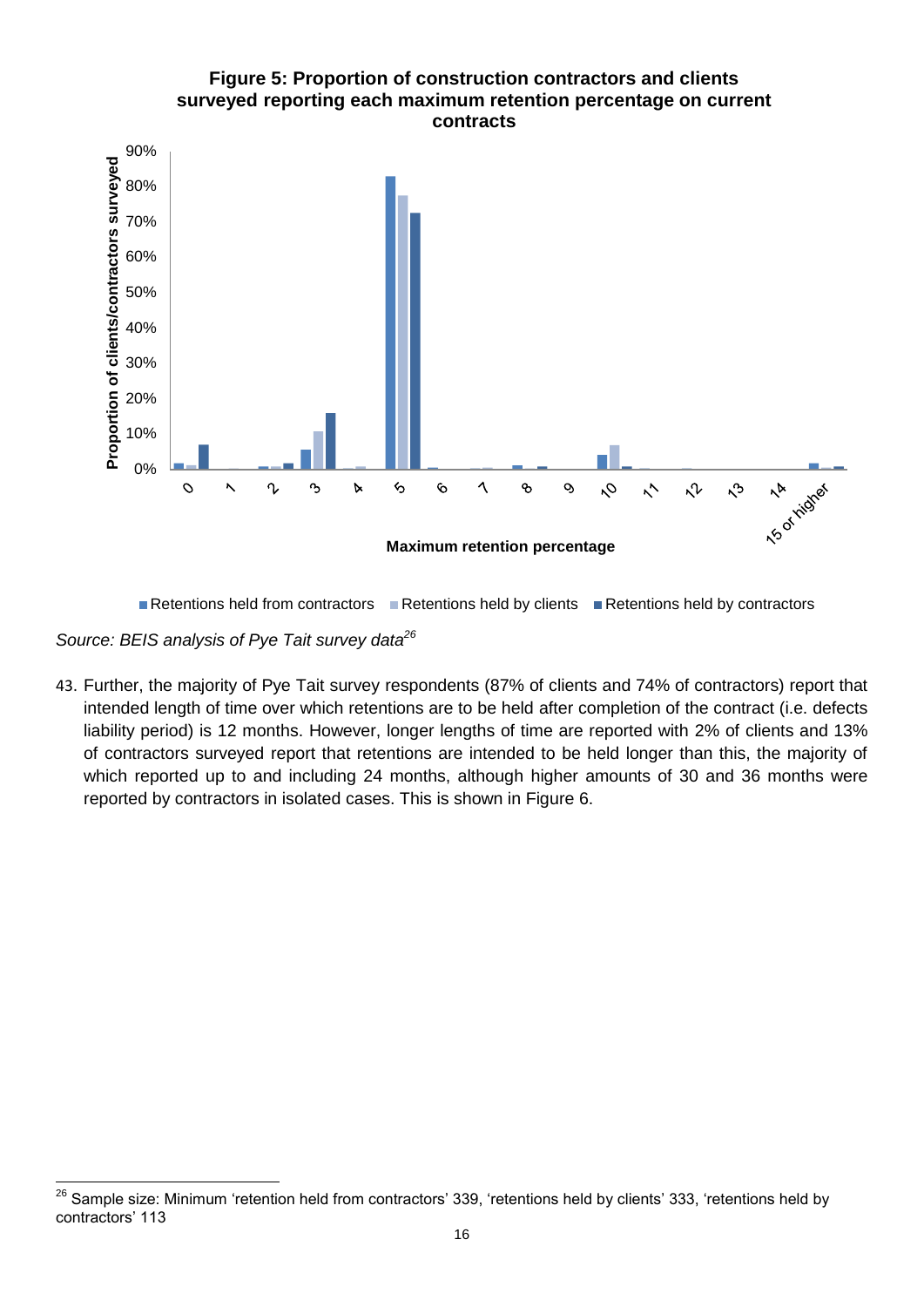

*Source: BEIS analysis of Pye Tait survey data<sup>27</sup>*

- 44. There is therefore some evidence of typical retentions being held for longer, or at higher rates than the norm. It is not known from the data gathered, however, whether construction customers are holding these higher retention percentages or holding retentions for longer because it is beneficial to their cash flow and they have the market power to set these terms, or whether the higher retention percentages and longer defects liability periods are a fair reflection of higher project risk.
- 45. Pye Tait (2017) research suggests that retentions are used by construction clients as a form of insurance policy to mitigate risk and higher levels of retentions or longer defects liability periods could, therefore, reflect the fact that they perceive the project to be of higher risk. **See Box 3** for detail.
- 46. It may, therefore, be the case that the higher levels of retention percentages used or longer defects liability periods are a fair reflection of higher project risk, and risk to the client that the work they commission is not completed without defects. Project risk will vary between contract contracts, and the 'right' level of insurance in the form of retention will also depend on the preference of construction customers (i.e. how risk averse they are).

#### **Box 3: Factors influencing the amount of retention typically held (Pye Tait, 2017)**

Data gathered by Pye Tait's client survey indicates that factors such as project value, project type and length of project can influence the retention percentage held by a proportion of clients (Figure 7)<sup>28</sup>.

<sup>27</sup>  $\frac{27}{28}$  Sample size: 345 contractors, 346 clients<br> $\frac{28}{28}$  This was asked to those clients with expe

<sup>28</sup> This was asked to those clients with experience of holding retentions in the last three years. Respondents could select more than one response.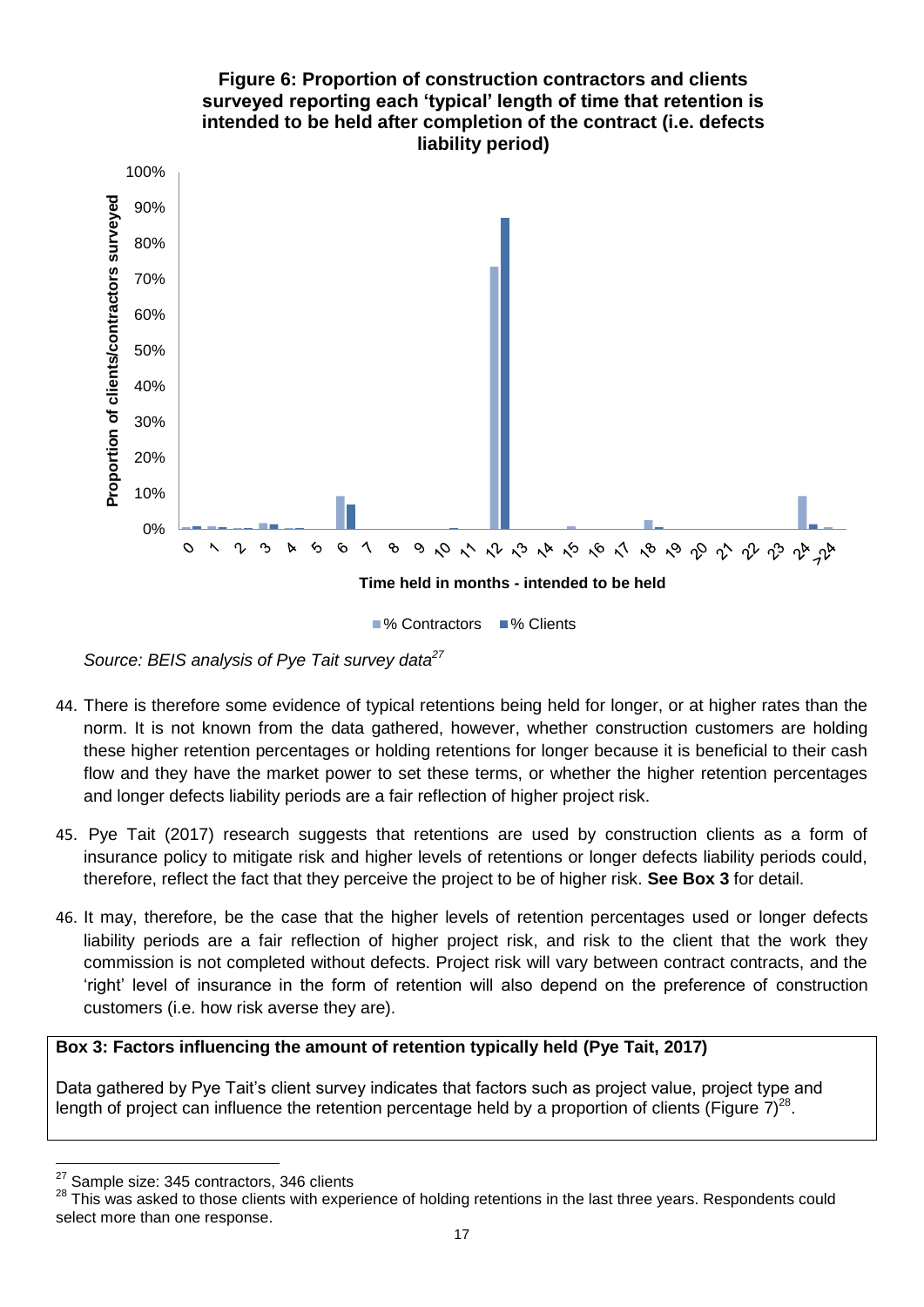

*354 respondents<sup>30</sup>*

Data gathered by Pye Tait's contractor survey also indicates that factors such as project value, project type and length of project can influence the retention percentage held by a proportion of contractors (Figure 8)<sup>31</sup>.



### **Figure 8 Factors that influence the percentage of contract value retained (contractor views)**

*Late payment and non-payment:* 

1

47. As outlined above, there are misaligned incentives between those holding retentions and those with retentions held against them – on the one hand, there is benefit in holding on to retention monies for as long as possible; while on the other there is a benefit to the other party of prompt payment. Market

 $29$  Pye Tait. (2017). 'Retentions in the Construction Industry'

<sup>&</sup>lt;sup>30</sup> Respondents were able to select more than one response

<sup>&</sup>lt;sup>31</sup> This was asked to those clients with experience of holding retentions in the last three years. Respondents could select more than one response.

<sup>&</sup>lt;sup>32</sup> Respondents could select more than one response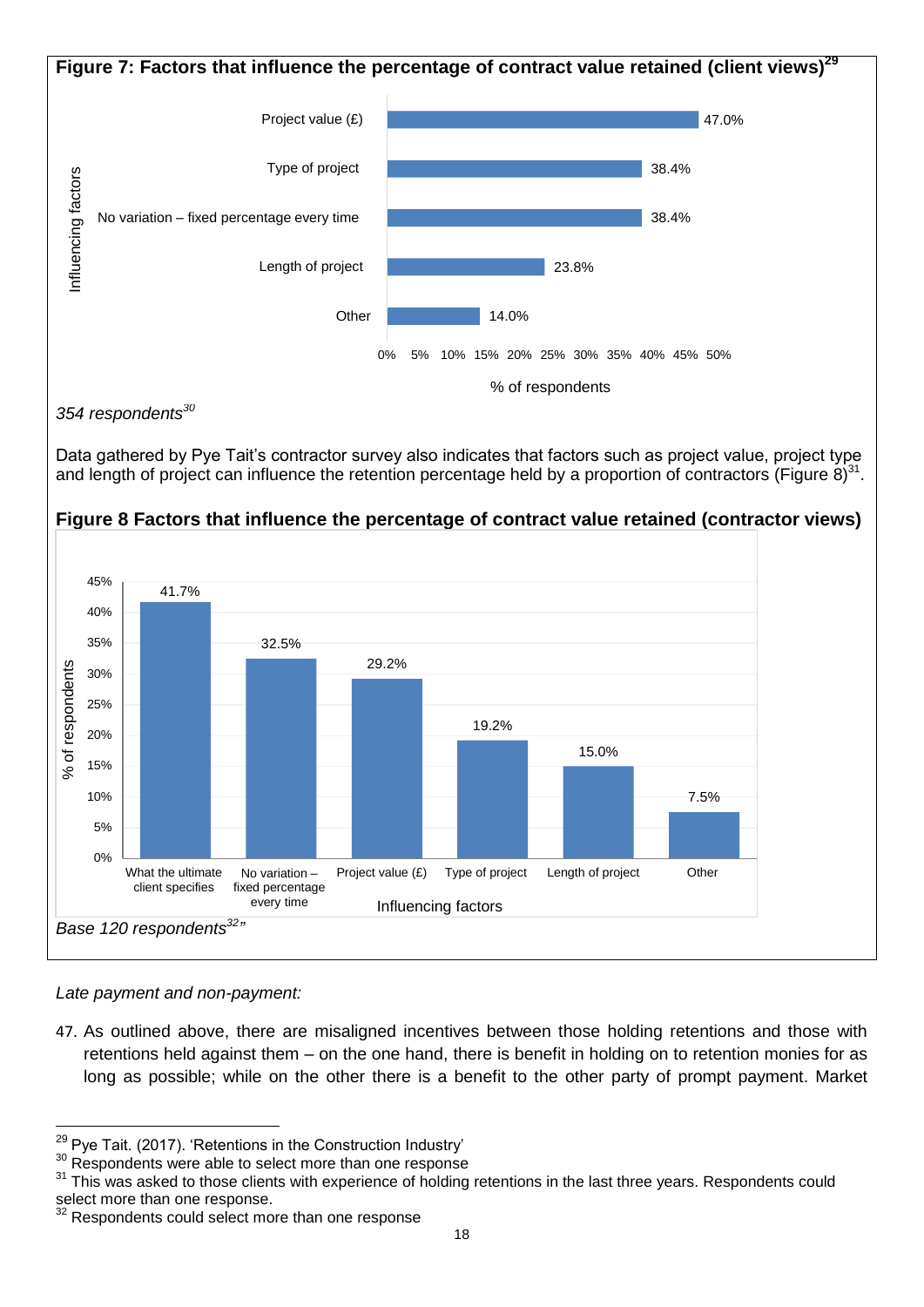power of clients, main and large tier 2 clients can mean that they may be able to hold on to retention monies for longer than has been agreed in contract.

48. The Pye Tait study found qualitative evidence that suggests that some construction customers may be using their market power to delay payment or not pay back retentions in full, in some instances.

For example*, "Qualitative feedback cites the following main reasons for not paying retentions back:*

- *sub-contractors ask for their retention monies but do not pursue the claim, and eventually write it off;*
- *"deals are brokered" whereby not all the money is released, in order that the relationship is maintained to move on to the next contract; and*
- *it is alleged (among some tier 2 and 3 contractors) that main contractors or clients hold on to the money for as long as possible for their own benefit and/or to ensure maximum protection against defects." 33*

*Qualitative evidence suggests that sub-contractors may be reluctant to ask for or pursue their retention from a tier 1 company from whom they will need to obtain more work in the future. In other cases they may compromise on the amount owed, in order to receive some of the money rather than wait for it all. The decision to compromise in this way is strongly associated with a desire to maintain a good working relationship with their client (i.e. the main contractor), and avoid the risk of compromising opportunities for future work." 34*

#### Information failures

- 49. Evidence from the Pye Tait research reinforces what has been heard anecdotally there are sometimes information barriers in the supply chain that prevent subcontractors accessing the retention money they are due, leading to late-payment and non-payment of retention monies.
- 50. Qualitative evidence gathered by the Pye Tait research indicates that sub-contractors can be unaware when the project has reached practical completion (which would trigger the release of the first half of the retention). For instance, a groundwork contractor may have left the site over year before the project reached practical completion. The situation can become even less clear with completion of defects liability period which typically occurs 12 months after practical completion.
- 51. This suggests that the knowledge of the 2011 changes to the Construction Act may not, as yet, be universal across the sector. In particular, those changes mean that it is no longer possible to make payment conditional on the performance of obligations under another contract. Each contract should now be more "self-contained" in terms of payment requirements.

## **Box 4: Evidence of information failures (Pye Tait, 2017)**

*"…10% of tier 2 and 3 contractors surveyed report that they have not received retention monies because retention monies were not released by the client so the main contractor declined to pay the subcontractor.<sup>35</sup> This is unjustified as 2011 amendments to the 'Construction Act'<sup>36</sup> prevent any contract term which makes payment conditional on the performance of obligations under a superior contract. A number of tier 2 and 3 contractors participating in focus groups illustrated lack of understanding on the implications of the 2011 amendments for payment of retentions."*

<sup>1</sup>  $33$  Pye Tait. (2017). 'Retentions in the Construction Industry'

 $34$  Pye Tait. (2017). 'Retentions in the Construction Industry'

<sup>35</sup> This was asked to those sub-contractors with experience of not receiving retention money back in the last three years. It relates to the last three

years, and could have occurred in one or more instances during that time<br><sup>36</sup> The Housing Grants, Construction and Regeneration Act 1996, also known as the 'Construction Act'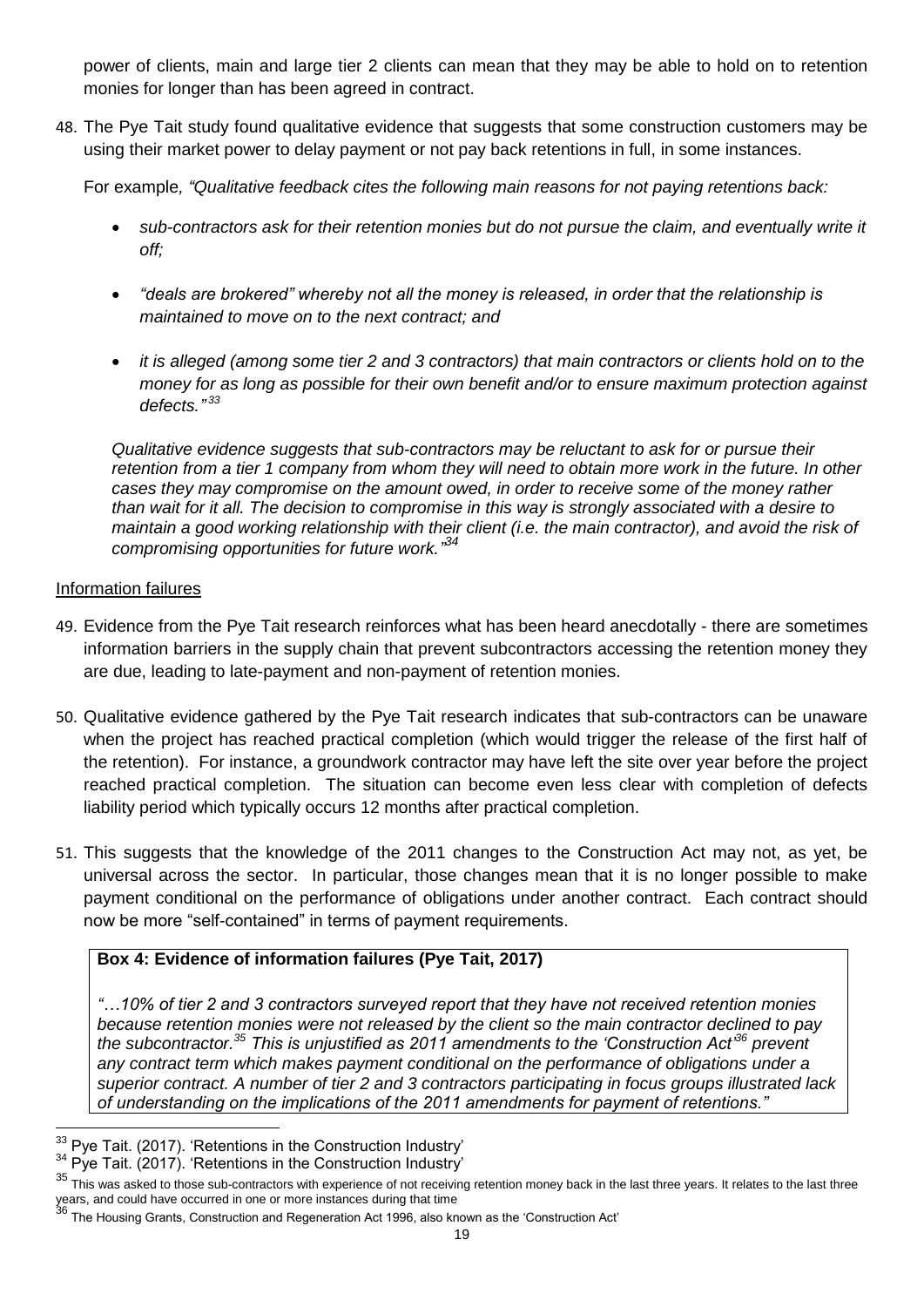*"…it should be noted that a number of tier 3 respondents believe that there is nothing in statute or contract to compel the main contractor or client to inform their contractor that practical completion*  has actually been achieved, which should trigger the release of half the retention. This was the *legislative position prior to the amends to the Construction Act in 2011 but this is no longer the case. This suggests that not all contractors further down the supply chain are fully aware of, and have a clear understanding of, the changes. A number of tier 2 and 3 contractors participating in focus groups also say there is nothing in statute which compels clients and main contractors to advise when the certificate of making good defects has been provided. This is an incorrect perception, as there are provisions within the 2011 Construction Act amendments to address this."*

### Dispute Resolution

- 52. Holders of retentions can just omit to release them.
- 53. While collectively the amount held in retention is significant, it is typically held in small amounts against specific projects. As discussed above, retention is typically 5% of contract value, with half of this released upon practical completion meaning that 2.5% of contract value is typically held in the defects liability period.
- 54. Qualitative evidence collected by Pye Tait indicates that legal costs can be prohibitively high for contractors to think it worthwhile to take legal action to obtain outstanding retention monies:

*"legal costs can often be too prohibitive to make it worthwhile continuing to chase retention money. The fees for an adjudicator can be between £200 and £400 per hour<sup>37</sup>, however adjudicators for complex cases may charge more. The fee is agreed with the parties involved<sup>38</sup> .* 

*Qualitative evidence from interviews further suggests a highly complex system for claiming back retained money. The contracts can be very ambiguous and the legalities of adjudicators add to the confusion. Depending on the amount to be claimed, and given the relatively high cost of the adjudicator fees, contractors say it may not be worth making the attempt. Therefore there are only a very small number of court cases that relate directly to retentions."*

- 55. Pye Tait also gathered survey evidence on contractors' experience of taking legal action to obtain outstanding retention monies. This found that in the last three years, approximately 14% of contractor respondents<sup>39</sup> that answered the survey question 'Over the past three years, approximately how many times have you gone to court/adjudication to obtain outstanding retention monies?' had gone to court/adjudication in one or more instance. Those small number of contractors surveyed who have taken legal action were asked to provide their estimated costs for this, which equated to an average cost per contractor of £16,300<sup>40</sup> with a relatively high standard deviation of £23,000. However, very wide variation in the average amount of money held in retention per contract and high variation in average legal costs, and small sample size mean that it is challenging to draw a clear conclusion from the quantitative data on whether legal costs are high relative to the amounts held in retentions.
- 56. We intend to use the parallel post implementation review of the "Construction Act" to assess the effectiveness of adjudication in handling small disputes, of which disputes about retentions form a small part.

#### **Insolvency**

<sup>1</sup>  $\frac{37}{100}$  <http://constructionblog.practicallaw.com/the-reasonableness-of-the-adjudicators-fee/><br> $\frac{38}{100}$  http://vauw.codr.com/colve/constructediud/

 $\frac{38 \text{ http://www.cedr.com/solve/constructadiud/}}{39 \text{ This was asked to those contracts with } \circ$ 

This was asked to those contractors with experience of having retentions held in the last three years <sup>40</sup>This average is based on 34 respondents who have gone to court in the past three years due to outstanding retention monies, and that provided information on their cost of legal action.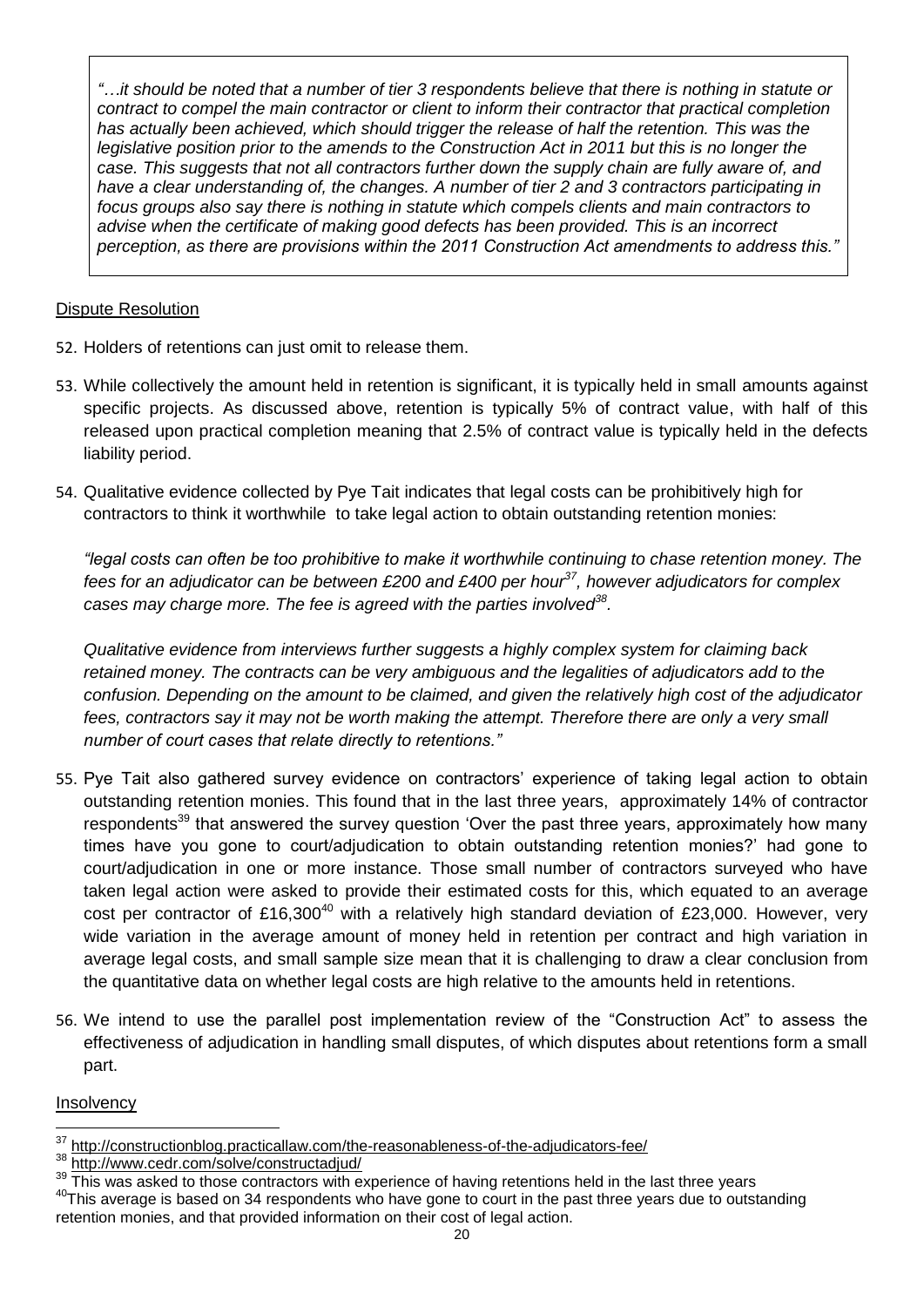- 57. Insolvency data shows that there are a high number of insolvencies in the construction sector but that the insolvency rate is not particularly high compared to other sectors<sup>41</sup>. However, with retention payments a sub-contractor can typically have to wait for around 12 months after practical completion for the second half of the retention monies to be due (see Figure 6). This delay to payments creates a specific set of issues around insolvency risk:
	- **Imperfect information about risk level of client:** sub-contractors may be able to credit check their customers in terms of their current financial standing. However, a sub-contractor can typically wait for 12 for months for a retention to become due for payment. There is very little that they can do to understand what the financial standing of their customer will be so far in the future.
	- **Inefficient allocation of risk and principal-agent relationships:** there is very little the subcontractor can do to manage the risk of the main contractor/client going into administration and therefore not paying their retention monies back. The main contractor will not consider the additional risk to the sub-contractor when considering their own financial risk. The longer a retention payment is withheld, the greater the risk of lost funds from insolvency to would be recipients of retention payments.
- 58. Evidence collected by Pye Tait indicates that 44% of contractors with experience of having retentions held in the last three years have experienced non-receipt of retention monies due to insolvency of another organisation in one or more instance over this period. However, the retention monies unpaid as a result of upstream insolvencies occurred on only around 1% of all their contracts, over the last three years. Whilst the evidence indicates that the proportion of contracts affected may be small, the total value lost could still be significant. Evidence on frequency and scale of non-payment due to upstream insolvency discussed in more detail under 'Option 0'.

## **Policy objectives**

1

- 59. The policy objective is to reduce the incidence of unjustified $42$ :
	- late payment of retentions; and
	- non-payment of retentions; (for the purpose of this Impact Assessment money unpaid due to upstream insolvencies has been included within this)

This will have the impact of improving cash flow through construction supply chains.

- 60. The issue under consideration is whether intervention would reduce some of the issues associated with the practice of retentions.
- 61. The extent of reduction and time frame in which this will be achieved will be determined by the package of measures which are taken forward as a result of the consultation exercise. We intend to use the consultation to gather evidence to support a clear and measureable objective.
- 62. Government is committed to promote greater fairness and transparency under commercial contracts. The Small Business Commissioner (SBC) builds on a package of measures to tackle late payment and unfavourable payment practices in the private sector. The SBC will enable small businesses to resolve

<sup>&</sup>lt;sup>41</sup> ONS insolvency service data (for England, Scotland and Wales. Data not available for NI) shows that construction is the sector with the highest number of insolvencies per year (2010-2014). However, there is a high number of enterprises in the construction sector, and if you look at insolvencies per enterprise using ONS ABS (UK) data this, this shows that approximately 1.5% of construction enterprises became insolvent over the 5 year period 2010-2014. This is not particularly high compared to other production sectors (SIC groups A-F).. This indicates that although the number of insolvencies is high in the construction sector, the insolvency rate (i.e. insolvencies per enterprise) is not disproportionately high, given the number of enterprises.

<sup>&</sup>lt;sup>42</sup> i.e. unpaid retention that is due according to contract terms.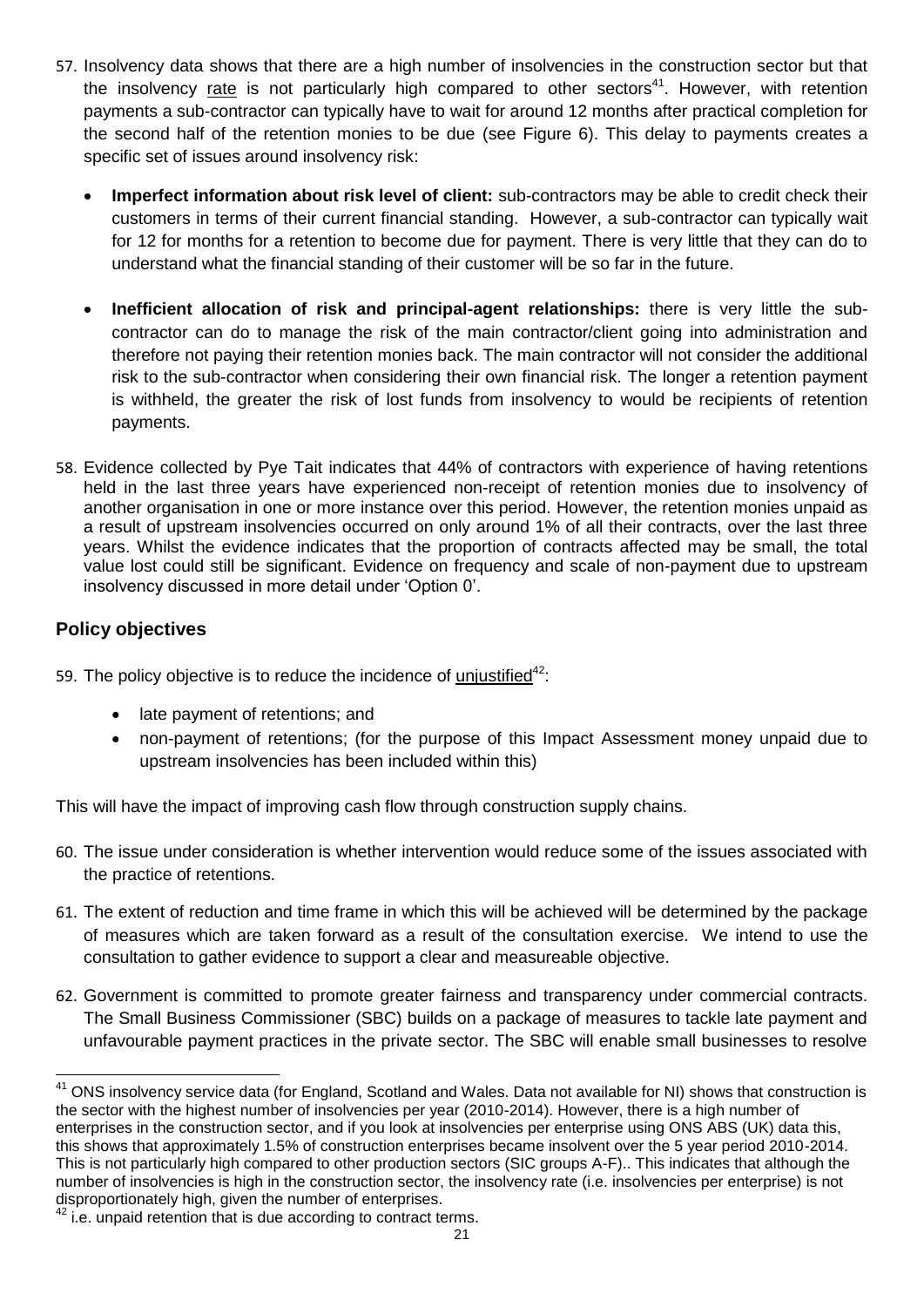disputes and avoid future issues by encouraging a culture change in how businesses deal with each other, promoting fair treatment for all. The SBC will handle complaints about payment issues between small businesses (fewer than 50 staff) and their larger customers, and provide non-binding recommendations as to how investigated issues may be remedied, resolved or mitigated. The SBC will also provide general advice, information and signpost users, via their website, to the most appropriate service, which may include directing small businesses to exercise their statutory right to adjudication for disputes under construction contracts. It has always been the intention that the SBC would not duplicate services or processes such as the statutory right to adjudication for construction contracts that were already in existence.

- 63. Government is also committed to reducing costs and increasing productivity in the construction sector. This is the central theme of the Government Construction Strategy 2016 – 2020<sup>43</sup>. Pye Tait survey evidence indicates that retentions can be a cause of increased prices in construction – 40% of clients say higher costs and 18% of contractors say higher tender prices when there are retentions. While these proposals are not intended to remove the need for retentions, they do address issues related to their misuse which will remove burdens from the supply chain and thereby reduce the cost. If contractors' confidence that retention payments would be repaid could be increased, there could be a reduction in construction costs.
- 64. During the passage of the Enterprise Bill (which created the role of the Small Business Commissioner) Ministers agreed with Parliament that the practice of cash retention in construction warranted specific attention given the particular issues which surround it, which have been briefly outlined above. This is because other measures to tackle payment (discussed later under Option 0 – Do nothing) are not specific to retentions and therefore do not directly address the issues the practice can raise.
- 65. The market failures identified above can all frustrate the achievement of these wider policy objectives. This consultation impact assessment therefore seeks to explore the potential costs and benefits of a range of interventions which each address, at least to some extent, those market failures.
- 66. As part of the consultation process we intend to consider what set of specific outputs and outcomes will provide the best measure of how successful any interventions have been in achieving policy objectives.

# **Options subject to consultation**

- 67. These consultation proposals apply to retention payments under contracts for construction work as defined by Part 2 of the Housing Grants, Construction and Regeneration Act 1996. They would therefore not apply to domestic consumers. The proposals apply only to business-to-business transactions because commercial parties are generally knowledgeable of both the legal framework governing construction contracts and also the techniques, processes and materials used in construction. Further, a different dynamic exists in business to consumer contracts with more of the market power and access to relevant information resting with the construction company. The market failures do not therefore exist in quite the same way in contracts with domestic consumers.
- 68. The Pye Tait research reviewed a number of alternative practices to retentions. These include Project Bank Accounts, Retention Bonds, Performance Bonds, Parent Company Guarantees, Escrow Stakeholder Accounts and Deposit Schemes / Trust Funds. The last aside, Pye Tait indicate that these are likely to be inappropriate for wide scale roll out across the sector. This is for a variety of reasons which either relate to the fact that they fail to cover the complete set of risks dealt with by retention (eg a performance bond may cover the risk of insolvency but not be as effective at dealing with defects) or that they impose unreasonable barriers to entry to barriers to small firms (the cost to procure a bond is higher for smaller contractors).

 $\overline{a}$ <sup>43</sup> https://www.gov.uk/government/publications/government-construction-strategy-2016-2020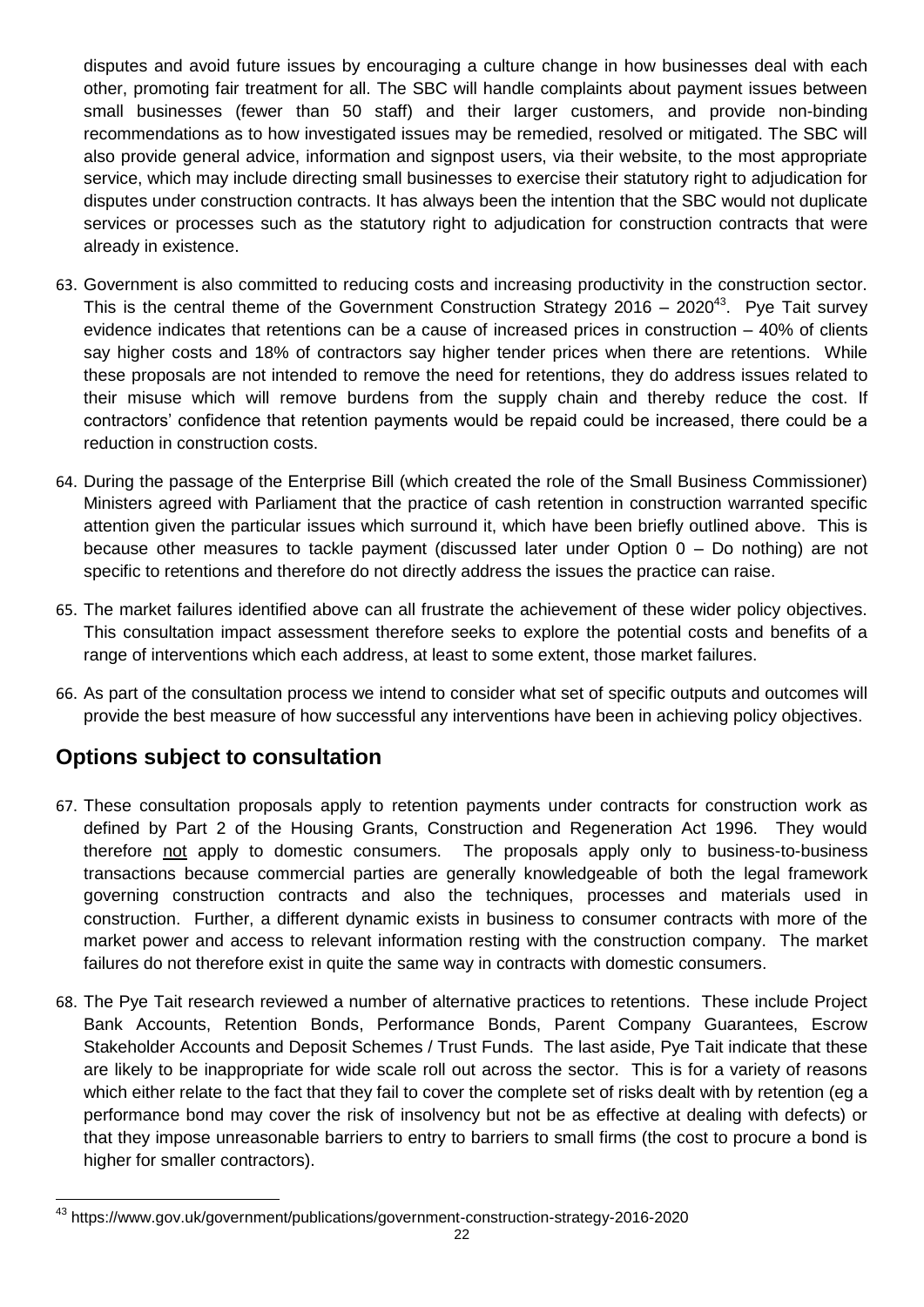- 69. This consultation impact assessment therefore covers the following options:-
	- **Option 0:** Do nothing
	- **Option 1:** Improve the exchange of information about retention payments to address information failures and support more effective dispute resolution
	- **Option 2:** Require that retentions are held separately in a retention deposit scheme to address issues of market power generally and imperfect information and ineffective allocation of the risk of insolvency specifically.

These are discussed in more detail below.

- 70. A fourth option, a more effective dispute resolution process (and therefore a more effective sanction against late or non-payment) is being considered as part of the parallel post implementation review of the effectiveness of the 2011 amendments to the Construction Act. An objective of those amendments was to reduce the cost of adjudication and increase its effectiveness. While any cost reduction would clearly be of benefit to the specific issues of retention (in effect by creating a more effective sanction against the non-payment of a retention), it is important to consider the question in the context of all disputes under construction contracts not only those relating to the 5% of the contract sum typically held in retention. We will nonetheless ensure that any changes introduced as a result of the Post Implementation Review are developed with consideration of any specific issues driven by the practice of cash retention.
- 71. A fifth option, a cap on the proportion of contract value that can be held as retention and the length of time that retention can be held has also been considered. However, Pye Tait research indicates that there is not any evidence of a large proportion construction customers systematically setting retention terms which are longer, or at higher rates, than may be necessary to provide the required "insurance" for the contract in question, in order to boost their cash flow. Evidence suggests that a higher retention percentage is rare and is likely to be a reflection of a higher risk project that requires a higher level of "insurance". We intend to test this hypothesis through consultation. Analysis also indicates that introducing a cap could reduce the amount of retention held on some contracts but could resultantly increase the retention held on others, if construction contractors wished to maintain their cash flow. There is a risk that introducing a cap could also risk introducing other unintended consequences such as all contracts moving towards using a retention percentage equal to the cap.
- 72. We intend to use the consultation to consider whether the options that have been analysed are appropriate and to test the Pye Tait analysis of the alternatives to retentions. This will then be used to develop an implementation plan, and be used to inform policy making and decision making on what the 'preferred option' should be in the Final Impact Assessment.
- 73. Given that the appropriate appraisal period is not yet identifiable at this consultation stage, a ten-year appraisal period has been used for the analysis in this Impact Assessment.

# **Proportionality of approach**

74. This consultation stage Impact Assessment largely draws on evidence from the research project "Retentions in the Construction Industry", conducted by Pye Tait (2017) on behalf of the Department for Business, Energy and Industrial Strategy, in order to develop the evidence base on the use of retentions in the construction sector. This has provided a source of evidence to inform understanding of the existence of market failures, and where the rationale for intervention lies, as well as evidence to inform understanding of the scale of some of the costs and benefits of the options considered. However, there are still a number of evidence gaps and further research questions that have been identified.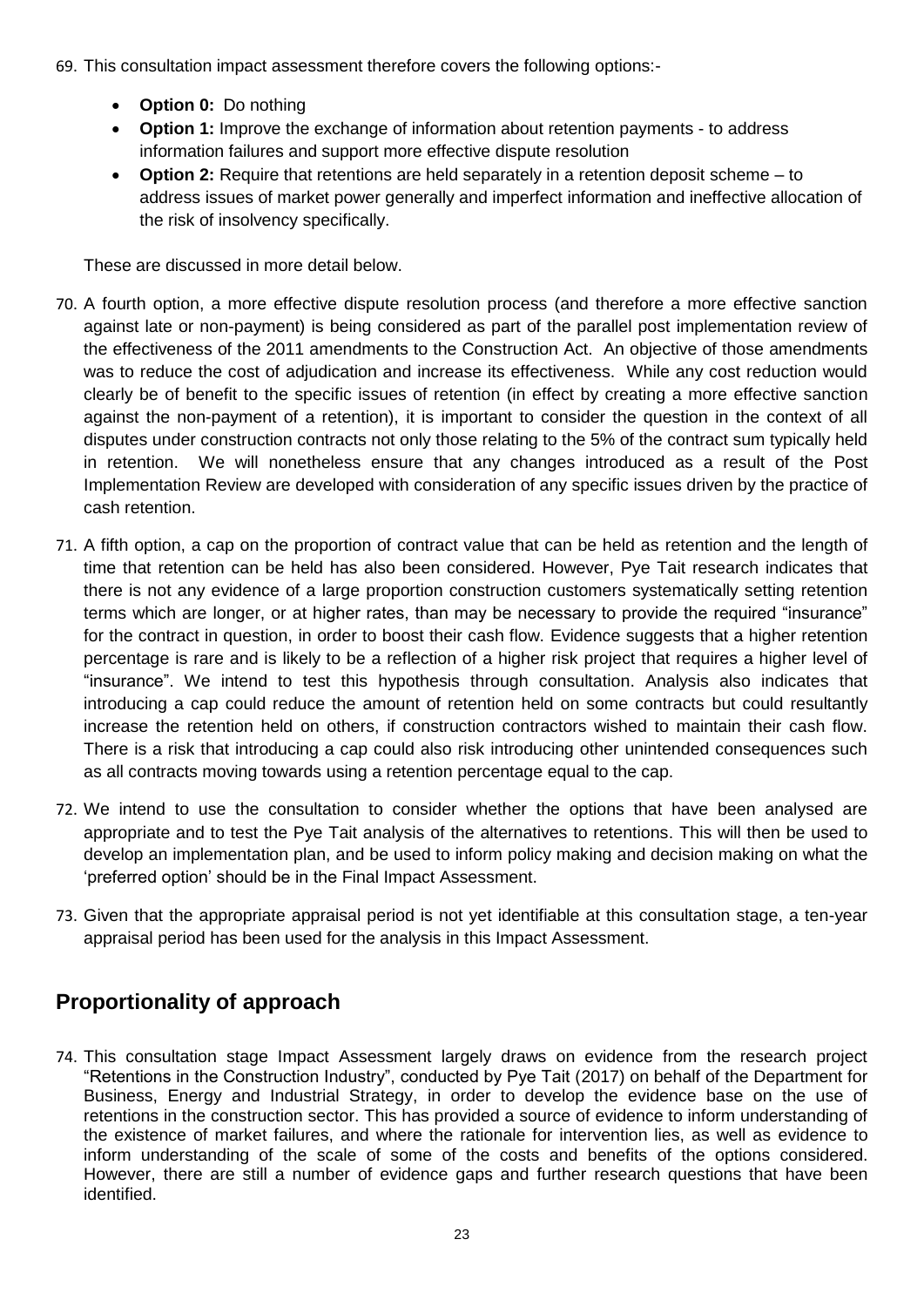75. This consultation impact assessment has developed the analysis as far as possible, given the evidence currently available. Full quantification or monetisation of the majority of impacts identified will not be possible until we have filled the key evidence gaps that have been identified. The key research questions that remain unanswered have now been identified and we plan on addressing them through consultation, subject to stakeholder engagement and cooperation. These evidence gaps and research questions are discussed in more detail throughout the impact assessment and in the accompanying consultation document.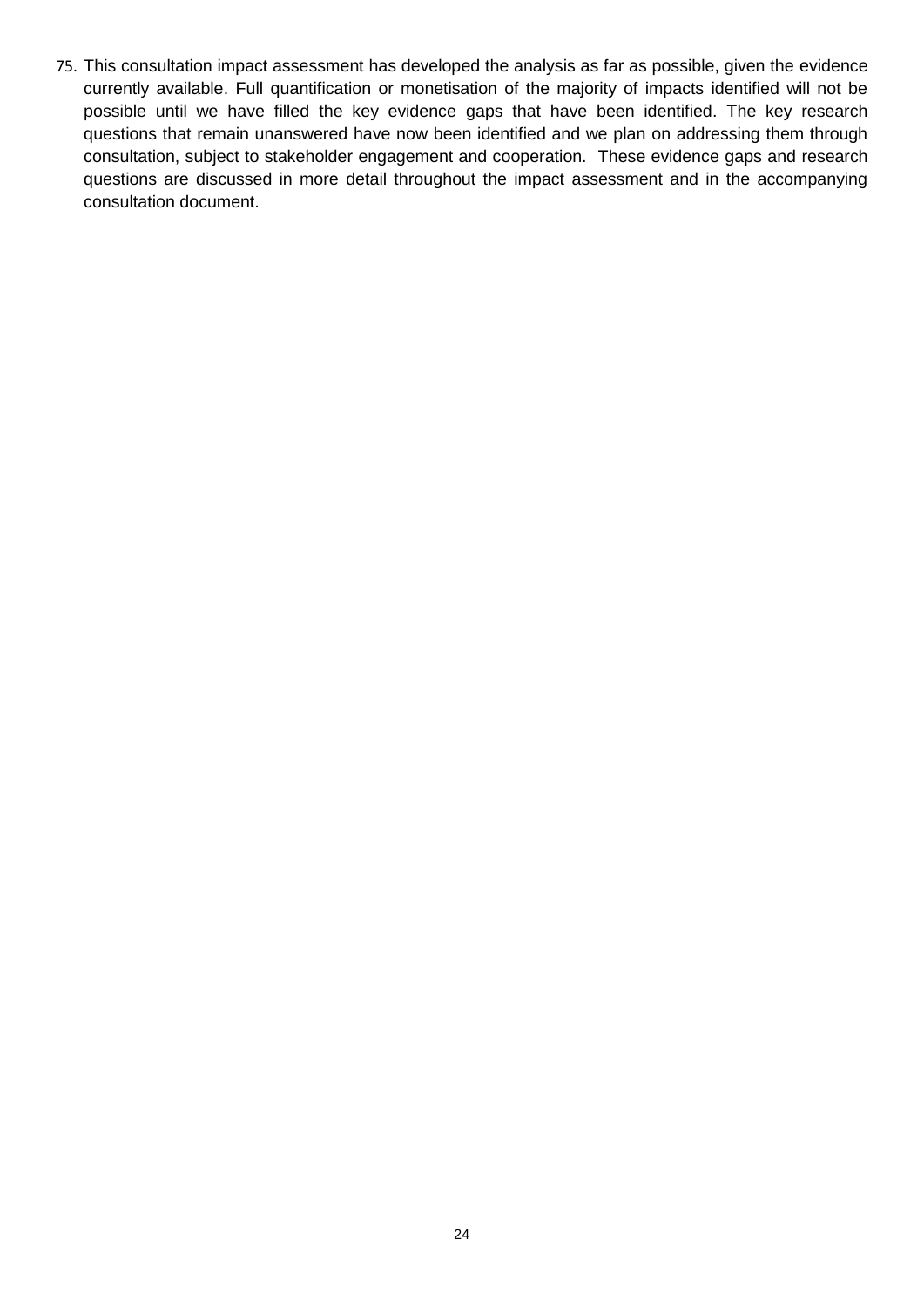# **Analysis of policy options**

# **Option 0: 'Do Nothing'**

- 1. The market failures at hand are: imperfect information, imbalance of market power; principal-agent relationship between clients and contractors, and contractors and sub-contractors; misaligned incentives; the effectiveness of dispute resolution processes in dealing with (a potentially large number of) comparatively low value disputes; and the ineffective allocation of the risk of insolvency between clients and contractors, and contractors and sub-contractors.
- 2. The economic activity within the construction sector involves numerous principal-agent relationships between clients and contractors, and contractors and sub-contractors, in which each has incentives to act according to their own self-interest.
- 3. These can become accentuated with the practice of cash retention. For instance, it can be the case that the money is held for prolonged periods after it is due for payment, in part because of a perceived lack of clarity about the date and amount of payment which is due, but also due to possible issues of market power. Further, there are concerns about the effectiveness of the existing dispute resolution procedures in dealing with low value disputes. In addition, a further concern is that it may be extremely difficult for the sub-contractor to manage his exposure to the risk of insolvency of his customer where payments are subject to such extended payment periods.
- 4. These specific failures reflect the findings identified by the Pye Tait research into the costs and benefits of retentions and are being further explored, along with proposals to address them, through this consultation and through the parallel post implementation review of the 2011 amendments to the Construction Act.
- 5. That said, retention is one of a number of payment issues in construction and there are a number of measures in place to improve payment performance more generally, including:
	- *The Prompt Payment Code*
- 6. This is a voluntary measure which sets standards for payment practices. Given the unique characteristics of the construction sector, a construction specific version has been developed (the Construction Supply Chain Payment Charter) and is being promoted by Build UK (the leading trade association in the construction contracting sector) and the Construction Leadership Council. The Construction Supply Chain Payment Charter has an ambition for signatories to remove retentions by 2025 but does not set out how this will be achieved.
	- *The Government Construction Strategy 2016-2020*
- 7. This strategy sets out the Government's plan to develop its capability as a construction client. It has a number of themes, including collaborative procurement and embracing fair payment. It is particularly relevant to the question of retentions on two grounds. Firstly, it promotes the forms of collaborative procurement and partnership which the Pye Tait evidence identified tended to be accompanied by a reduction in the use of retentions. Secondly, it reinforces the Government's commitment to use Project Bank Accounts where appropriate.
	- *Project Bank Accounts*
- 8. Project Bank Accounts (PBS's) are a ring-fenced bank account from which payments are made directly and simultaneously by a client to members of the supply chain. PBAs have trust status which secures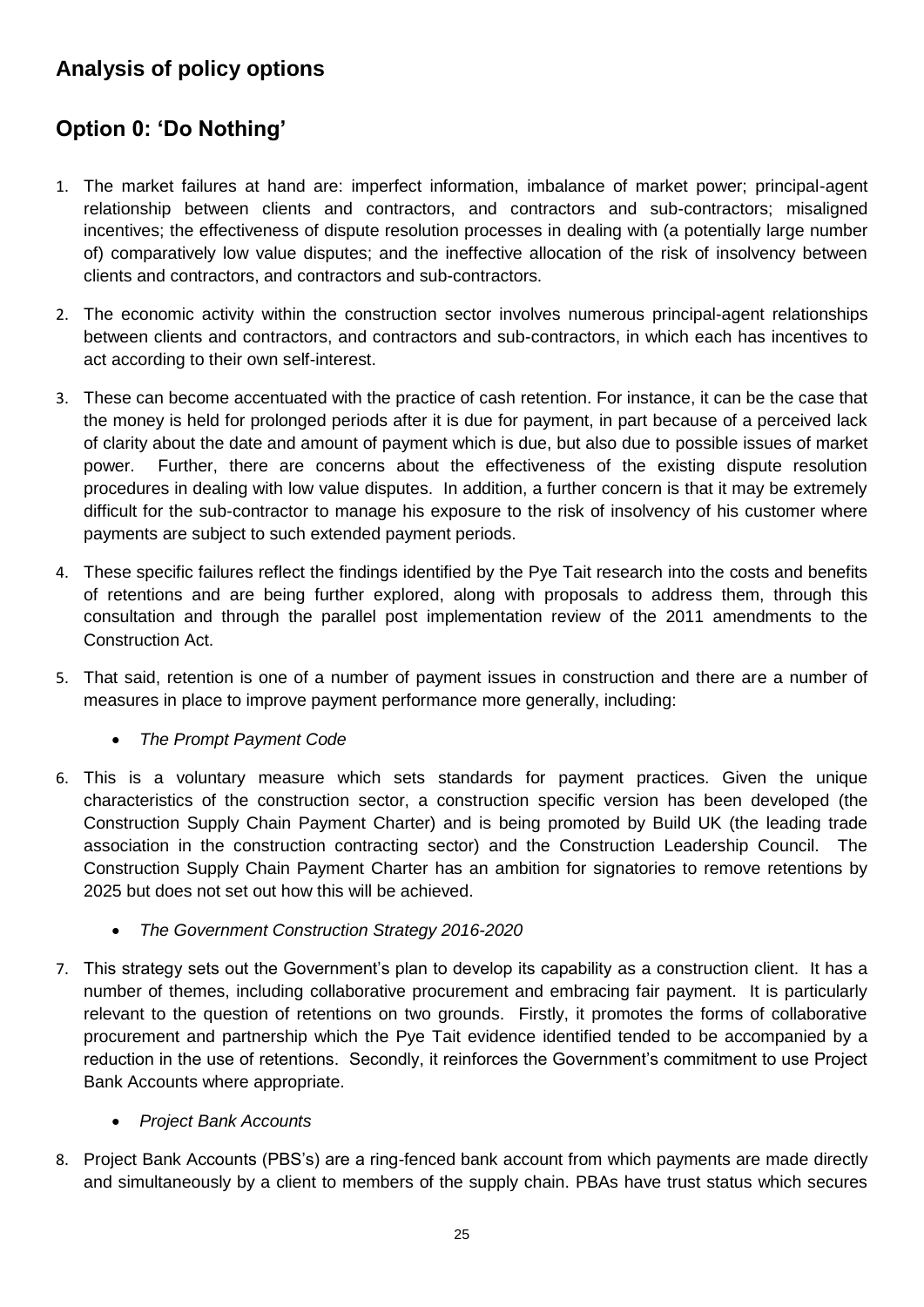the funds in it and can only be paid to the beneficiaries – the supply chain members named in the account.

- *The Public Contracts Regulations 2015.*
- 9. These regulations, amongst other things, require public sector organisations to pay undisputed invoices within 30 days and ensure that this requirement is passed down the supply chain. This will apply to retention payments through the supply chain on public sector contracts once the due date has arisen.
	- *The Reporting on Payment Practices and Performance Regulations 2017*
- 10. These (and related) Regulations introduced a duty on the UK's largest companies and limited liability partnerships to report on a half-yearly basis on their payment practices, policies and performance. The information must be published through an online service provided by the Government, and will be available to the public.
- 11. These measures represent a broad engagement with potential solutions to the broad issue of payment in construction, of which cash retention can be part. However, we do not believe it addresses some of the specific challenges with retentions and this is particularly the case in the short to medium term. This is for a number of reasons.
- 12. The Prompt Payment Code Construction Supply Chain Payment Charter<sup>44</sup> sets a 2025 deadline for the removal of retentions from the sector. While this is an important part of the suite of measures to improve payment practices in the construction industry generally, it is a voluntary initiative and can therefore only really work with the grain of industry practices. Even if a business was to sign up to the Charter, it would not be committed to do anything until the 2025 deadline. There are currently 37 signatories to the Construction Charter with a further 429 construction signatories to the overarching Prompt Payment Code.
- 13. The Government Construction Strategy 2016 2020<sup>45</sup>, refreshed in March 2016, is driving culture change among government construction clients, and in the industry response. New models of procurement are being trialled on government construction projects and data is being gathered to measure and monitor their effectiveness. This also includes promoting more collaborative and integrated forms of working on public sector construction projects. Furthermore these models have been acknowledged by the Government's Crown Commercial Service. While it is the belief, borne out by the Pye Tait research, that such forms of procurement can remove the need for retentions, that outcome is not necessarily a direct consequence. It is also the case that public sector procurement accounts for only about 25%<sup>46</sup> of total construction output.
- 14. Project Bank Accounts are also promoted through the Government Construction Strategy. PBAs are a ring-fenced account which provides security and certainty of payment to the supply chains. Payments are made directly from the account to contractors, key sub-contractors and key suppliers. Research by Pye Tait indicates that while PBAs might offer some protection where there is an insolvency, they are unlikely to be a feasible alternative to retentions across the whole of the construction sector given the costs associated with setting them up and their subsequent administration.
- 15. The Public Contract Regulations 2015 are not construction specific. The commitment to 30 day payment terms, and to cascade this requirement through the supply chain, should be a helpful step in

 $\overline{a}$ <sup>44</sup> Construction Supply Chain Payment Charter

http://www.promptpaymentcode.org.uk/cscpc.htm

<sup>45</sup> Government Construction Strategy 2016 2020

https://www.gov.uk/government/publications/government-construction-strategy-2016-2020

<sup>46</sup> ONS, Construction Statistics Annual Tables (2016). Value of construction output by type of work. Calculated using 2015 data.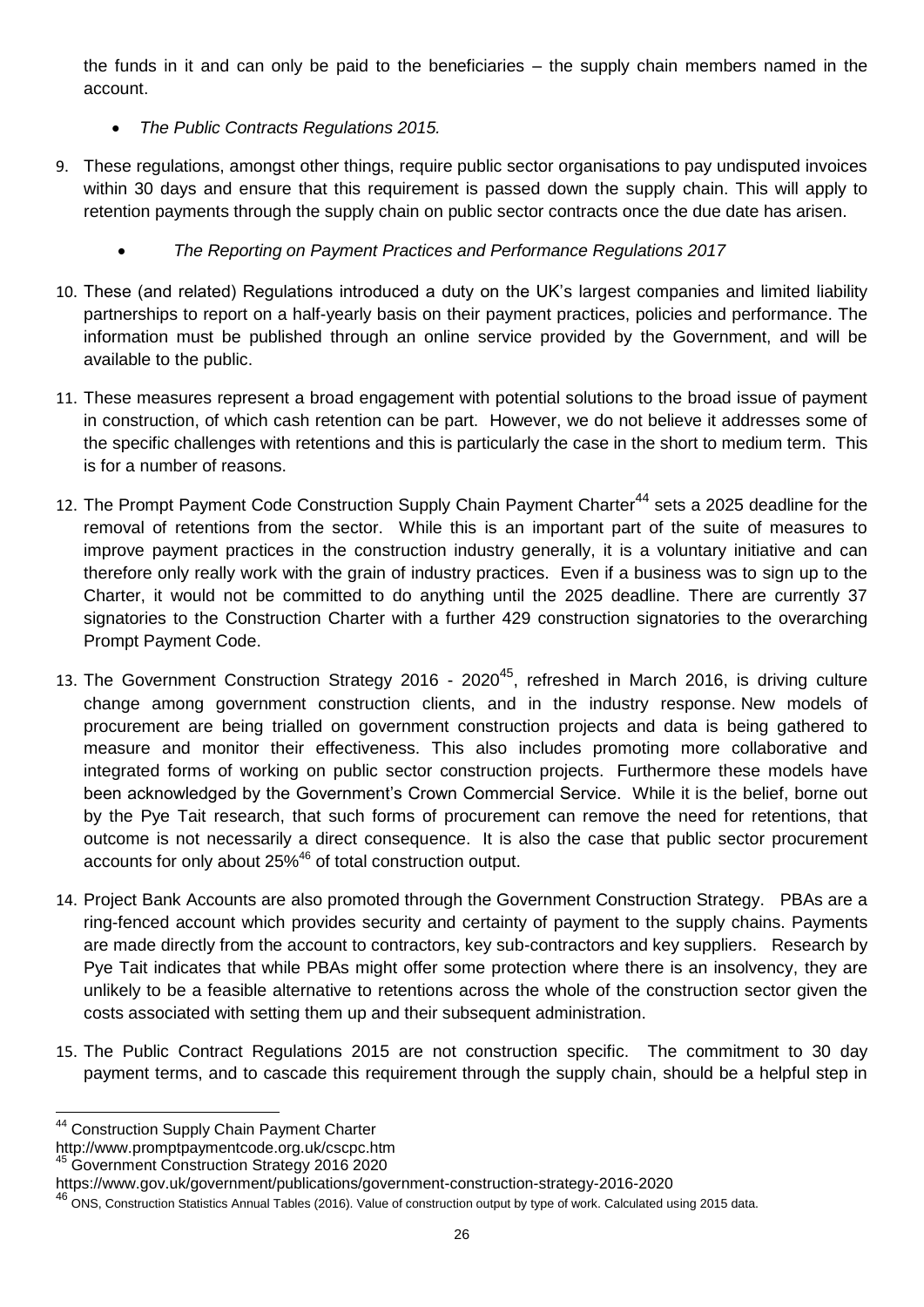using public sector procurement to promote better payment practices across the board. However, as regards to cash retention specifically, they have limited impact. The requirement to pay within 30 days will only "bite" following the retention payment's "due date". That said, they will address some of the issue around late and non-payment of retentions, albeit on only  $25\%^{47}$  of the industry's workload.

- 16. The Reporting on Payment Practices and Performance Regulations 2017 are not construction specific. The purpose of this reporting is to increase transparency around large businesses' payment practices and performance, helping suppliers, including small businesses, make better informed decisions about which businesses they trade with and encouraging businesses to improve their payment practices.
- 17. Individually and collectively, we do not therefore consider that these measures are sufficient on their own to address the key issues which arise from the practice of cash retention in construction, though we intend to test this position on consultation. Under consideration in this Impact Assessment is whether intervention would reduce some of the issues associated with the practice of retentions, and whether the benefits from any intervention would outweigh any costs.
- 18. The 'Do Nothing' option has been analysed as the counterfactual so there are no additional costs of this Option 0. However, the cost of maintaining the status quo would be to fail to address the weaknesses which research has identified can be associated with the practice of cash retention in construction, and continued late and non-payment of retention monies. There is a risk that this may threaten the viability of individual businesses, and particularly small specialist supply chain businesses, thereby undermining the long term health of the construction industry.

#### *Unjustified late and non-receipt of retention money*

<u>.</u>

- 76. Under the 'do nothing' option there will be an ongoing cost to the supply chain (transfer from the supply chain to those holding retentions) from unjustified late payment and non-payment of retention monies.
- 77. Evidence collected by Pye Tait indicates that delays in retention monies are commonplace and that not all retention monies are being paid back. This is discussed in more detail under 'Rationale for Intervention' above. However, it is not known from this what proportion of the late-payment and nonpayment relates to justified late or non-payment relating to work not being completed to standard, and how much is unjustified.
- 78. Subject to stakeholder engagement with the consultation, we intend to gather views on:
	- The frequency with which retentions are unjustifiably withheld
	- The frequency with which payment of retention is unjustifiably delayed
	- The average length of *unjustified* delayed payment of retentions
- 79. This will help improve Government understanding of industry views on the incidence of unjustified late and non-payment of retentions. However, information gathered will reflect the opinions expressed by participants and it will be difficult to robustly measure unjustified late or non-payment or draw conclusions from this. As discussed in more detail in the Pye Tait research and under 'Rationale for Intervention', robust measurement of the incidence of unjustified late and non-payment is problematic because of the differences in opinion that can exist as to what constitutes 'unjustified' among clients, main and sub-contractors.

<sup>&</sup>lt;sup>47</sup> ONS, Construction Statistics Annual Tables (2016). Value of construction output by type of work. Calculated using 2015 data.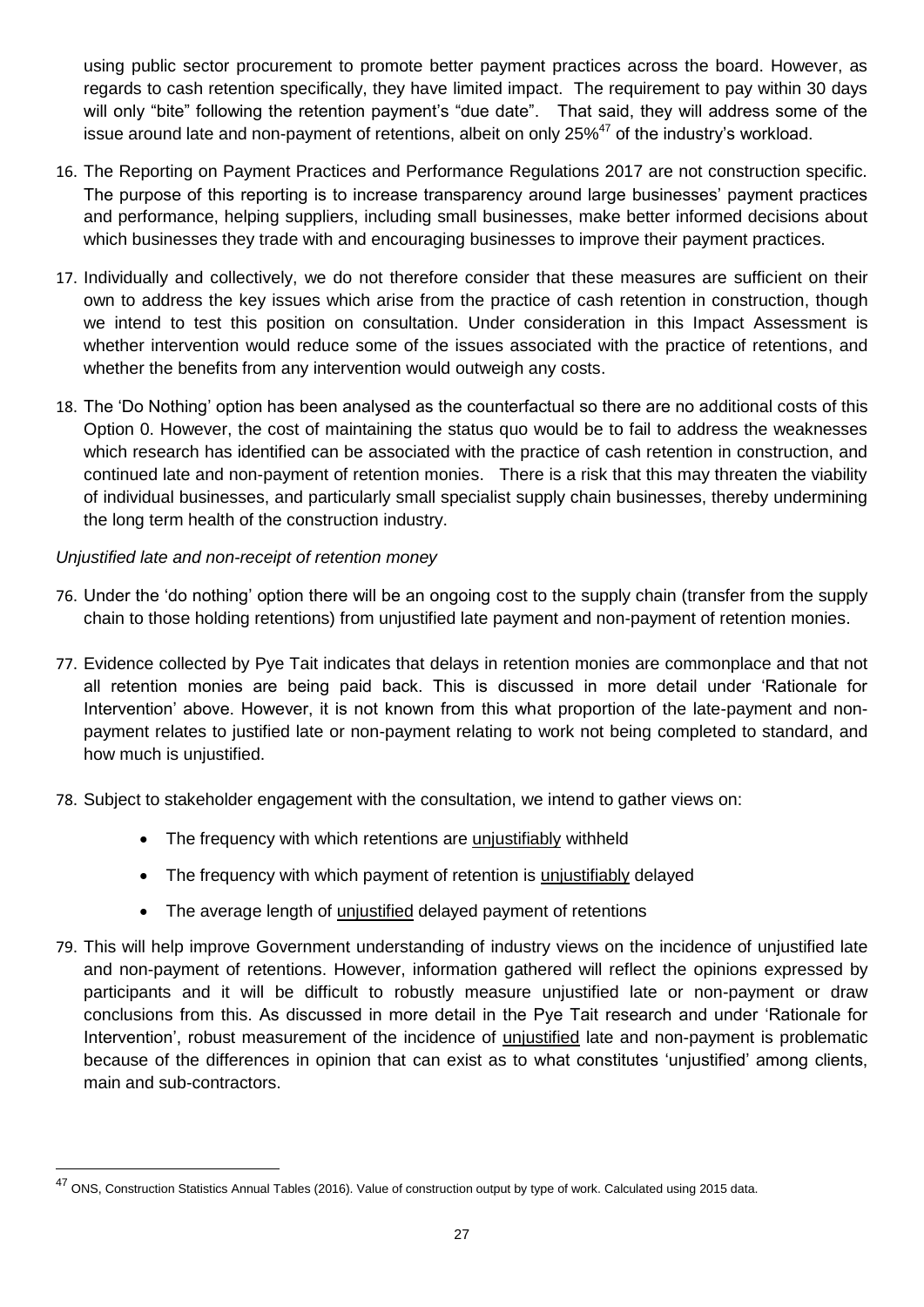- 80. Subject to industry engagement, we intend to use consultation to explore whether a robust methodology exists for measuring incidence of unjustified late and non-payment of retentions in the construction sector.
- 81.If possible, subject to the robustness of evidence gathered through consultation, we will aim to produce an illustrative monetary estimate for total unjustified non-payment per year, through multiplying the proportion of contracts where retention is unjustifiably not paid, by the average proportion of retention unjustifiably not paid per contract, by the estimated amount held in retentions across all construction contracts per year. Subject to industry engagement, we intend to use consultation to explore whether this is an appropriate methodology.
- 82.If possible, subject to the robustness of evidence gathered through consultation, we will aim to produce a monetary estimate for total unjustified late-payment per year, through multiplying the proportion of contracts where retention payment is unjustifiably delayed, by the estimated amount held in retentions across all construction contracts per year. Subject to industry engagement, we intend to use consultation to explore whether this is an appropriate methodology.
- 83. It should, however, be noted that any improvement in supply chain cash flow as a result of intervention would be matched by an equal reduction in the cash flow of main contractors and clients that hold retentions, and do currently not pay retentions back either in part or full when they should be due. Any intervention which corrected for unjustified late-payment and non-payment would, therefore, be a transfer and have zero net impact across all parties to construction contracts. It would, however, improve fair payment and have important distributional impacts. It could also strengthen the effectiveness of retentions as an effective deterrent against poor quality work, and reduce the incentives for contractors to increase the cost of their tender prices to offset the value of the retention.

#### *Cost to the construction sector from non-payment due to upstream insolvencies*

- 84. Under the 'do nothing' option there will be an ongoing cost to construction contractors from non-receipt of retention monies due to upstream insolvencies.
- 85. Pye Tait survey data indicates that 44% of contractors with experience of having a retention held from them in the last three years have experienced non-payment of retention monies owed to them due to insolvency of another organisation at least once over the last three years. There is wide variation between respondents but, on average, those contractors experienced upstream insolvencies 4.2 times each, resulting in non-payment due to insolvency of another organisation on around 1% of all of their contracts (i.e. including those without retentions held) over the past three years $48$ .
- 86. The mean average amount lost per contractor (i.e. across all their contracts) with experience of nonpayment for this reason over the three years is approximately £79,900, with the average amount lost per instance of non-payment due to insolvency being approximately £27,300. However, there is wide variation in the losses reported and these mean values are skewed by a small number of respondents reporting very high values<sup>49</sup>. Figure 9 illustrates the wide distribution of amounts lost reported per contractor.
- 87. This shows that that some contractors have experienced non-payment of very high values of retentions due to insolvency of other organisations over the last three, with values as high as £1 million, £2.5 million and £4 million each being reported by one contractor (i.e. across all their contracts). However,

1

<sup>&</sup>lt;sup>48</sup> This 1% figure was calculated by comparing the total number of contracts where upstream insolvencies were experienced with the overall number of contracts of the past three years across all contractors with experience of having retentions held from them in the past three years.

<sup>49</sup> Verified by Pye Tait as correct survey responses, some companies have just reported experiencing a high value of non-payment due to insolvency.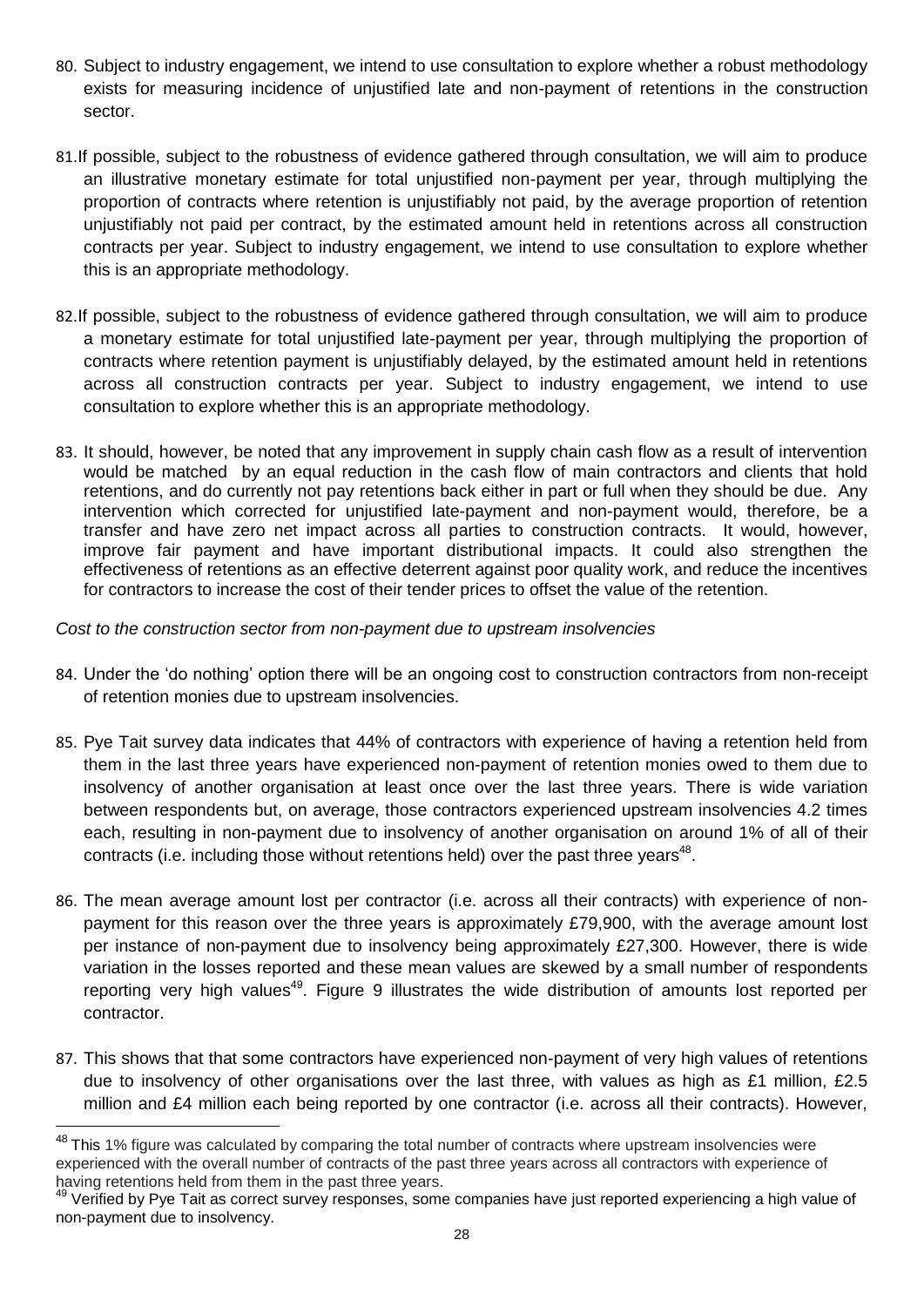the median values lost are far lower at £10,000 per contractor, and £4,000 lost per instance of insolvency. Given how skewed this data is the median is a better measure of the typical amount unpaid.



**Figure 9: Scatter plot: Amount lost per contractor (i.e. across all their contracts) due to insolvencey of another organisation over the last three years**

*Source: BEIS analysis of Pye Tait contractor survey data 50*

88. This survey data on the median amount lost per contractor due to insolvency of another organisation can be used to produce a bottom-up estimate for the total amount of retention money lost per year in the construction sector due to upstream insolvencies.<sup>51</sup> This is explained in the diagram below:

<sup>50</sup> Sample size: 151 contractor respondents

<sup>51</sup> It has been assumed that this money has been lost due to insolvency of a contractor or client upstream to them in the supply chain.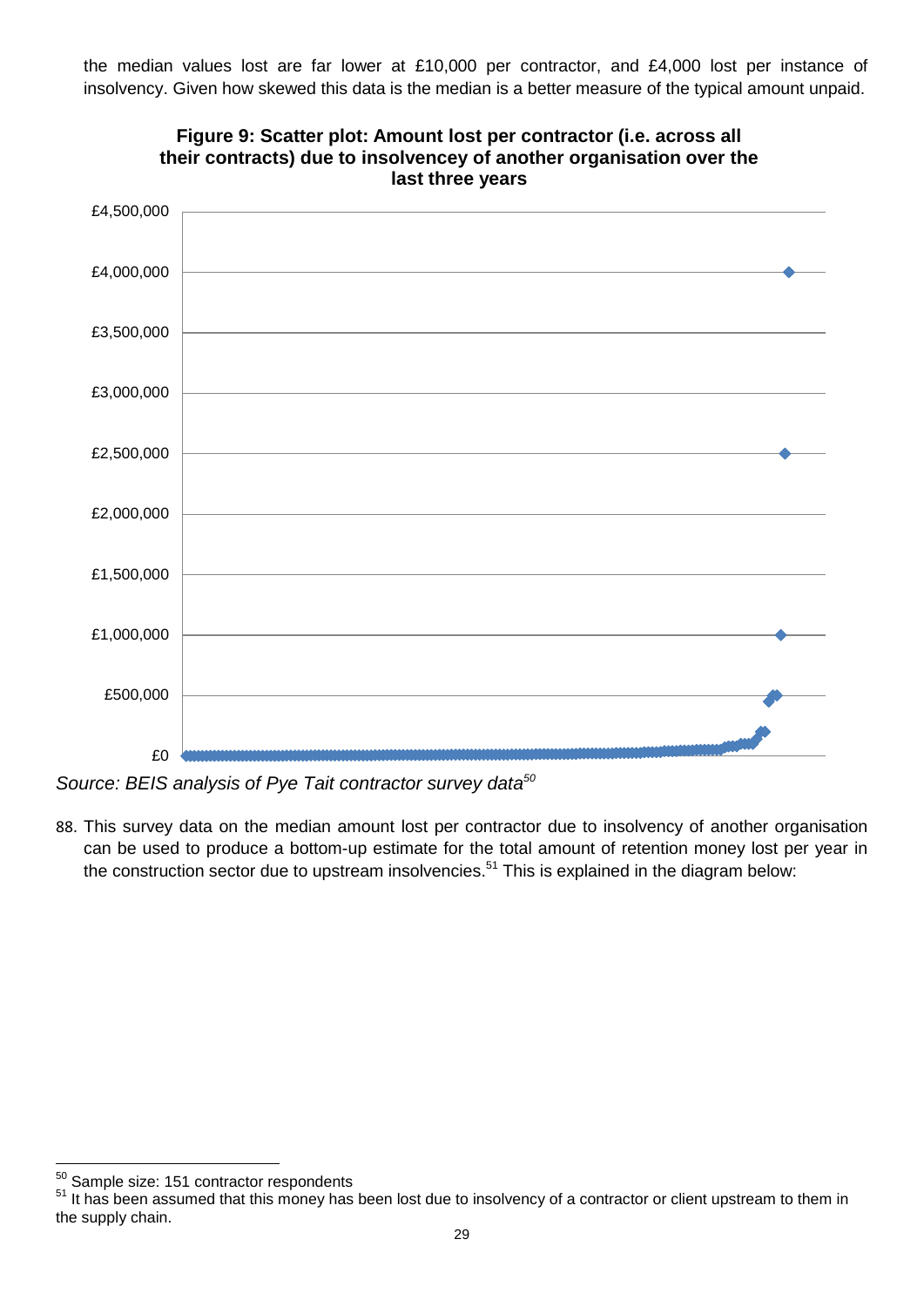| 229,060<br>construction<br>contracting<br>enterprises in<br>England                                                                                                  | . In 2014, there were 229,060 enterprises in the construction contracting<br>sector in England (ONS, ABS)                                                                                                                                                                                                                                                                                                                                                                                                                                                                                                                     |
|----------------------------------------------------------------------------------------------------------------------------------------------------------------------|-------------------------------------------------------------------------------------------------------------------------------------------------------------------------------------------------------------------------------------------------------------------------------------------------------------------------------------------------------------------------------------------------------------------------------------------------------------------------------------------------------------------------------------------------------------------------------------------------------------------------------|
| Estimated 158,510<br>of these had<br>retentions held from<br>them in the last<br>three years                                                                         | • Pye Tait found that approximately 69% of all participants in their<br>contractor survey had experience of having retentions held from them in<br>the last three years.<br>. Multiplying the number of construction enterprises in England by 69%<br>can, therefore, be used to estimate the total number of these with<br>experience of having retentions held from them in last three years.<br>. This gives a figure of 158,510 construction contracting enterprises.                                                                                                                                                     |
| Estimated 69,744 of<br>these have<br>experienced non-<br>payment of retention<br>due to insolvency of<br>another<br>oraganisation in the<br>last three years         | . Pya Tait's contractor survey also found that 44% of these contractors,<br>with experience of having retentions held in the last three years, have<br>experienced non-payment of retention monies due to insolvency of<br>another organisation.<br>•Multiplying 158,510 by 44% can, therefore, be used to estimate the total<br>number of construction contractors who have experienced non-receipt of<br>retention money due to insolvency of another organisation (in one or more<br>instance) over the past three year.<br>. This gives a figure of 69,744 construction contracting enterprises.                          |
| Multiplied by the<br>median amount lost,<br>this give an estimate<br>of £686 million<br>unpaid over three<br>years due to<br>upstream insolvency<br>(in 2015 prices) | • As discussed above, the median amount lost per contractor (i.e. across all<br>their contracts over the past three years) is £10,000 (£9,830 in 2015<br>prices).<br>• This can be multiplied by 69,744 to produce an estimate for the total<br>amount of retention monies unpaid to construction contractors across the<br>whole construction contracting sector in England due to upstream<br>insolvency, over the past three years. This gives a figures of £697 million<br>over three years in 2016 prices, (i.e. when the survey was conducted) and<br>£686 million when deflated to 2015 prices using ONS GDP deflators |
| Divided by three this<br>gives an estimate for<br>the total amount<br>unpaid due to<br>upstream insolvency<br>in one year of £229<br>million (in 2015<br>prices)     | . Dividing £686 million by three gives an estimate for the amount of<br>retention money lost by construction contractors due to upstream<br>insolvencies in one year.<br>. This gives a values of £229 million per year in 2015 prices.<br>. This assumes that the amount typically lost per incidence does not<br>change over time. It also assumes that the same number of construction<br>contractors experience non-payment due to insolvency each year. This is<br>unlikely to be the case but this is a best estimate given the snapshot of<br>information given by the Pye Tait survey.                                |

- 89. This estimate is based on the median value lost by contractors of £10,000 (in 2016 prices) because, as outlined above, the mean is skewed by a small number of particularly high reported values so the median is a better indicator of the typical amount lost.
- 90. Subject to stakeholder engagement, we intend to use the consultation to gather views on whether this is a suitable methodology for estimating the total amount lost by construction contractors due to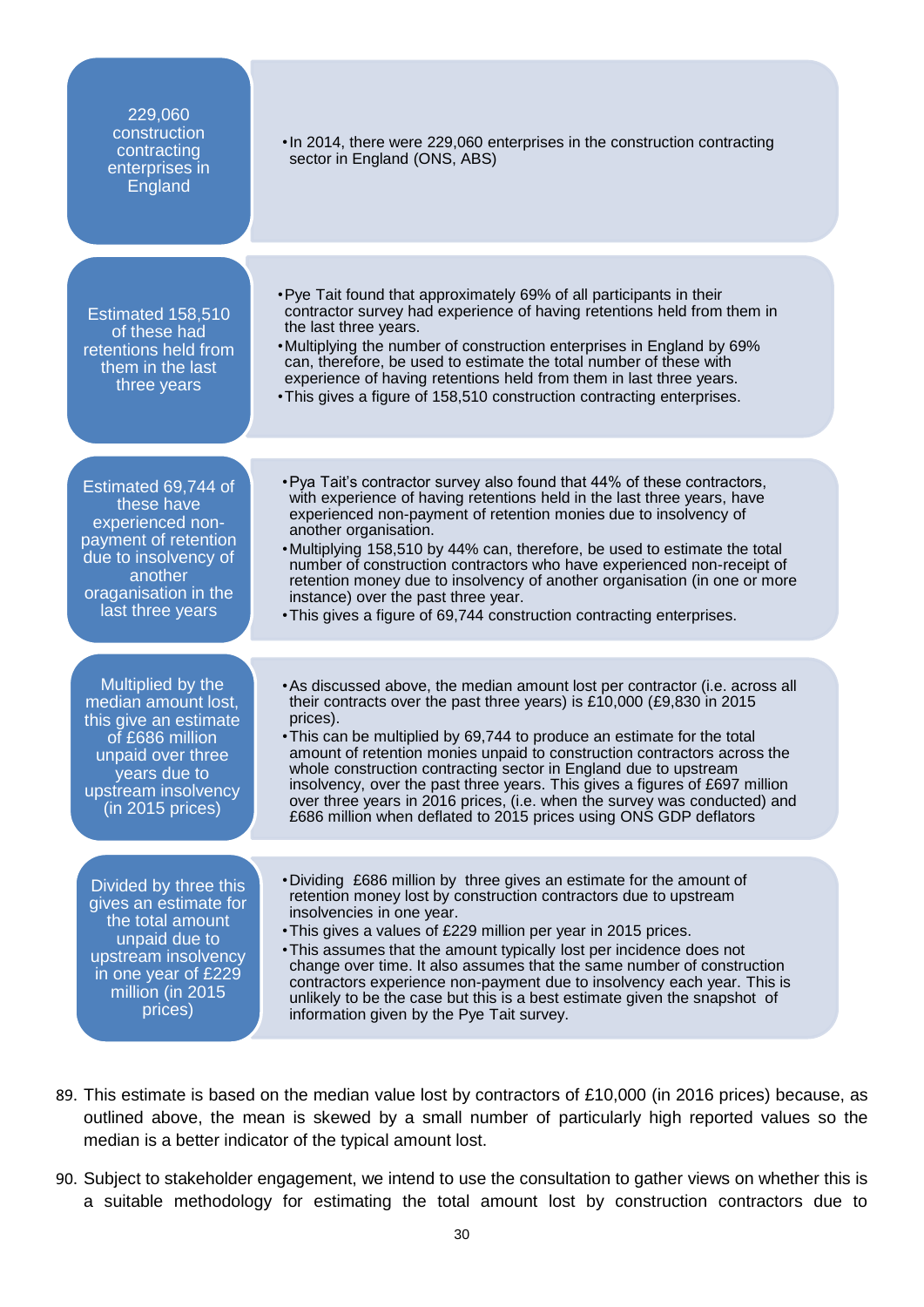insolvency, and further evidence on the extent to which non-payment of retention monies due to upstream insolvencies is an issue for the construction sector.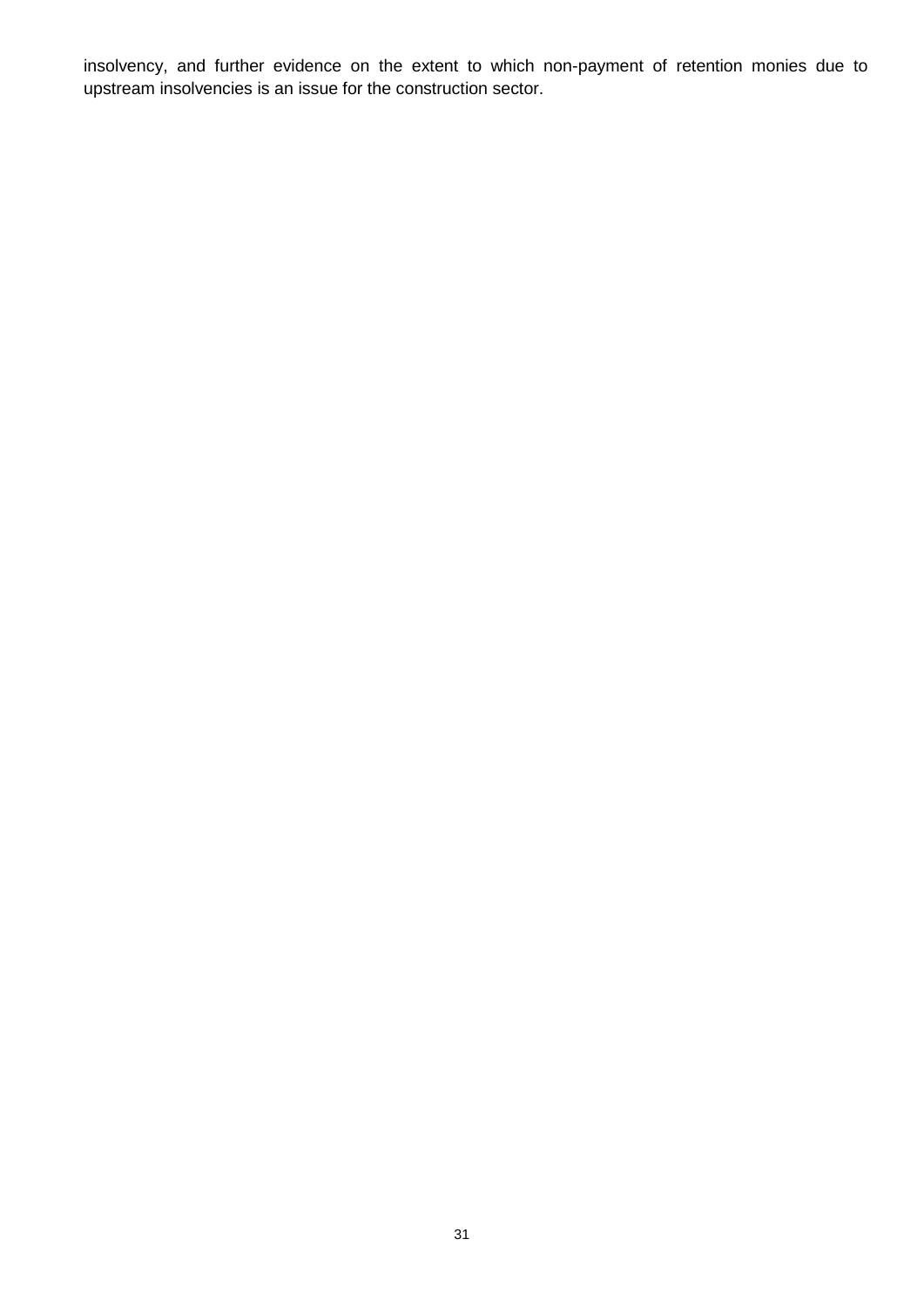# **Option 1: Clarification of impact of 2011 amendments on retentions**

- 91. An amendment to the "Construction Act" made in 2011 means that it is no longer possible to make payment conditional on the performance of obligations under another contract. Each contract should now be more "self-contained" in terms of payment requirements, thereby improving clarity and transparency for the party receiving payment of when it will become due and its amount.
- 92. Evidence collected by Pye Tait shows that some businesses in the construction industry do not yet understand, or have no knowledge of, the potential impact of that amendment on retentions. Pye Tait report that, in some cases, the parties to a construction contract can still believe that the retention money is only due when all defects project wide have been corrected and the relevant certificate has been issued under the main contract. A number of tier 3 respondents to their qualitative research said that there was nothing in statute to compel the main contractor or the client to inform their supplier that the main contract has been satisfactorily completed.
- 93. The effect of this lack of knowledge or understanding is a continued lack of clarity about the timing and amount of a retention payment.
- 94. This option therefore suggests that the Government and the Construction Leadership Council (CLC) work with relevant industry representative bodies to improve industry understanding of the impact of the 2011 amendments on retention payments. This will be most effectively achieved as part of wider CLC and representative body work on prompt payment initiatives. This proposal would have the following benefits:
	- **Improving prompt payment of retentions through overcoming information failures.** Bringing forward industry knowledge of the 2011 change should reduce the incidence of making payment of retentions conditional on the performance of obligations under another contract. This would only directly impact on the proportion of the construction industry and construction clients that are not already familiar with the revised Construction Act.
	- **Bringing forward reduced costs of adjudication** which will result from reducing the need, or the time taken, for the adjudicator to further consider two key questions: is payment due; and, notionally, how much is due. Again, this benefit would only accrue to those not already familiar with the revised Construction Act.
	- **Reducing the exposure of a party against which a retention is held of not receiving that payment due to upstream insolvency**, where a retention is currently held for longer due to a lack of clarity about the timing of the money's release. This is because the longer a retention is held, the greater the risk that the party holding the retention will become insolvent.
- 95. However, this proposal will not tackle other underlying issues such as those associated with possible abuse of market power or insolvency.

#### *Background*

96. Under the "do nothing" scenario we would expect only slow change in the extent of understanding of what the 2011 amendments mean for retentions. Those changes are now over five years old and evidence gathered by Pye Tait suggests that it remains the case that many businesses do not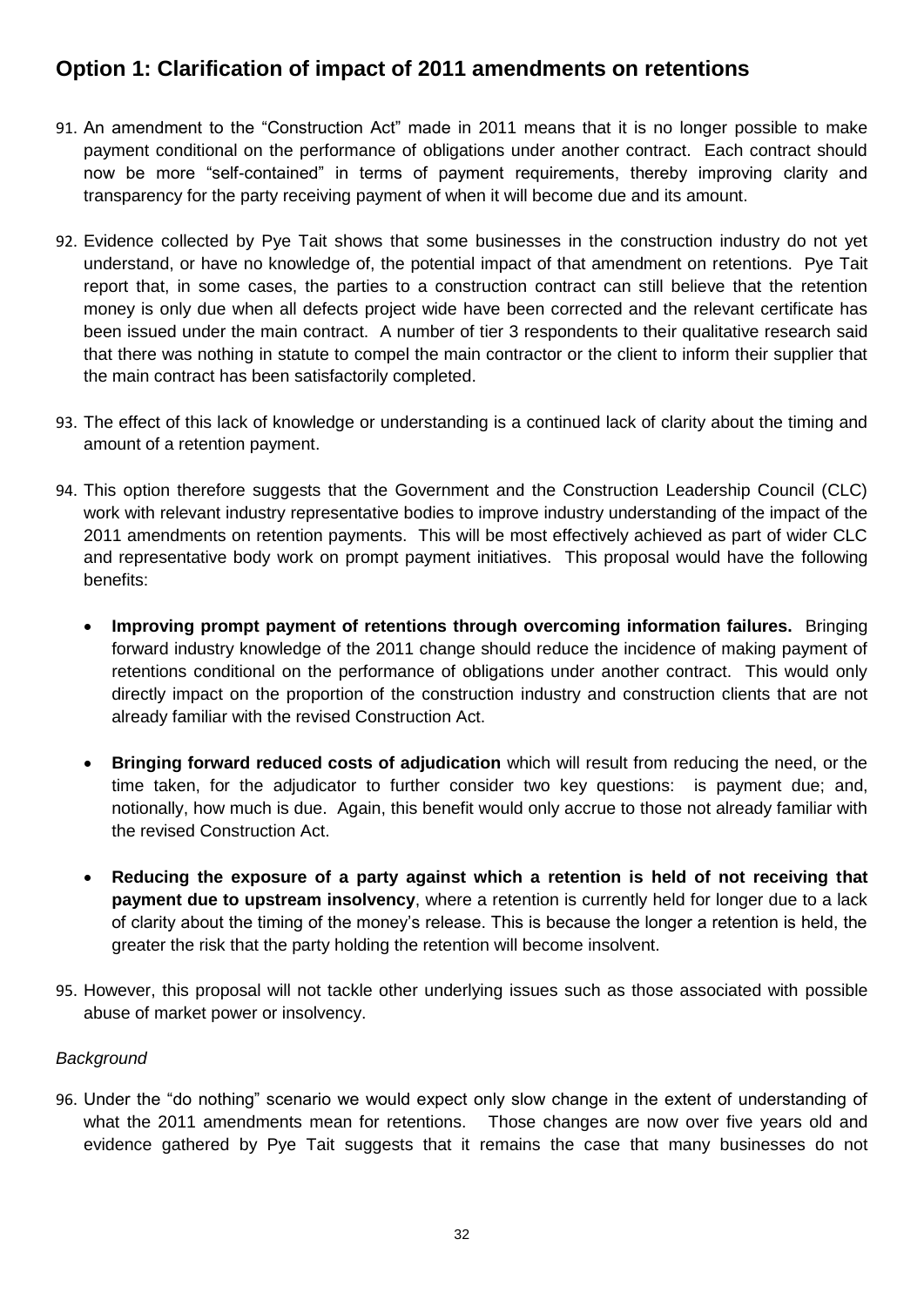understand their relevance to retention payments.<sup>52</sup> It is assumed that in time all businesses would eventually understand the changes. However, it is not possible to determine, given the limited evidence available, how long this might take in the absence of intervention.

- 97. A promotional effort would bring the benefits of the 2011 amendments more quickly to the fore. Increasing industry awareness of the changes will provide a greater certainty of entitlement to payment and may make people either more likely to pay, or more likely to seek redress through adjudication.
- 98. Through formal and informal consultation with industry we intend to seek to establish the value of wider, industry led, Government supported promotional campaign. In particular, subject to industry engagement, will aim to gather information on:
	- What proportion of construction contracts are still making payment of retention conditional on performance under another contract.
	- What proportion of this is because of an information failure i.e. because parties to the construction contract are unaware that payment cannot be made conditional on performance under another contract.
	- Which contractors and construction clients (e.g. by industry sub-sector, size etc) are most likely to be unaware.
	- What is the likely to be the best approach for making sure that these contractors and clients are made aware of what the 2011 reforms to the 'Construction Act' mean for retentions.

#### *Costs*

#### One-off cost

- 99. There will be a one-off cost to industry representative bodies and Government of producing guidance on how the 2011 Construction Act reforms relate to retention payments, and then communicating this to the construction industry and clients.
- 100. We would hope to use existing industry knowledge and networks to minimise the cost of this. This will be the subject of informal consultation with industry bodies and relevant Government officials.
- 101.At this consultation stage it is not known what proportion of the construction sector are not familiar the 2011 Construction Act reforms and how they relate to payment of retentions. It is, therefore, not known at this stage what guidance and communication approach would be most suitable. Given this uncertainty it has not been possible to estimate the scale of this cost. Through consultation we will aim to gather evidence on the scale this issue and what parts of the construction sector it affects most. The intention will then be to use this information to understand what other previous information campaigns may comparable, and can then use this to produce estimates of this cost in the final impact assessment.

#### *Industry familiarisation costs*

1

102. This option would require construction contractors and repeat construction clients who use retentions, and are not already familiar with what the 2011 amendments mean for retentions, to familiarise themselves with the guidance. This represents a cost to industry as they will need to spend time familiarising themselves with the guidance.

 $52$  In contrast the 2011 Construction Act reforms Impact Assessment assumed that all construction contractors would familiarise themselves with the reforms in the year that they were introduced.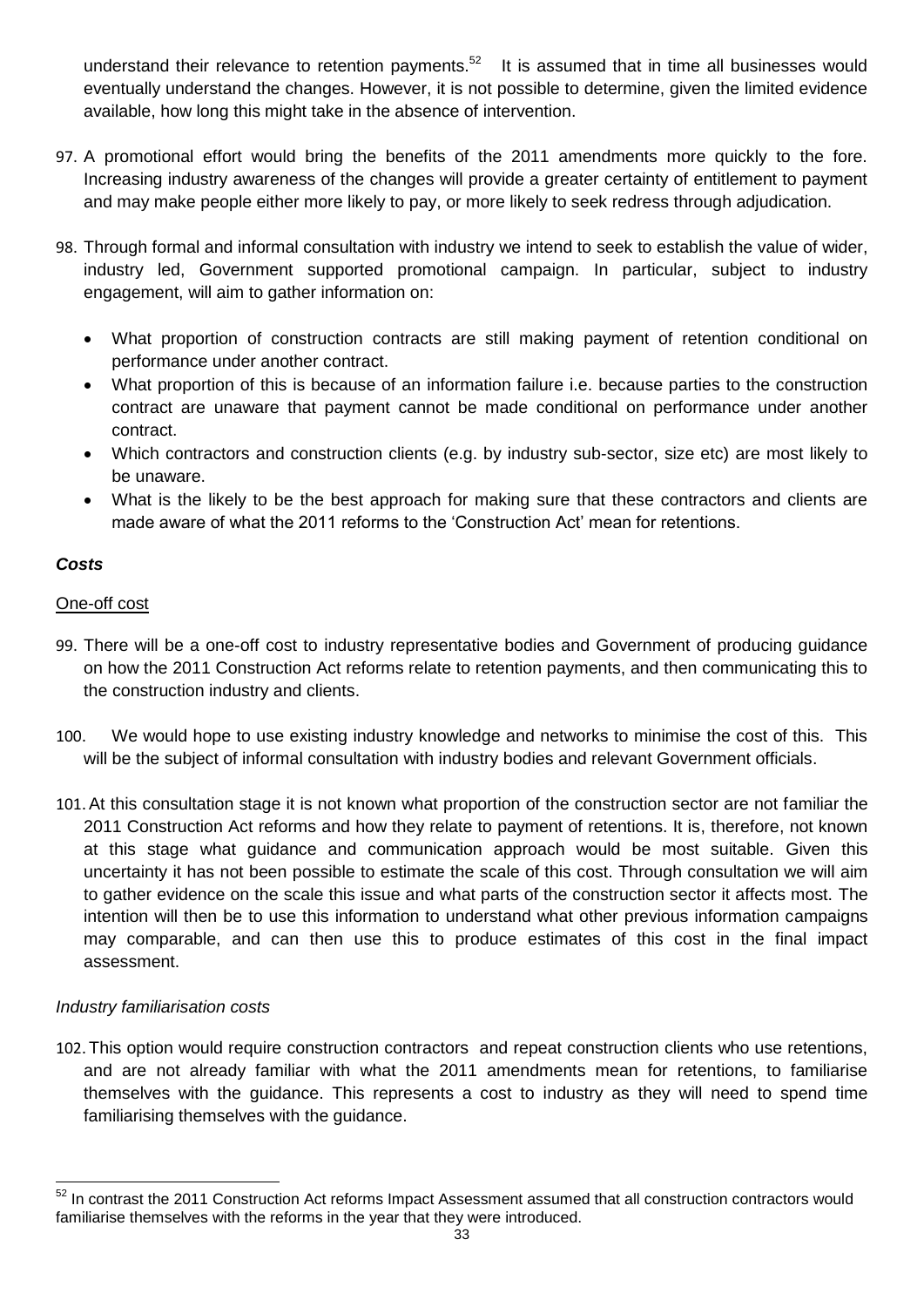- 103. Discussions with industry stakeholders to inform the 2011 'Construction Act' impact assessment indicated that it would take industry no more than 1hr per enterprise to familiarise themselves with the amendments as a whole. Using Office of National Statistics data, the average hourly rate for a construction manager in the UK is approximately £23 per hour (in 2015 prices)<sup>53</sup>. The estimated familiarisation cost per construction enterprise for the 2011 revision to the Construction Act as a whole is therefore £23.
- 104. Given that prohibiting payment by reference to other contracts is one out of the seven key changes to the 'Construction Act' in the 2011 amendments (see Table 1 in the 2011 Impact Assessment), it has been assumed that it will take contractors one seventh of an hour to familiarise themselves with what the 2011 amendments mean for retentions under Option 1. This equates to approximately 9 minutes, at a cost of £3.29 per contractor. This is unlikely to be an accurate assumption, however, is a best estimate given that information is not available proportion of the familiarisation time from the 2011 'Construction Act' reforms that relates to retentions.
- 105. However, only a small proportion of this familiarisation cost would be additional under Option 1. This is because it is assumed that in time all businesses would eventually understand the changes under the 'do nothing' counterfactual. The impact of Option 1 would be to bring forward when construction contractors incur this familiarisation cost. The only additional cost will be due to differences in discounting – i.e because it is assumed that costs incurred further in the future are valued less than costs incurred in the present.
- 106.Analysis indicates that this additional cost would be very small. For example, if the £3.29 cost was incurred in 5 years' time it would have a discounted present value of £2.77. In present value terms there would be a small cost to construction businesses of £0.52 from incurring this cost 5 years earlier. However, this would be assuming that the average hourly rate for a construction contractor remained constant over time, and there was no wage inflation. Estimated additional familiarisation costs are, therefore, assumed to be negligible.

#### **Ongoing costs**

#### *On-going cost to construction industry and clients*

- 107. The 2011 reforms to the Construction Act requires contractors (or construction clients) to issue a payment notice to the sub-contractor setting out what will be paid and when, where a contractor was previously able to rely on a notice issued under his contract with the client. This represents a cost to the main contractor from having to issue the payment notice or withholding notice. The Impact Assessment accompanying the 2011 Amendment estimated that the average cost per payment or withholding notice was £25 in 2005 prices (approximately £30 in 2015 prices). <sup>54</sup>
- 108. Option 1 would bring forward the date from which those businesses that are currently not aware of what the 2011 amendment to the Construction Act mean for retentions begin to issue these payment notices to sub-contractors, and start incurring the associated costs.
- 109. The scale of additional cost of Option 1 would depend on the difference between how long it would take relevant businesses to become aware of what the 2011 amendments mean for retentions under the 'do nothing' scenario, and how this compares to Option 1. In order to analyse the possible scale of

<sup>1</sup> 53 £23.04 - data comes from the UK ONS Annual Survey of Hours and Earnings (ASHE) 2015 provisional (£19.17 per hour for 'Production managers and directors in construction', SOC code 1122), uprated by 20.2% to take into account of non-wage labour costs, as per general BIS practice.

<sup>&</sup>lt;sup>54</sup> Figure came from responses to Improving payment practices in the construction industry, June 2007. The Impact assessment accompanying the 2011 amendment indicates that this £25 is the estimated cost in 2005 prices.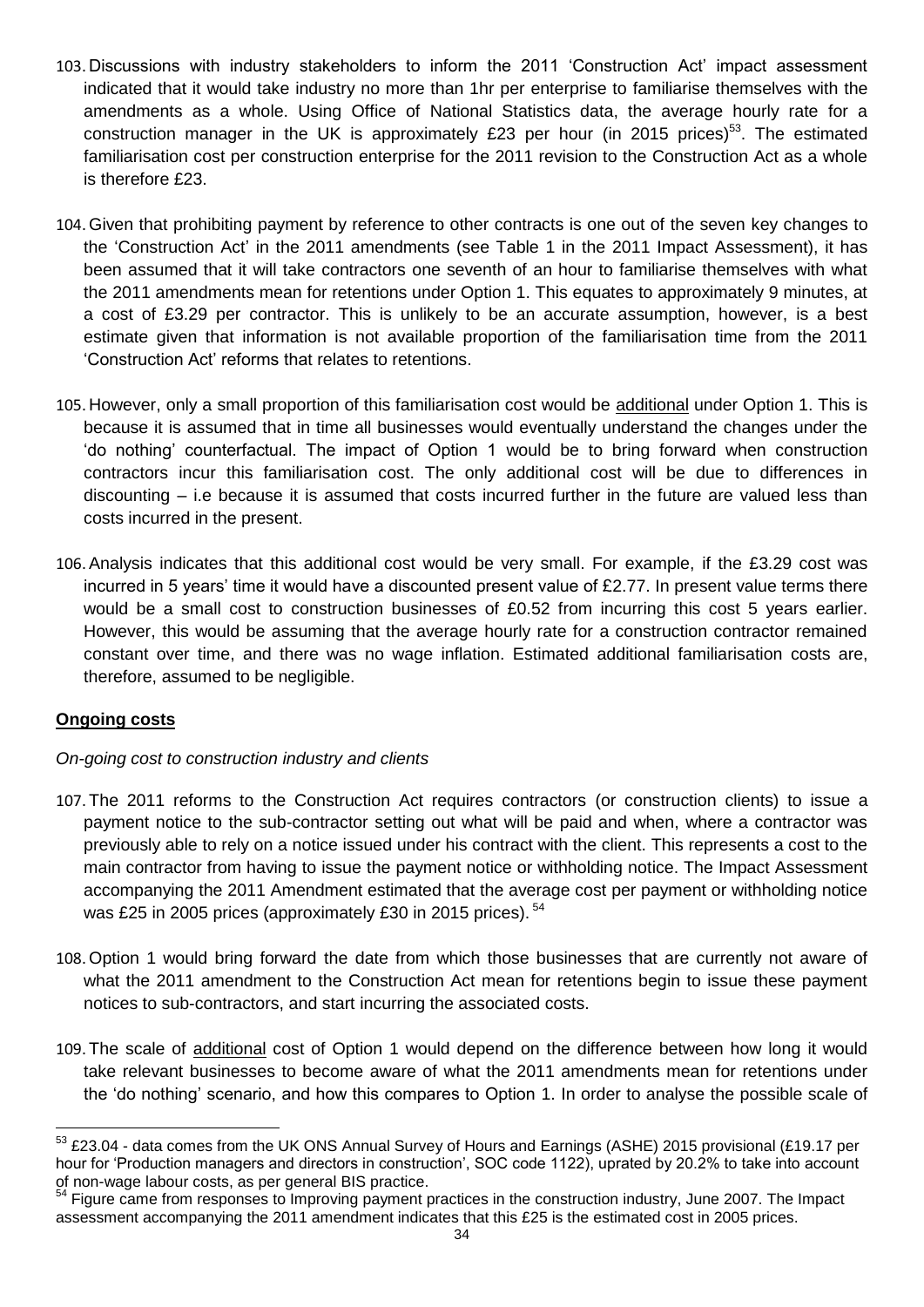this cost more evidence is needed on what proportion of the construction sector are not already familiar with what the 2011 amendments mean for retentions, and are still making payment of retention monies contingent on performance under a superior contract.

- 110. If possible, subject to the robustness of evidence gathered through consultation, we intend to use the 'Construction Act' PIR consultation to gather more evidence on:
	- The frequency with which payment of (each half of) the retention is still being made conditional on the performance of obligations under another contract (i.e. the number of contracts with paywhen-certified clauses);
	- the proportion of construction clients and contractors that are not aware of the implication of the 2011 amendment for retentions and "conditional" payments;
	- How quickly we can expect the parts of the constructions sector affected by this information failure to become familiar with the reforms, in the absence of intervention.
- 111. If possible, subject to the robustness of evidence gathered through consultation , we intend to estimate total additional costs of issuing payment notices under Option 1 through:
	- Producing an annual cost estimate by multiplying the estimated number of contracts per year which still include pay-when-certified clauses for retentions, by the estimated average cost per payment or withholding notice.
	- This cost will only be additional for the number of years that it is assumed to take, on average, for those who are not familiar with the reforms to become familiar with them in the absence of intervention.
	- Total costs will be the estimated annual cost multiplied by the number of additional years that they will be incurring this annual cost for.

#### *Cost to construction customers from improved clarity of when payment is due, and reduced adjudication costs*

- 112.As discussed in more detail under 'Benefits', the intended impact of Option 1 would be to reduce late payment of retention monies through clarifying when retention money should be released, and making adjudication simpler. This would represent a transfer from those who hold retentions, to those with retentions held from them.
- 113. This would represent a cost to construction customers that hold retentions and are not already familiar with what the 2011 'Construction Act' means for retentions. This is because reducing late payment also reduces how long corresponding construction customers are able to hold on to retention monies for. Retention monies represent free trade credit for construction customers. If they are unable to hold on to retention monies for as long this will be damaging for their short term cash flow and they could potentially need to find credit from elsewhere in order to maintain their current level of expenditure. However, the impact of Option 1 is a transfer of retention monies to the rightful business under the 2011 reforms to the 'Construction Act'.

## **Benefits**

*Reduced late payment of retention monies through improved clarity and certainty of cash flow for construction contractors, and reduced adjudication costs*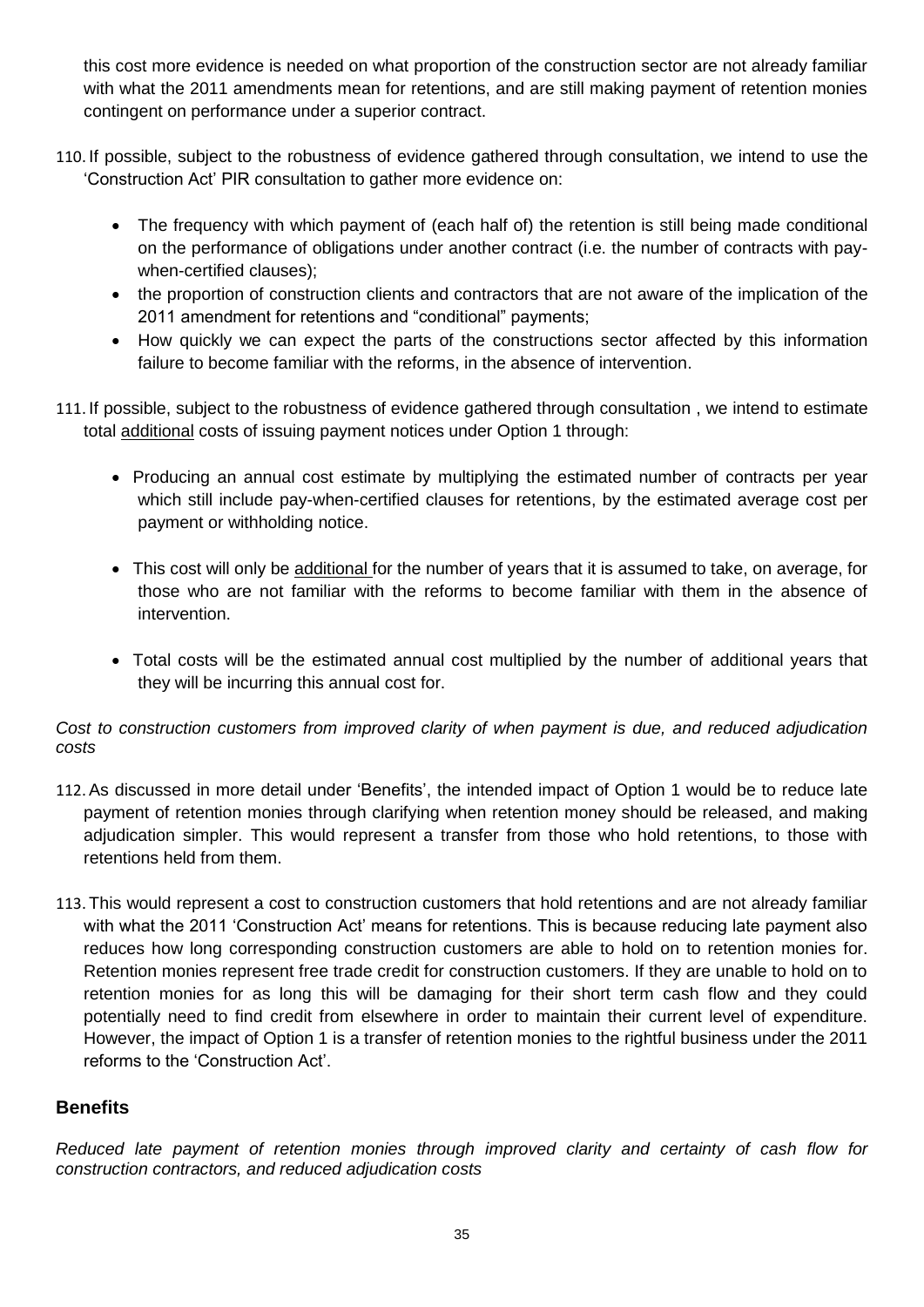- 114. The 2011 reforms to the Construction Act means that contract terms cannot make payment conditional on the performance of an obligation under a superior contract. The intention of this is to provide greater clarity and certainty of cash flow for construction contractors, in particular small and micro firms in the supply chain.
- 115. Through making communication of the amount due under the specific contract clearer this also aims to make the adjudication process simpler and more transparent – i.e. you are removing the need for the adjudicator to determine whether a dispute properly exists under the contract in question relating to making payment conditional on performance under another contract.
	- This should lead to a reduction in adjudication costs the 2011 'Construction Act' reform impact assessment estimated that 50% of adjudication cost is spent determining the time and amount of the dispute when it is not clear.
	- It is also likely to reduce the number of disputes, as there would be clearer common understanding amongst businesses of when the retention is due.
- 116. Option 1 would bring forward the date from which those businesses affected by the existing information failure become familiar with the 2011 amendments of the Construction Act, delivering the benefits outlined above, in terms of prompt payment and reduced adjudication costs.
- 117. The scale of additional benefit of Option 1 would depend on the difference between how long it would take relevant businesses to become aware of what the 2011 amendments mean for retentions under the 'do nothing' scenario, and how this compares to Option 1. In order to analyse the possible scale of this additional benefit more evidence is needed on what proportion of the construction sector are not familiar with what the 2011 amendments mean for retentions and are still making payment of retention monies contingent on performance under a superior contract.
- 118. If possible, subject to the robustness of evidence gathered through consultation, we intend to use the consultation to gather more evidence on:
	- The frequency with which payment of (each half of) the retention is still being made conditional on the performance of obligations under another contract (i.e. the number of contracts with paywhen-certified clauses), and the impact of this on late payment.
	- The proportion of construction clients and contractors that are not aware of the implication of the 2011 amendment for retentions and "conditional" payments;
	- How quickly we can expect the parts of the constructions sector affected by this information failure to become familiar with the reforms, in the absence of intervention.
	- The frequency with which disputes arise as a result of construction clients making payment conditional on performance under another contract.
	- What proportion of adjudicator time is spent (per dispute relating to retentions), determining whether a dispute properly exists under the contract in question, as a result of the information failure.
- 119. Through wider consultation on the 2011 Reforms to the Construction Act we will also aim to determine whether the intended benefits from a simpler and more transparent adjudication process have been realised.
- 120. If possible, subject to the robustness of evidence that is gathered through consultation, we intend to calculate the scale of the **transfer of benefits to the supply chain from improved prompt payment** through: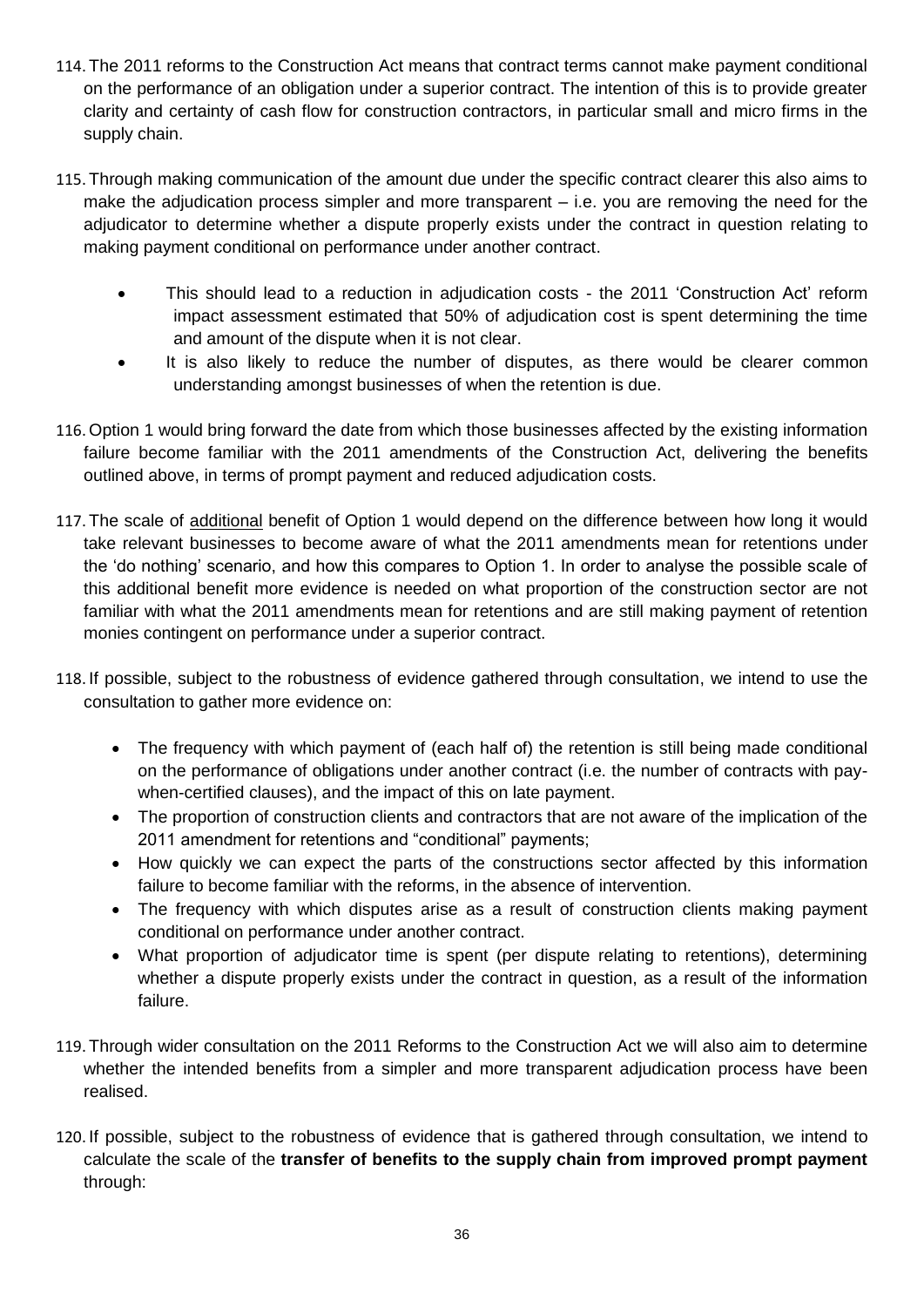- Estimating the total amount paid late by multiplying the proportion of contracts where retention is paid late due to information failure, by the estimated amount held in retentions across all construction contracts per year in England.
- Presenting this alongside information on the average payment delay resulting from construction customers making payment conditional on performance under another contract. The benefit from Option 1 will be in terms of the construction supply chain not having to wait this additional amount of time before they are paid their retention monies. Discounting can be used to value the delay in payment.
- There would be a transfer of benefit from those who hold retentions to the supply chain from this improved cash flow. The supply chain would have the option to use this elsewhere in their business, or may be able to reduce their borrowing from other sources as a result. There would be zero net impact on the construction industry as a whole; however, there would be important distributional impacts.
- The benefit transfer, in terms of improved cash flow, will only be additional for the number of years that it is assumed to take, on average, for those who are not familiar with the reforms to become familiar with them in the absence of intervention. Benefits should only be counted for those years.
- 121. If possible, subject to the robustness of evidence gathered through consultation, we intend to estimate **benefits to the supply chain from a reduction in the number of disputes, and a simpler and more transparent adjudication costs** through:
	- Estimating the benefit from a reduction in the number of disputes by multiplying the estimated cost per adjudication by the number of adjudications arising purely as a result of clients making payment of retention conditional on performance under another contract.
	- Estimating the benefit from making other adjudications simpler by:
		- o Estimating what proportion of adjudicator time is spent (per dispute relating to retentions), determining whether a dispute properly exists under the contract in question, as a result of the information failure. Then multiplying this by the average cost per adjudication.
		- o Multiplying this by the estimated number of adjudications (per year) relating to retentions, but not directly relating to clients making payment of retention conditional on performance under another.
	- These benefits will only be additional for the number of years that it is assumed to take, on average, for those who are not familiar with the reforms to become familiar with them in the absence of intervention. Benefits should only be counted for those years. We intend to use consultation to explore whether this is an appropriate methodology.

#### *Indirect benefit: Reduced contractor exposure to upstream insolvency*

- 122. As discussed under 'Rationale for Intervention' the insolvency rate in construction sector is not particularly high compared to other sectors. However, with retention payments a contractor can typically have to wait for around 12 months after practical completion for the second half of the retention monies to be due. This delay to payments creates a specific set of issues around insolvency risk.
- 123. Late payment further increases contractor risk of not receiving their retention monies due to upstream insolvency. This is because the longer that a contractor has to wait for payment of their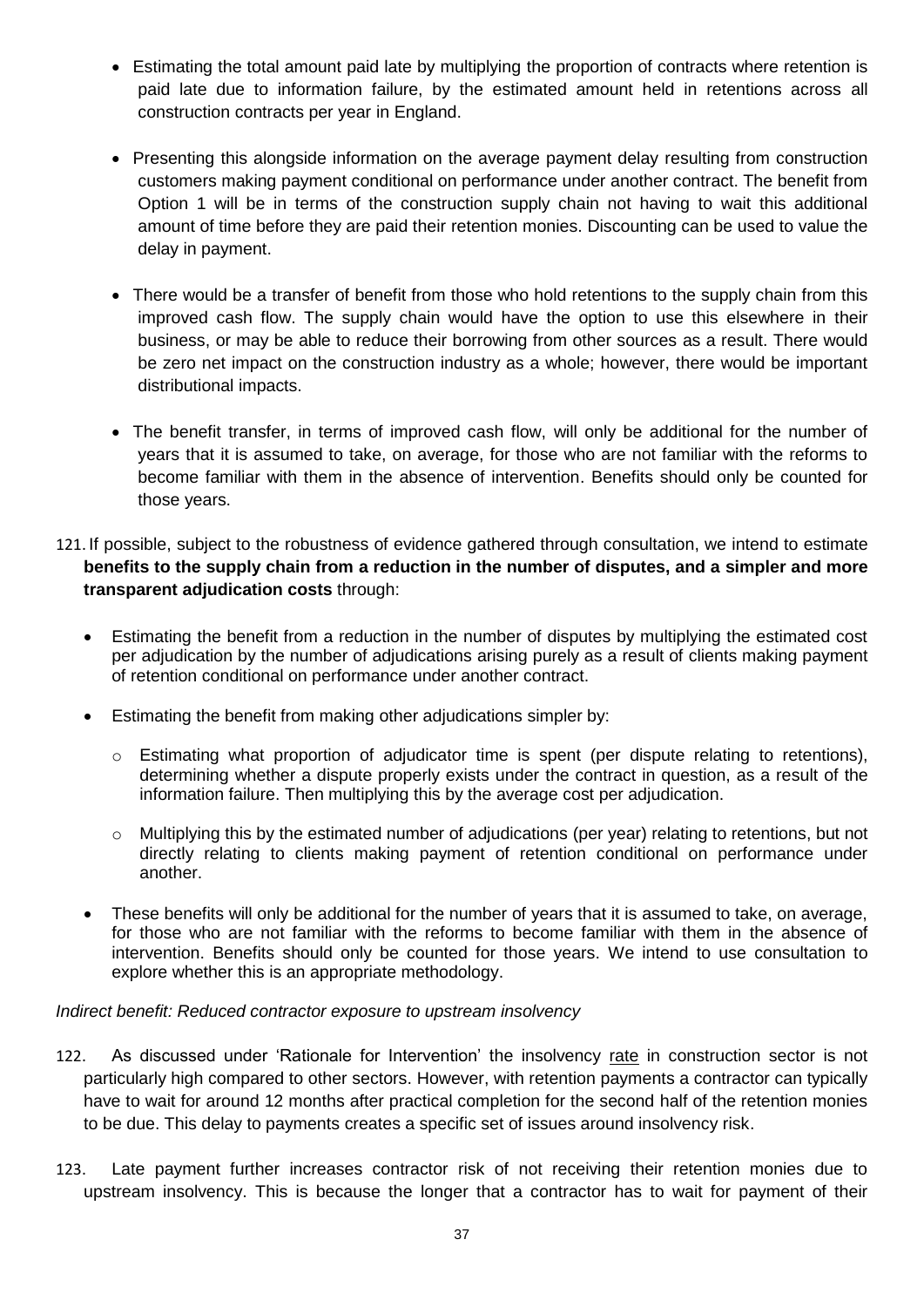retention monies, the greater the probability that the construction customer holding the retention will become insolvent before the retention is paid.

- 124. As outlined above, Option 1 should speed up the time taken for the rest of the construction sector to become familiar with the implications of the 2011 'Construction Act' reforms for retentions. This should provide greater clarity and certainty of cash flow for construction contractors, in particular small and micro firms in the supply chain, therefore, reducing late payment of retention monies (sooner than would have otherwise been the case).
- 125. A reduction in late payments would reduce supply chain exposure to not receiving their retention due to upstream insolvencies, to some limited extent. However, this option would offer no protection to those carrying out the work in the case of their customer going insolvent – their retention monies would not be ring-fenced.
- 126. It has not been possible to quantify this impact as evidence is not available to inform assumptions on the proportion of the construction sector are currently not familiar with what the 2011 amendments mean for retentions, and when they would become familiar in the absence of government intervention. It is also not known what proportion of non-receipt of retentions occurs due to upstream insolvency during the period of late payment. However, we would expect this impact to be small given that it would only affect a very specific set of contracts, for a limited time period. Subject to stakeholder engagement, we intend to use consultation with industry to gather further evidence on how frequently retention money is unpaid because the construction contractor went into administration after retention monies is formally due.

#### *Risk – extended defects liability period*

- 127. Option 1 would accelerate how long it would take for the rest of the construction sector to familiarise themselves with what the 2011 amendments to the Construction Act mean for retentions, providing clarity and transparency on when the retention payment is due.
- 128. However, limited qualitative evidence collected by Pye Tait suggests that some tier 1 contractors have responded to the part of the 2011 amendments which prohibits payment by reference to another contract, by lengthening their defects liability period. This has the implication of providing greater certainty on when payment is due but lengthening how long contractors and sub-contractors have to wait for it. This could be damaging for supply chain cash flow if they have to wait longer to receive their payment. This would represent a transfer of benefit from the supply chain (those who have retentions held from them) to those holding retentions.
- 129. Through consultation we intend to try and gather evidence on to what extent construction clients have responded to the 2011 amendments in this way, and to what extent this may be a risk.

## **Direct costs and benefits to business calculations (following OITO methodology);**

- 130.At this consultation stage it has not been possible to quantify the costs and benefits from Option 1, and conduct direct costs and benefits to business calculations.
- 131. The direct cost and benefits to business under Option 1 will be:
	- The cost of producing guidance, if this is borne or partially borne by representative industry bodies.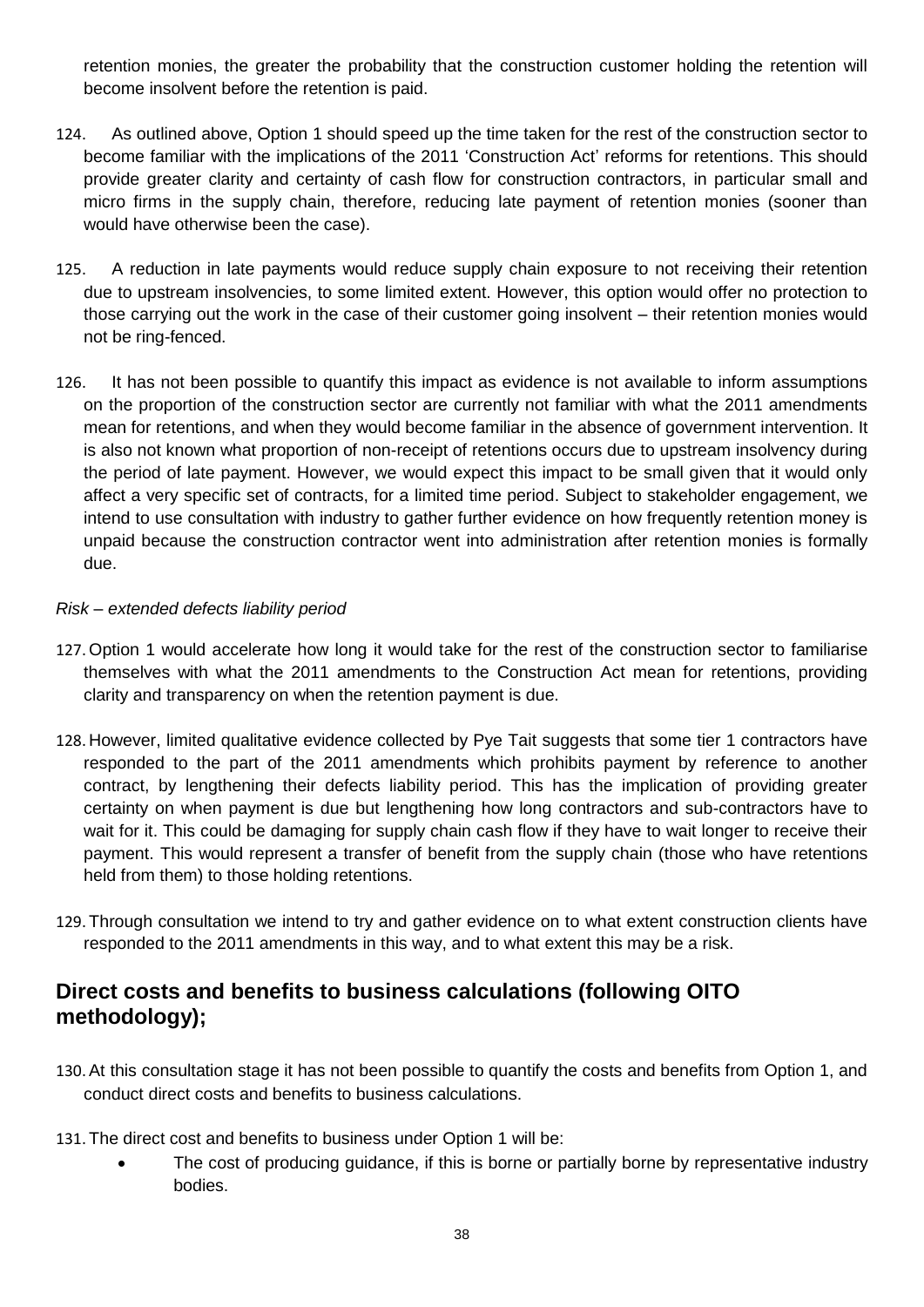- Familiarisation costs (to construction contractors and businesses that are repeat construction clients) – we expect these to be negligible.
- Direct cost to construction clients and contractors from bringing forward the date from which they start issuing additional payment and/or withholding notices.
- There will be a direct benefit to construction contractors and clients from a reduction in adjudication costs.

# **Small and Micro Business Assessment**

132. The main groups that would be affected by the proposed changes under Option 1 are:

- Construction contractor: those that hold retentions and those that have retentions held from them.
- Construction clients: those that hold retentions.
- There would also be a one off cost to Government and/or an industry body.
- 133. Option 1 would impact all businesses covered by the 'Construction Act' that are not already familiar with what the 2011 reforms mean for retentions, including small and micro businesses.
- 134. It would not bring any additional businesses into scope of the 'Construction Act'. It would instead simply accelerate how quickly all businesses become familiar with what the 'Construction Act' means for the payment of retentions (payments cannot be made contingent on performance under another contract).
- 135. More than 99% of all construction contracting businesses in England can be classified as micro or small businesses.<sup>55</sup> It has not been possible to gather data on the number of construction clients that hold retentions in England and their size distribution. There are difficulties in estimating the number of construction clients as anyone or any business can be a construction client. There will be repeat construction clients but also a lot of one-off construction clients each year. Subject to stakeholder engagement, through informal consultation we intend to gather views on possible sources for this data.
- 136. Retentions are held down the supply chain (i.e. clients from main tier 1 contractors, tier 1 contractors from tier 2s, tier 2s from tier 3s etc), with companies generally getting smaller as you go down the supply chain. The purpose of this intervention is to reduce unjustified non-payment and late-payment of retention monies down the supply chain. We therefore envisage that it will largely benefit smaller construction contractors, at the cost of larger construction contractors and clients. i.e. it is likely to be a transfer of benefit towards small and micro businesses.

<sup>1</sup> <sup>55</sup> BIS Business Population Estimates. (2015). https://www.gov.uk/government/statistics/business-populationestimates-2015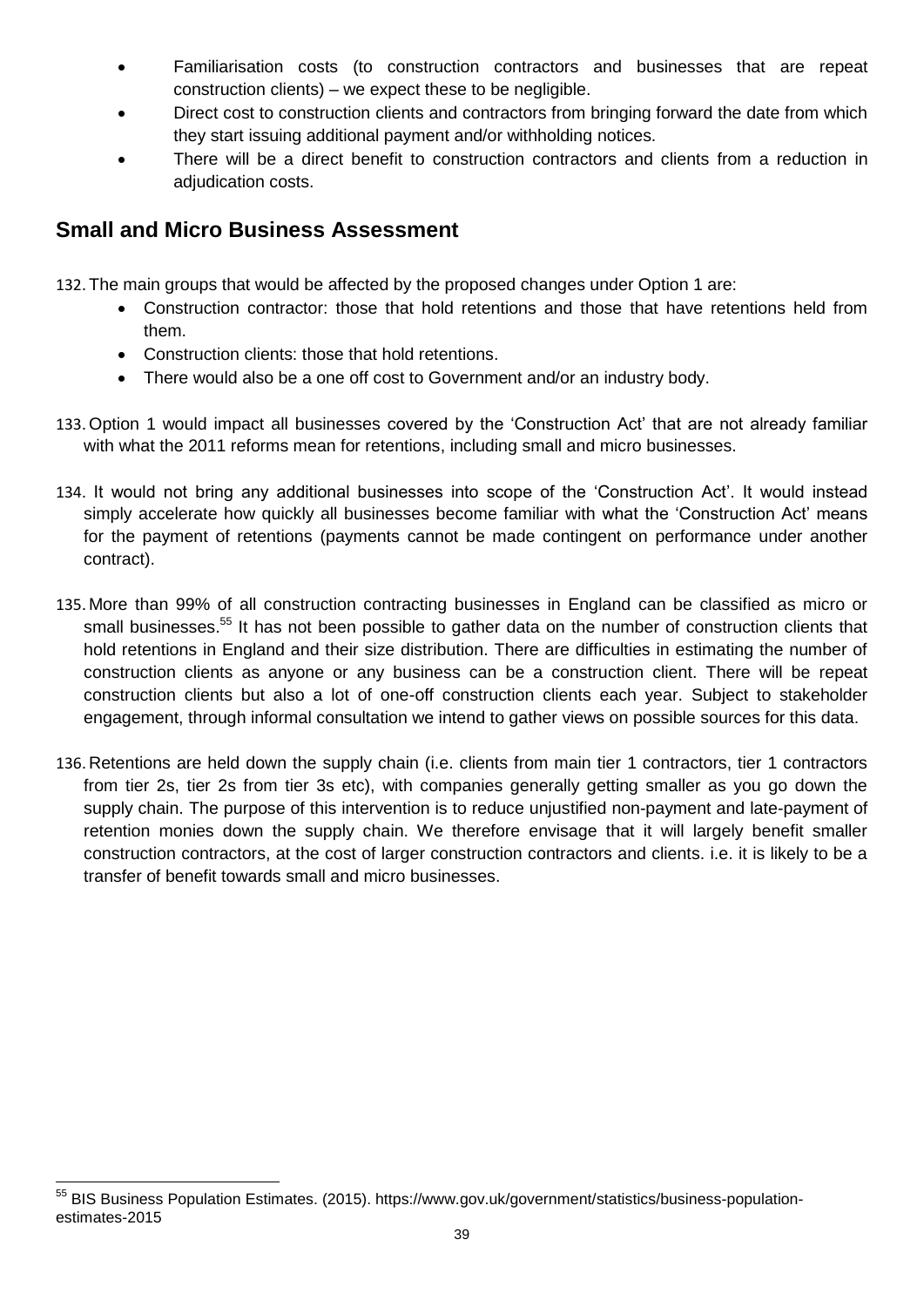# **Option 2: Create a statutory "retention deposit scheme"**

- 137. The cascade system of payment in the industry client to main contractor, main contractor to subcontractor and so on down the chain makes exposure of the different parts of the process to the insolvency of one participant particularly acute. The problem can be magnified by the practice of cash retention. This is because the retention money is held for extended periods. For instance, a demolition contractor preparing the site may finish their work 24 months before the project reaches practical completion and may have to wait a further 12 months after practical completion for the end of the defects liability and final payment of the retention money. Their exposure to the risk of losing the money to insolvency is therefore increased. In parallel their ability to manage that risk is greatly diminished as circumstances may well have changed over such a prolonged period. The factors contributing to the insolvency may well all relate to other contracts which the sub-contractor is not party to.
- 138.A way of reducing this ineffective allocation of risk would be for the retention money to be held in trust in a separate, ring-fenced account until it is either used to rectify defects or becomes due for payment.
- 139. Holding retention money in such a way would have the additional benefit of reducing the incentive for a client, main contractor, or large tier 2 contractor to hold on to the money for longer than the contractually agreed period. This is because there would be no benefit to them (for example, as a means of bolstering their working capital) other than as an insurance against the satisfactory completion of work.
- 140.Evidence collected by Pye Tait indicates that, amongst respondents to their survey with experience of retentions in the last three years<sup>56</sup>, retentions have been held in trust in less than 0.1% of all their contracts<sup>57</sup> over the past 3 years. Taken together, the UCL (2013) research illustrating the extent of the sector's reliance on trade credit<sup>58</sup>, and Pye Tait data showing that over 60% of tier 1 contractors surveyed make use of the retention monies held (for example, as part of working capital or as part of general expenditure), indicates that businesses are very unlikely to put money into a deposit scheme on a voluntary basis. Informal consultations with operators of broadly similar schemes (i.e. the Tenancy Deposit Service) have indicated that, for a scheme to be fully effective, it must be statutory.
- 141. This consultation option therefore suggests that a statutory requirement for retention monies to be held in trust in a retention deposit scheme, operated by an independent party is introduced.

#### *Scope of the Scheme*

<u>.</u>

- 142. We suspect it likely that a retention deposit scheme will be prohibitively expensive for small businesses, or small value/ short term construction contracts. We therefore intend to use consultation to determine what an appropriate value threshold might be, above which the requirement to deposit retentions in an authorised scheme would apply and adjust any final impact assessment accordingly.
- 143.A different way of reducing the impact of a deposit scheme would be to limit the point in the supply chain at which the requirement might apply. For example, the Government in New South Wales places

 $56$  Either with experience of holding retentions, or experience of having retentions held from them.

<sup>57</sup> i.e. including those with and without retentions held

<sup>58</sup> Trade credit in the UK Construction Industry: An empirical analysis of construction contractor financial positioning and performance, UCL, July 2013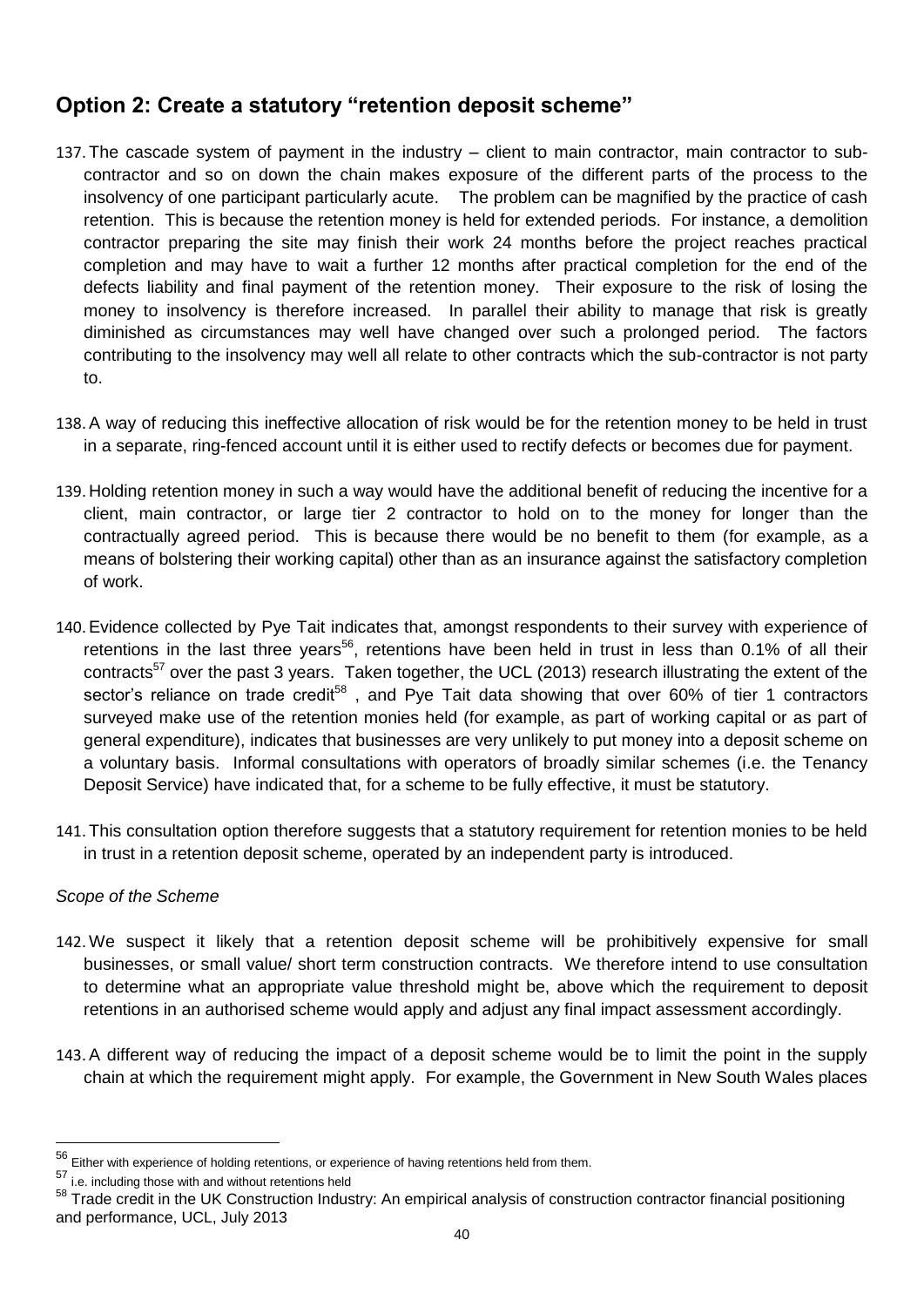a similar trust fund requirement on big projects (those in excess of \$20 million Australian dollars by value) but only on tier 1 contractors.

144. However, the introduction of a similar threshold (value or point in the supply chain) in the UK would be likely to significantly reduce the benefits of such a retention deposit scheme. This is because evidence collected by Pye Tait (2017) indicates that incidences of late-payment and non-payment of retention in the UK construction sector are significantly higher for tier 2 and 3 contractors, than for tier 1 contractors<sup>59</sup>. Through consultation we will aim to confirm this hypothesis and develop our understanding of whether this means that the introduction of such a "retention deposit scheme" with a threshold would not be a suitable option for intervention.

#### *Features of a "retention deposit scheme"*

- 145. Through consultation we intend to try and further develop Government understanding of how a retention deposit scheme would work in practice. We envisage that:
	- The market will deliver private provision of deposit protection schemes/ trust accounts. (This is an assumption that needs to be tested, and there is a risk that this might not be the case).
	- Providers of "retention deposit schemes" will be authorised by the Secretary of State.
	- Scheme operators will be required to report on an annual basis on their performance.
	- Businesses holding retentions under construction contracts (as defined by Part 2 of the Housing Grants, Construction and Regeneration 1996) will be required to deposit retentions in the scheme as they are withheld from stage payments.
	- The scheme can only hold retention money (plus any related interest).
	- That money will be held in trust.
	- Where the contract makes no such provision, the Scheme for Construction Contracts will imply relevant terms requiring retention money to be held in a deposit scheme.
	- Any disputes about the amount and timing of the release of retention payments will be dealt with by existing dispute resolution processes.

#### *Operation of the scheme*

146. Through consultation we intend to further develop Government understanding of how such a scheme would operate. We envisage that:

- Organisations withholding retention payments will be required to register with a scheme.
- Organisations will need to register specific contracts and the relevant information (such as start date, end date, payment schedule, retentions terms).
- Organisations will need to notify the scheme of the timing, amount and allocation of the retention money which is being deposited.
- Organisations will need to notify the scheme if any changes are made to the timings and payment due.
- Organisations will need to notify the scheme operator when a retention payment is due and its amount.

#### *Account holder requirements*

1

147. Through consultation we intend to further develop Government understanding of what the account holder requirements would be. We envisage that account holders would be required to:

It is unknown, however, what proportion of this late and non-payment is for justified or unjustified reasons, within contract terms.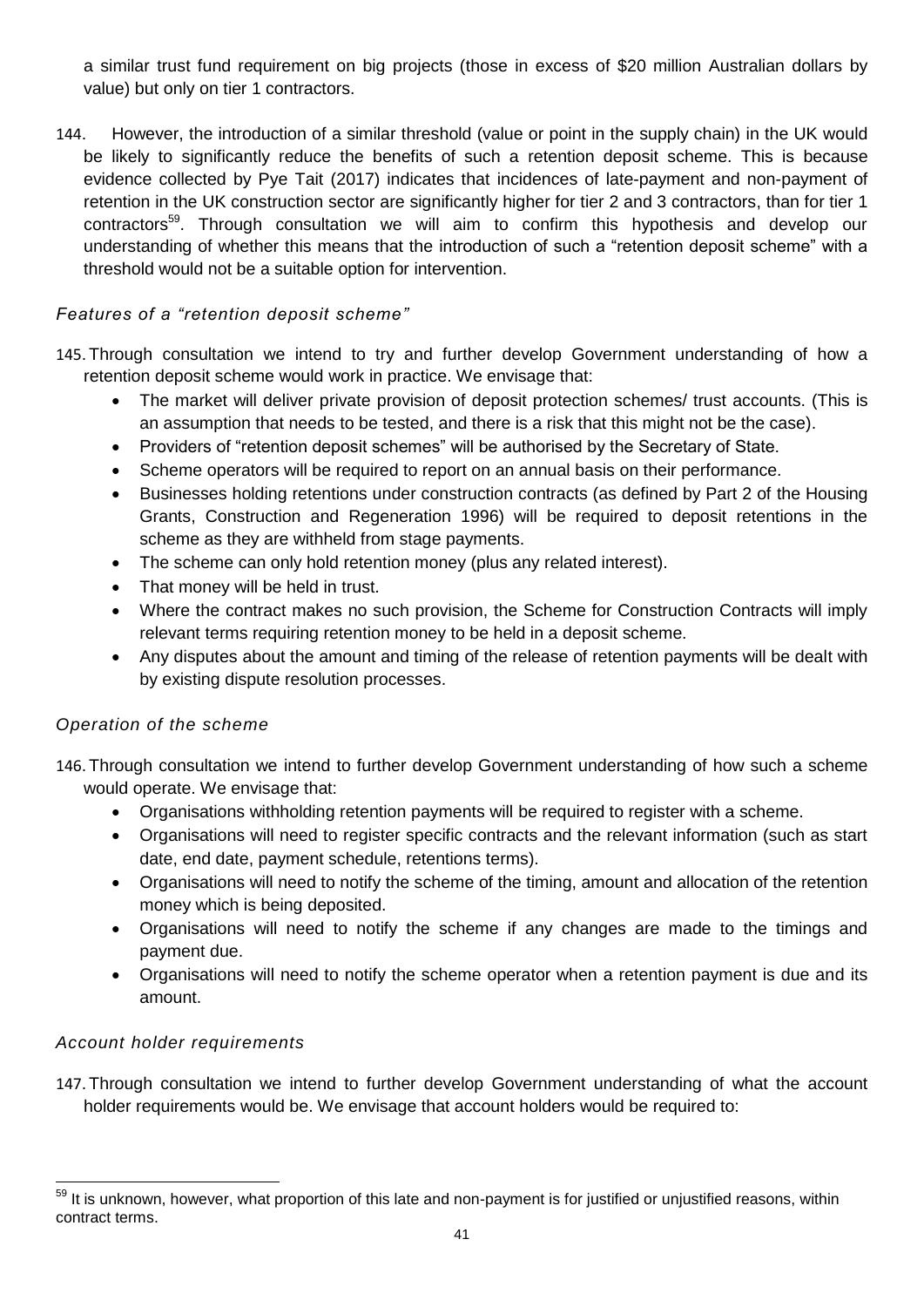- Pay the "fee" for registering the contract
- Provide the information required for the contract to be registered (start date, end date, retention terms etc)
- Make retention payments into the trust account alongside stage payments under the relevant contract and provide an account of how they were calculated and who they are due to.
- Alert the scheme operator of key contractual payment milestones (practical completion / defects liability period etc for each sub-contract)
- Instruct the scheme operator to pay the retention money, a proportion of the retention money, or not to pay the retention money at all

*Key assumptions in the cost-benefit analysis:*

- 148. **The following analysis of familiarisation costs assumes that all retentions will need to be placed in a retention deposit scheme following the introduction of Option 2.** However, as discussed above, we suspect it likely that a retention deposit scheme will be prohibitively expensive and burdensome for small value, or short term construction contracts and an appropriate threshold would need to be introduced to mitigate these disproportionate burdens (in particular on small and micro businesses).
- 149. **Depending on how it is designed, a threshold could significantly reduce how many businesses the requirement to hold retention in trust applies.** This could significantly reduce a number of the costs and benefits associated with Option 2. If not all businesses are facing the same costs, this could also impact on their ability to pass through costs to their clients via increased tender prices and/ or fees, which could have implications for their competitiveness.
- 150. The analysis also assumes that all those that currently hold retentions will continue to want to hold retentions following the introduction of the deposit protection scheme. There may be some construction customers who decide that the increased cost of holding a retention means that it is no longer worthwhile as 'insurance' as the costs of holding a retention outweigh the benefits. This could result in a reduction in the proportion of contracts on which retentions are held. Again, this could reduce a number of the costs and benefits outlined below.

#### **Costs**

#### One off costs

#### *Contract change costs*

- 151. There would be a one off cost to various contract writing bodies and parties to construction contracts as they would need to alter their standard contract forms.
- 152. In order to be able to quantify this one off cost evidence needs to be gathered on how many contract forms there are that would need to be updated. Evidence is also needed on how long it would take to revise standard contract forms to take into account the changes proposed by this option and what the estimated cost of this would be. The estimated number of contracts that need to be updated can then be multiplied by the estimated cost per contract to produce an estimated total cost of updating standard contracts.
- 153.Evidence from the Impact Assessment accompanying the 2011 reforms to the 'Construction Act' can, however, be used to provide some incomplete indication of the scale of this cost. This used the example of the Joint Contracts Tribunal (JCT) to provide an indication of the scale of contract change costs associated with those more substantial reforms to construction legislation. It found that the JCT had some 50 contracts to attend to in 2011, and these would potentially need to be revised or updated.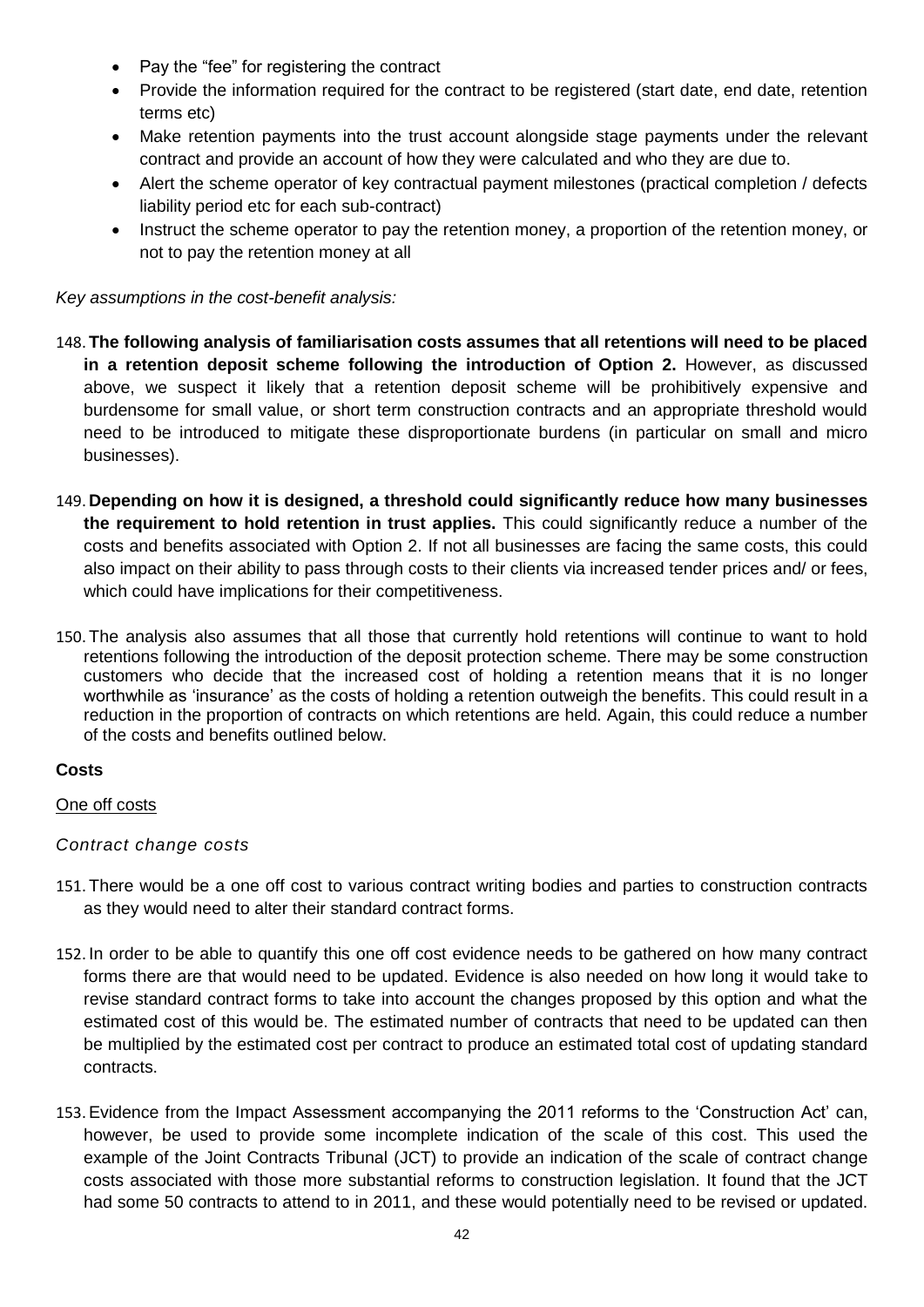It was estimated that it would cost, on average, £833 (approximately £880 in 2015 prices) to update each contract template leading to a total cost of around £42,000 (approximately £44,000 in 2015 prices). Evidence is not available in the 2011 Impact Assessment on the total number of standard contracts that were expected to require changing as a result of the reforms.

- 154. The 2011 reforms made a number of changes to construction contracts and relate to all business-tobusiness construction payments, whereas the changes under Option 2 only relate to retention payments which typically make up around 5% of the total contract value. It is, therefore, likely that the average cost per contract change under Option 2 will be much lower than the £880 (in 2015 prices), estimated for the 2011 reforms.
- 155. For the purpose of this Impact Assessment, given lack of other available evidence, £44,000 **(£0.04 million)** has been used as an initial estimate of what this one-off transition costs would be. However, we recognise that this is an approximate estimate as £880 is likely to be an overestimate of the cost per contract, and this is based purely on the number of contracts that the JCT had in 2011. Subject to levels of engagement, through consultation with industry and contract writing bodies we intend to gather better evidence on the average cost per contract, and the number of standard contracts that would need to be updated.

#### *Familiarisation costs*

1

- 156. This option requires parties to construction contracts withholding retentions to familiarise themselves with how a deposit scheme works as well as the requirements and protocols set out through guidance. In order to be able to estimate the time taken and costs associated with industry familiarising themselves with the new requirements, further evidence needs to be gathered on how long this would take, and how many organisations would be impacted.
- 157. Option 2 also requires insolvency practitioners and secured creditors who lend to construction contractors and repeat construction clients to familiarise themselves with the implications of the changes.
- 158. It has been assumed that familiarisation costs would be incurred by all groups in Year 0 of Option 2 being implemented.

#### *Familiarisation costs for construction contractors*

- 159. It is not known, at this stage, what form the guidance would take and how it would be communicated. It is, therefore, not possible to produce an appropriate estimate of how long it would take construction contractors to familiarise themselves with the guidance, and the associated familiarisation cost. <sup>60</sup>
- 160. However, assumptions from the 2011 reforms to the 'Construction Act' Impact Assessment can be used to provide a rough indication of the scale of familiarisation costs to construction contractors. Discussions with industry stakeholders to inform the 2011 'Construction Act' IA indicated that it would take industry no more than 1 hour per enterprise to familiarise themselves with those reforms. To account for the fact that it may take some companies more or less time than the 1hr estimated, a range of 30 minutes in the best case, or 2hrs in the worst case was used. It is not clear at this stage whether it would take the construction industry more or less time to familiarise themselves with the guidance that would be needed under Option 2. Subject to industry engagement, through consultation we intend to gather evidence from industry on this.

 $^{60}$  Published analysis of the New South Wales and New Zealand schemes that require retentions to be held in trust do not appear to provide any evidence on the scale of this cost that can be used to inform this analysis.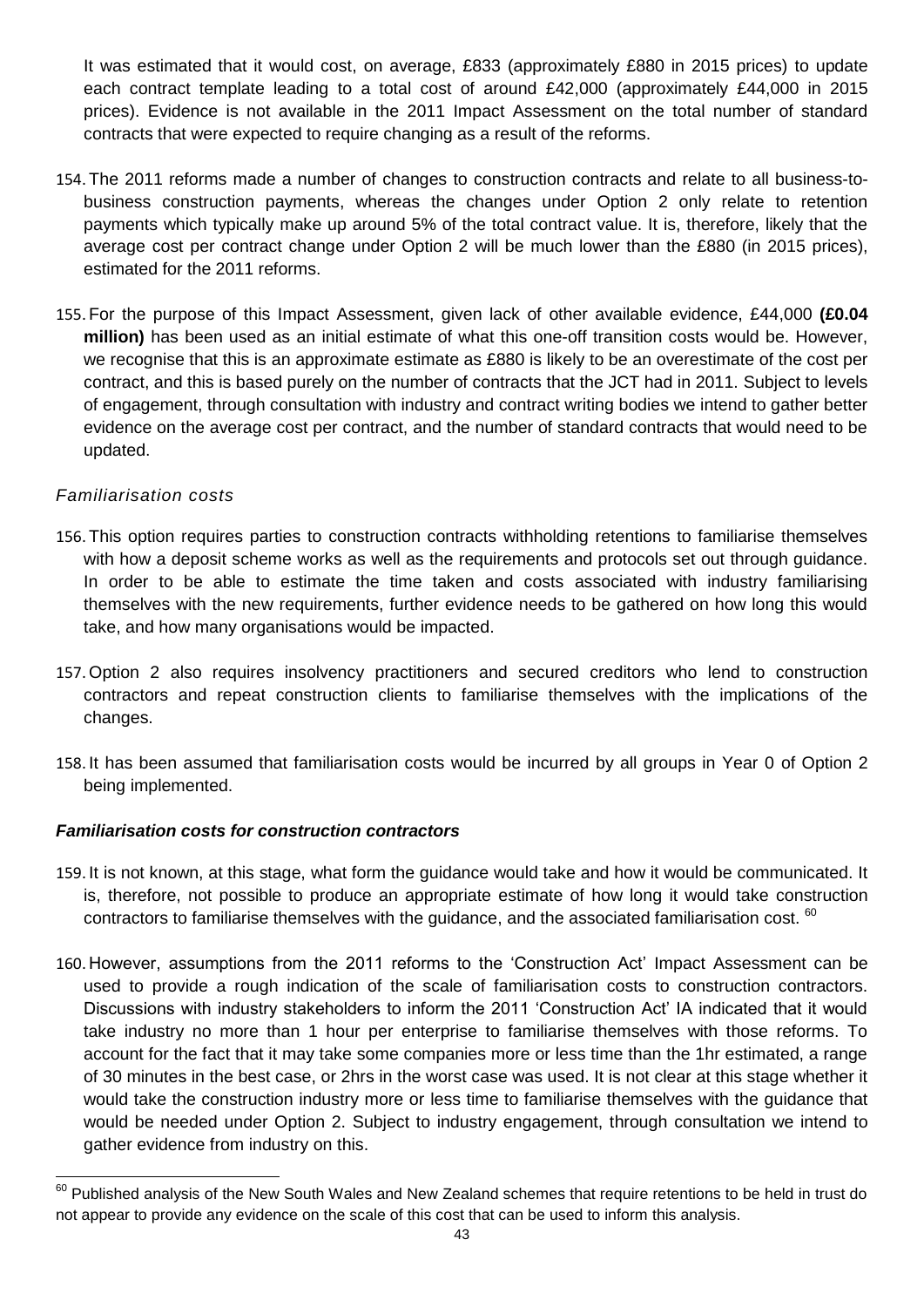- 161. Using Office of National Statistics data, the average hourly cost in the UK for a construction manager is approximately £23 (in 2015 prices) $61$ . If we assume that one person from each of the 229,060 $62$ construction enterprises in England needs to familiarise themselves with the new requirements, and that this takes them 1 hour each, the cost to industry equates to approximately £5.3 million (in 2015 prices). Using the lower and upper bound estimates of 30 minutes and 2 hours from the 2011 Impact Assessment, this gives a range of £2.6 - £10.6 million.
- 162. However, this would assume that all construction contracting enterprises need to familiarise themselves with the changes. Evidence collected by Pye Tait indicates that only around 75% of construction contractors hold retentions or have retentions held against them in the last 3 years. If we, therefore, assume that 75% of construction enterprises will need to familiarise themselves with the new requirement, this indicates that the one-off cost to industry will be approximately **£3.9 million** (in 2015 prices). Using the lower and upper bound estimates of 30 minutes and 2 hours from the 2011 Impact Assessment, this gives a range of £2.0 - £7.9 million.
- 163. This estimated cost would be significantly lower if the assumptions identified above do not hold, and only a proportion of the construction sector that currently use retentions need to familiarise themselves with the guidance because of a threshold.
- 164. If the scheme was universal then all construction contractors that use retentions or have retentions held from them would face same costs and it is likely that this cost could be passed on to their clients through increased tender prices.

#### *Familiarisation costs for repeat or serial clients*

- 165. Repeat or serial commercial construction clients withholding retentions will also need to familiarise themselves with how a deposit scheme might work as well as the requirements and protocols set out through guidance.
- 166.Pye Tait data shows that approximately 85% of clients surveyed had experience of holding retentions over the last three years. However, no data is available at this stage on the total number of businesses that are serial construction clients. There are difficulties in estimating the number of construction clients as any business can be a construction client. There will be repeat construction clients but also a lot of one-off construction clients each year, projects may also span across years creating difficulties with how you count the number of construction clients per year. It has therefore not been possible to estimate how many clients would need to incur these familiarisation costs. Subject to stakeholder engagement, through consultation we intend to gather views on possible sources for this data.
- 167. If a robust source for this data can be identified, then evidence on the number of repeat construction clients can be used to estimate the total familiarisation costs to repeat construction clients using the same methodology as has been used for construction contractors above.
- 168. It is assumed that one manager, director or senior official for each repeat commercial construction client would need to familiarise themselves with the guidance, and that it would take them the same amount of time as a construction manager (approximately 1 hour). Using Office of National Statistics data, the average hourly cost in the UK for 'Managers, directors and senior officials' generally is

<sup>1</sup>  $61$  £23.04 - Data comes from the ONS Annual Survey of Hours and Earnings (ASHE) 2015 provisional (£19.17 per hour median wage for 'Production managers and directors in construction', SOC code 1122), uprated by 20.2% to take into account of non-wage labour costs, as per general BIS practice.

 $62$  2014 figure for England, ONS ABS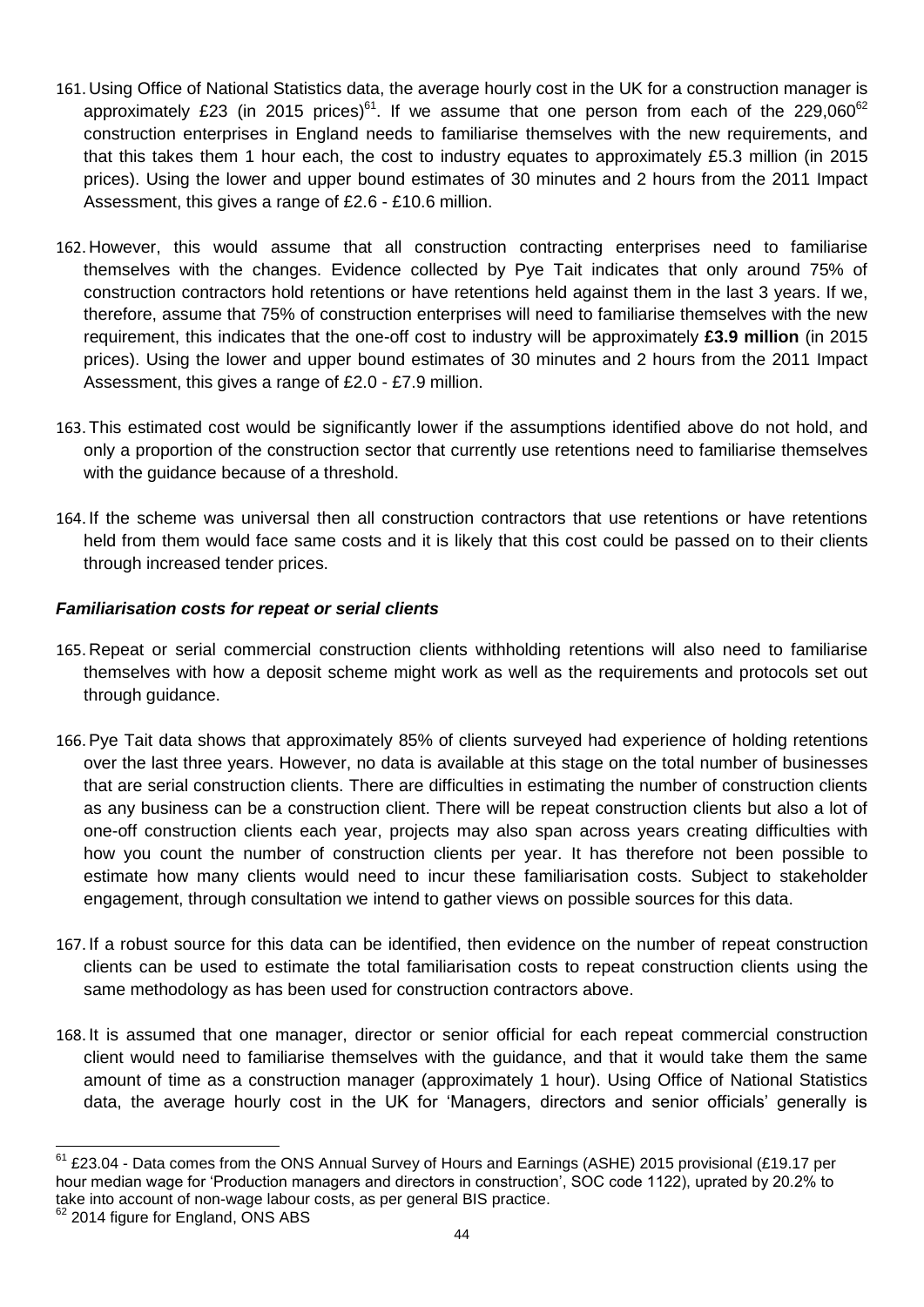approximately £23 per hour in 2015 prices $63$ . The estimated familiarisation cost per repeat client is therefore £23.

#### *Familiarisation costs for one-off and occasional construction clients*

169. We do not believe there will significant additional costs for one-off and occasional construction clients. This is because the process of construction will anyway be new to them so the costs of familiarisation will exist whether there has been a recent change or not. There will not be any additional costs to them from the introduction of Option 2.

#### *Familiarisation costs for insolvency practitioners*

- 170. As of 1<sup>st</sup> January 2016 there were 1,328 appointment-taking insolvency practitioners in the UK<sup>64</sup>. It has been assumed that each of these would also need to familiarise themselves with the changes under Option 2.
- 171. The trade body R3 (the Association of Business Recovery Professionals) runs regular training sessions for Insolvency Practitioners and we envisage that that it is likely that these changes would be incorporated in to those programs. The costs of these programs vary according to the type of membership, venue and subject but a half day course typically costs around £180 and a full day course around £400.<sup>65</sup> As we are unaware at this stage of the degree of training that will be required we will use these two estimates as upper and lower boundaries, and the average as our best estimate.
- 172. It is assumed that (in Year 0) all 1,328 Insolvency practitioners will complete a training course to familiarise themselves with the new requirements. This gives a range for the one-off sector-wide cost of training of £0.24 million to £0.53 million, with a best estimate of £0.39 million<sup>66</sup>.
- 173. In addition to the training course fee there would also be a cost to business in terms of forgone insolvency practitioner time. In 2013, the average hourly pay for an insolvency practitioner partner/director was approximately £366.<sup>67</sup> Inflated to 2015 prices and uprated to take into account other non-wage labour costs<sup>68</sup> this gives an average hourly cost of approximately £449.
- 174. Half day courses are run for approximately 3 hours, and full day courses are approximately 6 hours<sup>69</sup>. IP cost per hour (£499) can be multiplied by the course length to give an estimate of the cost of IP time from having to attend a training course. This gives a range for the sector-wide cost of training time of £1.8 million to £2.5 million, with a best estimate of **£2.1 million**<sup>70</sup> . This is likely to underestimate true cost per insolvency practitioner as this does not take into account travel time and costs<sup>71</sup>.

 $\overline{a}$  $^{63}$  £23.34 - Data comes from the ONS Annual Survey of Hours and Earnings (ASHE) 2015 provisional (£19.42 per hour median wage for 'Managers, directors and senior officials', SOC code 1), uprated by 20.2% to take into account of non-wage labour costs, as per general BIS practice.

 $64$  Source: insolvency service admin data. Statistic only available at UK level, and this is our best estimate of the number of IPs that will be impacted

[www.gov.uk/government/uploads/system/uploads/attachment\\_data/file/511324/IP\\_Annual\\_Review\\_2015.pdf](http://www.gov.uk/government/uploads/system/uploads/attachment_data/file/511324/IP_Annual_Review_2015.pdf) Insolvency Service. (2016) Consultation Stage corporate insolvency Impact

Assessment [.https://www.gov.uk/government/uploads/system/uploads/attachment\\_data/file/525529/Consultation\\_stag](https://www.gov.uk/government/uploads/system/uploads/attachment_data/file/525529/Consultation_stage_corporate_insolvency_consultation_Impact_Assessment_-_Mar_2016.pdf) [e\\_corporate\\_insolvency\\_consultation\\_Impact\\_Assessment\\_-\\_Mar\\_2016.pdf](https://www.gov.uk/government/uploads/system/uploads/attachment_data/file/525529/Consultation_stage_corporate_insolvency_consultation_Impact_Assessment_-_Mar_2016.pdf)

An average of the upper and lower range estimates.

<sup>67</sup> <https://www.gov.uk/government/publications/insolvency-practitioner-fees-a-review>

<sup>68</sup>Uprated by 20.2% to take into account of non-wage labour costs, as per general BIS practice.

<sup>&</sup>lt;sup>69</sup> <https://www.r3.org.uk/courses-and-events>

<sup>&</sup>lt;sup>70</sup> An average of the upper and lower range estimates.

<sup>71</sup> Given the high degree of uncertainty and likely variation of what these cost would be it has not been possible to quantify and monetise these in this analysis.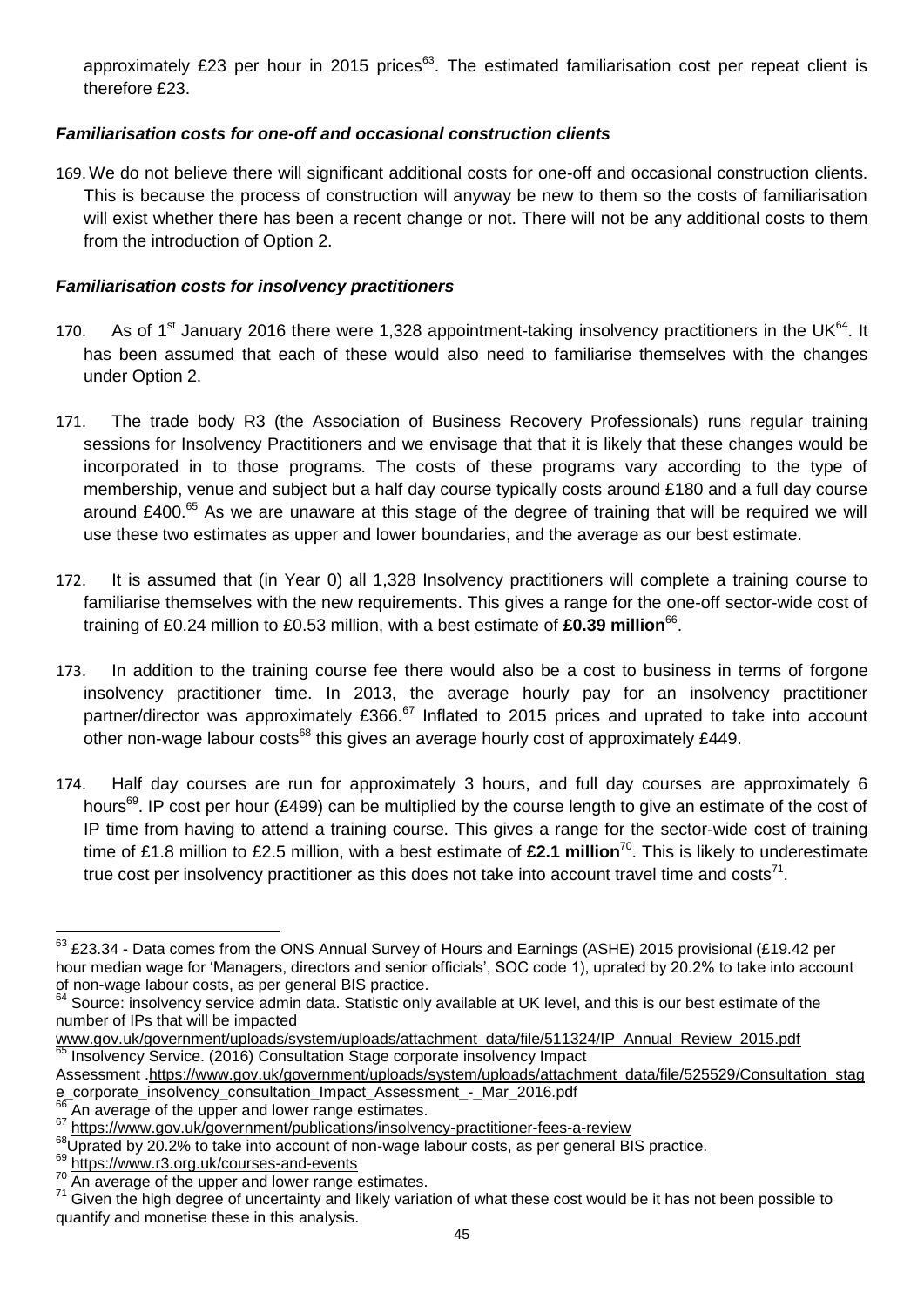175. Total familiarisation cost to IPs from Option 2 can then be estimated by summing together the total training costs and the cost of IP time. The range of costs is summarised in Figure 10:

|                         |               | Cost per IP      |        | Total cost across all IPs (£ millions) |         |                   |
|-------------------------|---------------|------------------|--------|----------------------------------------|---------|-------------------|
|                         | <b>Course</b> | IP time<br>Total |        |                                        | IP time |                   |
| <b>Course length</b>    | fee           | cost             | cost   | fee                                    | cost    | <b>Total cost</b> |
| Half day - 3 hours      | £180          | £1.346           | £1.526 | £0.24                                  | £1.79   | £2.03             |
| Full day - 6 hours      | £400          | £1,861           | £2,261 | £0.53                                  | £2.47   | £3.00             |
| Best estimate (average) |               |                  |        |                                        |         |                   |
| - 4.5 hours             | £290          | £1.603           | £1,893 | £0.39                                  | £2.13   | £2.51             |

*Figure 10: Insolvency practitioner one-off familiarisation costs* 

176. This methodology may overestimate total insolvency practitioner familiarisation cost as it may not be the case that all 1,328 IPs work on construction insolvency cases and need to familiarise themselves with the changes. Through consultation (e.g. with the trade body R3) we intend to further develop our understanding of what the costs to insolvency practitioners from Option 2 would be.

#### *Insolvency practitioner: system cost changes*

177. Insolvency practitioners may also need to introduce system changes for how they deal with construction insolvencies as a result of Option 2.<sup>72</sup> This would also incur a cost to business in terms of insolvency practitioner time. Through consultation with relevant trade bodies (such as  $R3^{73}$ ) we intend to gather more evidence of what the impacts of Option 2 are likely to be on insolvency practitioners.

### *Familiarisation costs for secured creditors*

- 178. Lenders who provide secured finance to construction businesses and big construction clients may also need to familiarise themselves with the changes under Option 2. The changes will mean that retention money is ring-fenced in the event of insolvency and will no longer be available for distribution to creditors in line with the hierarchy of payment. After expenses incurred from the administration of the insolvency process secured creditors receive dividends ahead of other creditors. This means that secured creditors may see a reduction in their returns from insolvencies in the construction sector.
- 179. It is difficult to estimate with any certainty the number of businesses involved in secured lending to construction contractors and repeat construction clients in England. The 2015 Business Population statistics<sup>74</sup> estimates that around 465 employers in the UK were involved in monetary intermediation and this is our best estimate of the number of businesses impacted<sup>75</sup>. However, this is probably an overestimate of the number impacted by Option 2 as it is likely that not all of these will lend to construction contractors and repeat construction clients.
- 180. Each of these businesses is likely to have a regulatory compliance manager who will be required to understand the changes in law. Using the Annual Survey of Hourly Earnings we estimate that the average labour cost for these employees to be approximately £25. $^{76}$

<sup>1</sup> <sup>72</sup> Source: discussions with Insolvency Service

<sup>&</sup>lt;sup>73</sup> R3 is the Association of Business Recovery Professionals<https://www.r3.org.uk/>

<sup>&</sup>lt;sup>74</sup> ONS Business Population Estimates. (2015). https://www.gov.uk/government/statistics/business-populationestimates-2015

Data is not available for England only

<sup>76</sup> £25.24 - Data comes from the ONS Annual Survey of Hours and Earnings (ASHE) 2015 provisional (£21.00 per hour median wage for 'Corporate managers and directors', SOC code 11), uprated by 20.2% to take into account of non-wage labour costs, as per general BIS practice.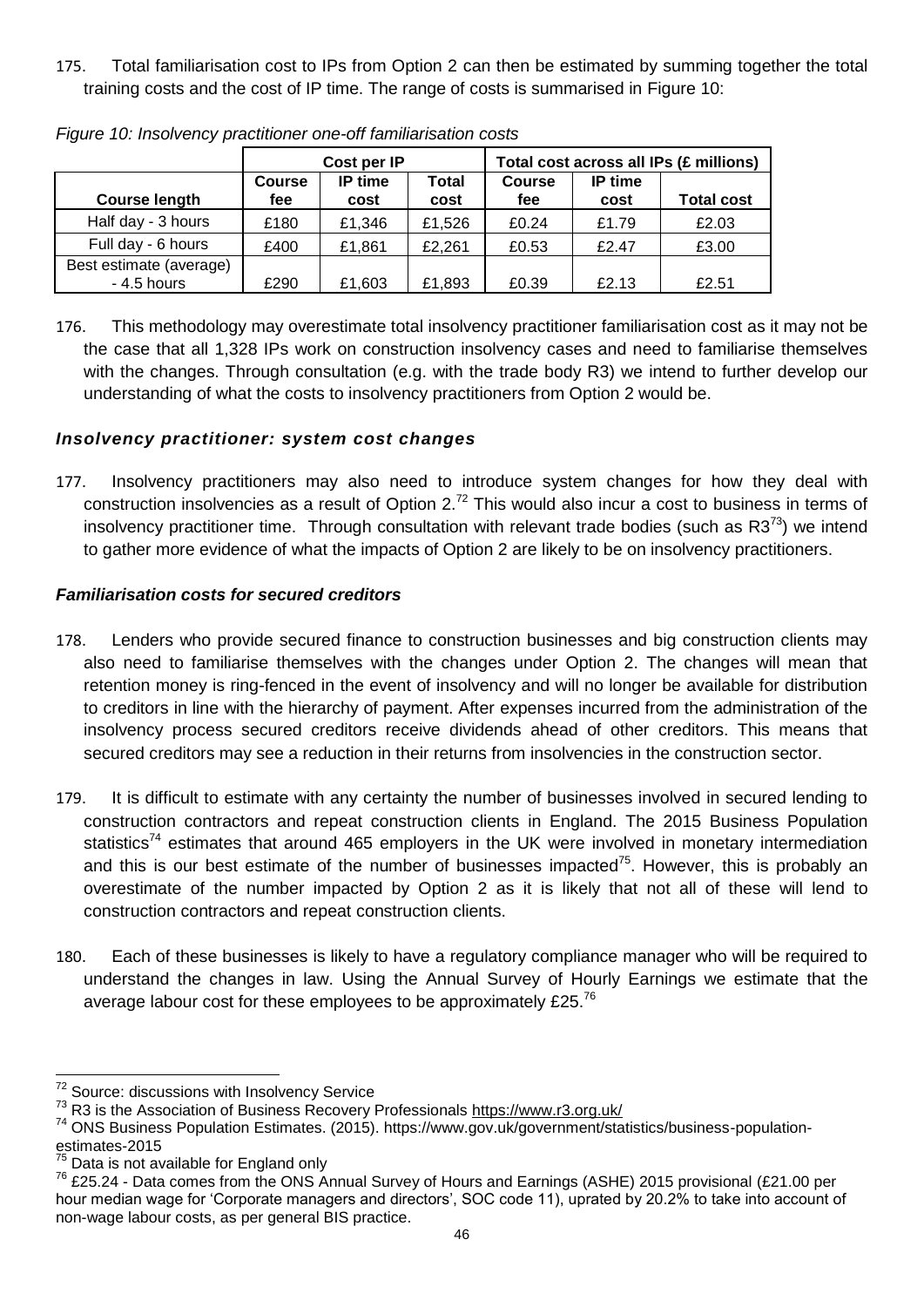- 181. Given lack of other available information it has been assumed that it would take them around the same amount of time as insolvency practitioners to familiarise themselves with the changes and what this means for their business models. This is unlikely to be an accurate estimate, as they will be impacted in different ways by Option 2. We assume that it will take secured creditors between around 3 and 6 hours familiarise themselves with the implications of Option 2, with (the average) 4.5 hours as a best estimate. Subject to stakeholder engagement, we intend to test this assumption through consultation.
- 182. This equates to a total one-off familiarisation cost of between £0.04 million and £0.07 million, with a best estimate of **£0.05 million**.

#### Ongoing costs

- 183. Research conducted by Pye Tait identified two main costs associated with holding retentions in trust:
	- the cost of administering the account; and,
	- financing the money to be held in the account (which otherwise could be used by the client or contractor in their business).
- 184. These costs are borne by the party holding the retention client, contractor, sub-contractor. We have also identified a number of additional costs which are outlined below.
- 185.Subject to stakeholder engagement, through consultation we intend to gather evidence on which costs could be passed through to the client and which would be met by contractors or sub-contractors.

#### *Costs from setting up and administering a retention deposit account*

- 186. We envisage that there will be a number of additional costs to those wanting to use retentions from having to set up and administer a retention deposit account:
	- A one-off setup cost: administrative time and account setup fee
	- An administrative burden per contract registered in the account
	- An administrative fee charged per account
	- An administrative burden and account fee if contract terms needed to be changed
	- An administrative burden to release the retention monies from the retention deposit scheme

#### *One-off account setup costs: administrative burden and account setup fee*

- 187. There will be a one-off cost to those wishing to hold a retention from registering with a retention deposit scheme. It is expected that scheme registration would occur on an organisation rather than specific contract basis and that details such as company details, contact point etc would need to be provided. This would represent an administrative burden to those wishing to hold retentions, and is also likely to incur a registration fee to recompense scheme operator costs.
- 188. Given the high level of uncertainty at this consultation stage about how retention deposit accounts would be set up and run, it has not been possible to estimate these costs. Through consultation with industry and other relevant stakeholders we intend to gather more evidence on the costs which may be associated with registering for a trust account scheme. We also intend to explore further whether evidence may be available from similar schemes in other countries that could be used to inform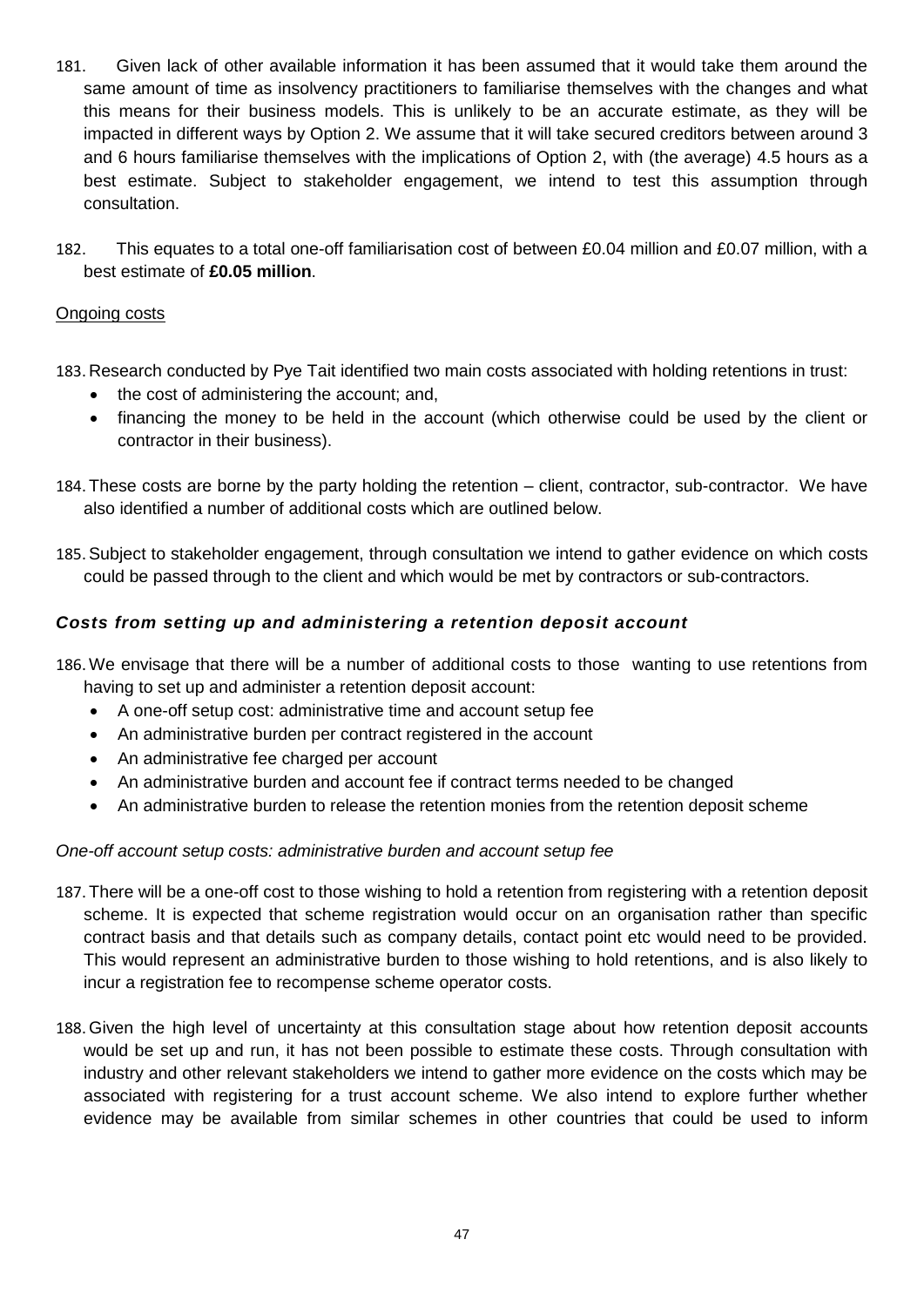analysis in the Final Impact Assessment<sup>77</sup>. Subject to the evidence gathered through consultation, total costs to business can then be estimated by multiplying the estimated cost per business by the estimated number of commercial construction clients<sup>78</sup> and contractors that will be required to hold their retention payments in trust.

189. If a threshold was introduced below which you did not need to hold retention in trust (see 'Key Assumptions' above), as is likely, then these costs would only apply to the proportion of the construction sector and/ or contracts within this threshold.

#### *Ongoing administration fees and charges*

- 190. In addition to these anticipated one-off costs we envisage that there will be on-going administrative burdens and fees associated with retention deposit accounts.
- 191. We envisage that deposit scheme operators will be required to register and also report on performance to Government. This will bring costs for which the scheme operator will need to seek recompense. We therefore envisage that there will also be a general annual registration fee which businesses holding retentions will need to pay.
- 192. We also envisage that there will also be an administration fee charged per contract to those holding retentions in a deposit account. The fee amount may be determined by value and the amount of transactions going through the account - it may be offset by any interest earned on retentions held by the scheme.
- 193. We also envisage that there will be an additional administration fee per contract if contract terms needed to be changed, to compensate the scheme operators for any resource required to make any required changes. This information would need to be provided for each contract.
- 194. We also envisage that there will be an additional administrative burden to those holding retentions from releasing the retention monies from the retention deposit scheme
- 195. Given the high level of uncertainty at this consultation stage over how a retention deposit scheme would work in practice, and what the associated costs would be it has not been possible to estimate how much these fees and charges would be. Evidence published on similar international schemes that have recently been introduced in New Zealand and New South Wales do not appear to provide an indication of the scale of these costs. The research conducted by Pye Tait was only able to gather very limited evidence on the costs associated with holding retentions in trust, and unable to produce any monetary estimates. We have been unable to identify similar schemes in the UK which could be used to inform estimates of these costs.<sup>79</sup>
- 196. Through consultation with industry and other relevant stakeholder we intend to gather more evidence on how a retention deposit scheme would work in practice, and the costs which may be associated with administering such a retention deposit scheme, and the scale of such costs. We also intend to explore

<sup>77</sup> <sup>77</sup> New Zealand and New South Wales have introduced similar schemes. However, their published regulatory impact assessments or statements do not appear to provide any estimates of these administrative fees which could be used to inform our analysis.

<sup>&</sup>lt;sup>78</sup> As discussed previously, we do not currently have a figure for the number of commercial construction clients, and are not at present aware of a source that could provide this information. There are challenges identifying the total number of construction clients in a given year. Subject to stakeholder engagement, through consultation we intend to gather information on possible sources for this data.

<sup>&</sup>lt;sup>79</sup> For example, this is in some ways comparable to the Deposit Protection Scheme for rented properties. However, there are many differences between the two schemes and this involves a completely different set of different processes and economic actors.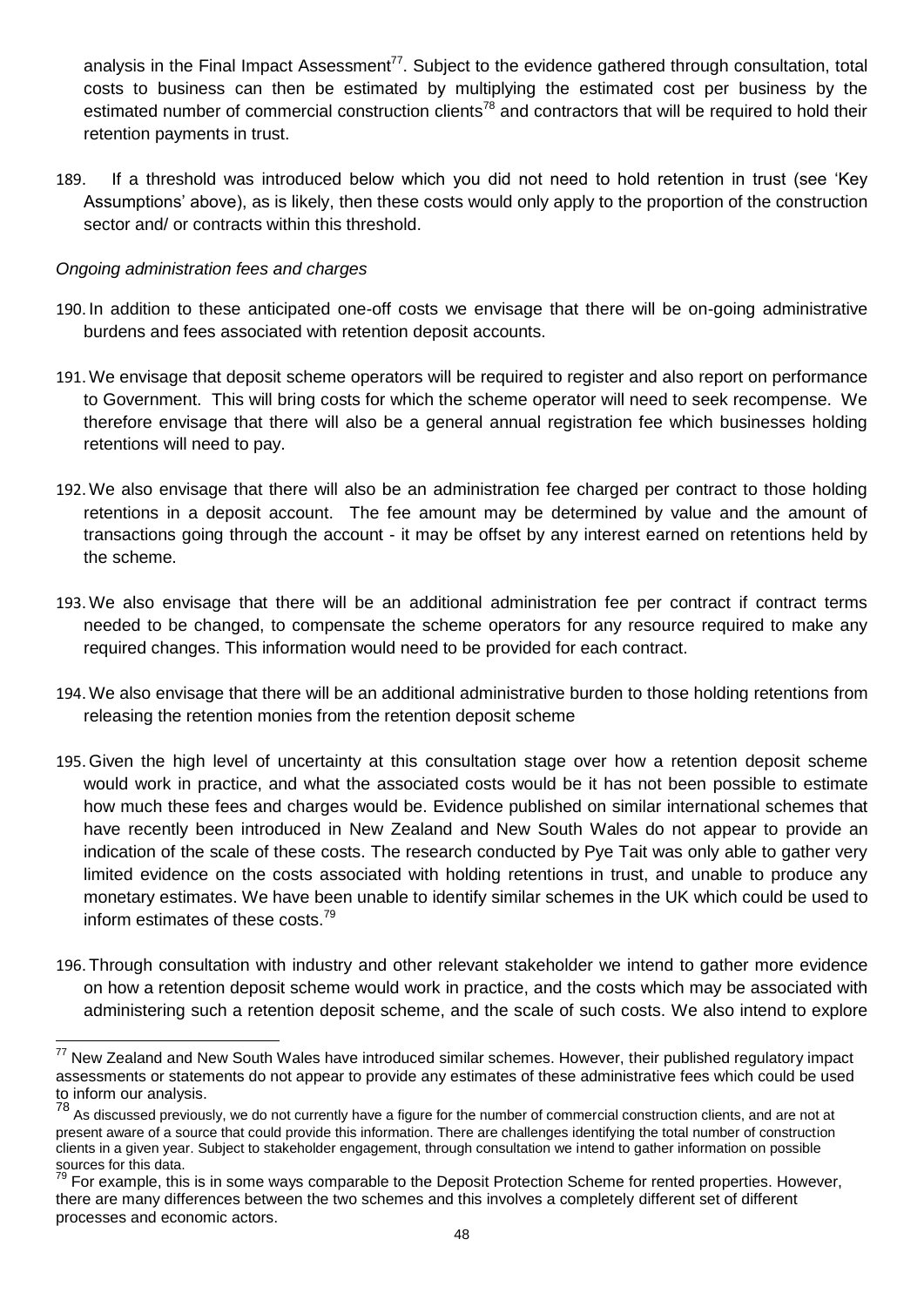further whether evidence may be available from similar schemes in other countries that could be used to inform this analysis<sup>80</sup>. Subject to the evidence gathered through consultation, we intend to estimate total costs to business by multiplying the estimated cost per business by the estimated number of construction clients<sup>81</sup> and contractors that will be required to hold their retention payments in trust.

197. If a threshold was introduced below which you did not need to hold retention in trust (see 'Key Assumptions' above), as is likely, then these costs would only apply to the proportion of the construction sector and/ or contracts within this threshold.

### *Government administration costs*

- 198. We envisage that deposit scheme operators will be required to register and also report on performance to Government. This will represent a cost to Government from having to administer the scheme.
- 199. Given the high level of uncertainty at this stage on what the process would be for registering and monitoring retention schemes it has not been possible to estimate what the associated costs would be.
- 200. Through consultation with relevant Government and industry stakeholders we will aim to gather more evidence on what the process should be for registering and monitoring Retention Deposit Schemes, and what the associated costs of this would be.
- 201. Total costs would partially depend on whether and where a threshold was introduced below which you did not need to hold retention in trust (see 'Key Assumptions' above).

### *Transfer generated by the absence of free trade credit*

- 202. There will be a cost to those holding retentions from having to finance the money to be held in the account up front. This means that they will not be able to use this money which could have otherwise been available to their organisation.
- 203.As outlined under 'Retentions Overview', it is estimated that between £3.2 billion and £5.9 billion is held in retentions across the construction sector in England over the course of a year, with a central estimate of £4.5 billion (in 2015 prices). Under Option 2 clients and contractors would not be able to use this money elsewhere in their business. For the time that it is held in the retention deposit account neither the construction customer nor the contractor carrying out the work would be able to use and benefit from the retention money.
- 204.Evidence collected by Pye Tait provides an indication of how clients and contractors holding retentions make use of the money. This can be used to provide an indication of how much of an impact ringfencing the retention monies so that it cannot be used by those holding retention would have, and how much money would need to be found from elsewhere to continue business as usual expenditure by those that make use of retention monies.

<sup>1</sup> <sup>80</sup> New Zealand and New South Wales have introduced similar schemes. However, their published regulatory impact assessments or statements do not appear to provide any estimates of these administrative fees which could be used to inform our analysis.

<sup>81</sup> As discussed previously, we do not currently have a figure for the number of commercial construction clients, and are not at present aware of a source that could provide this information. There are challenges identifying the total number of construction clients in a given year. Subject to stakeholder engagement, through consultation we intend to gather information on possible sources for this data.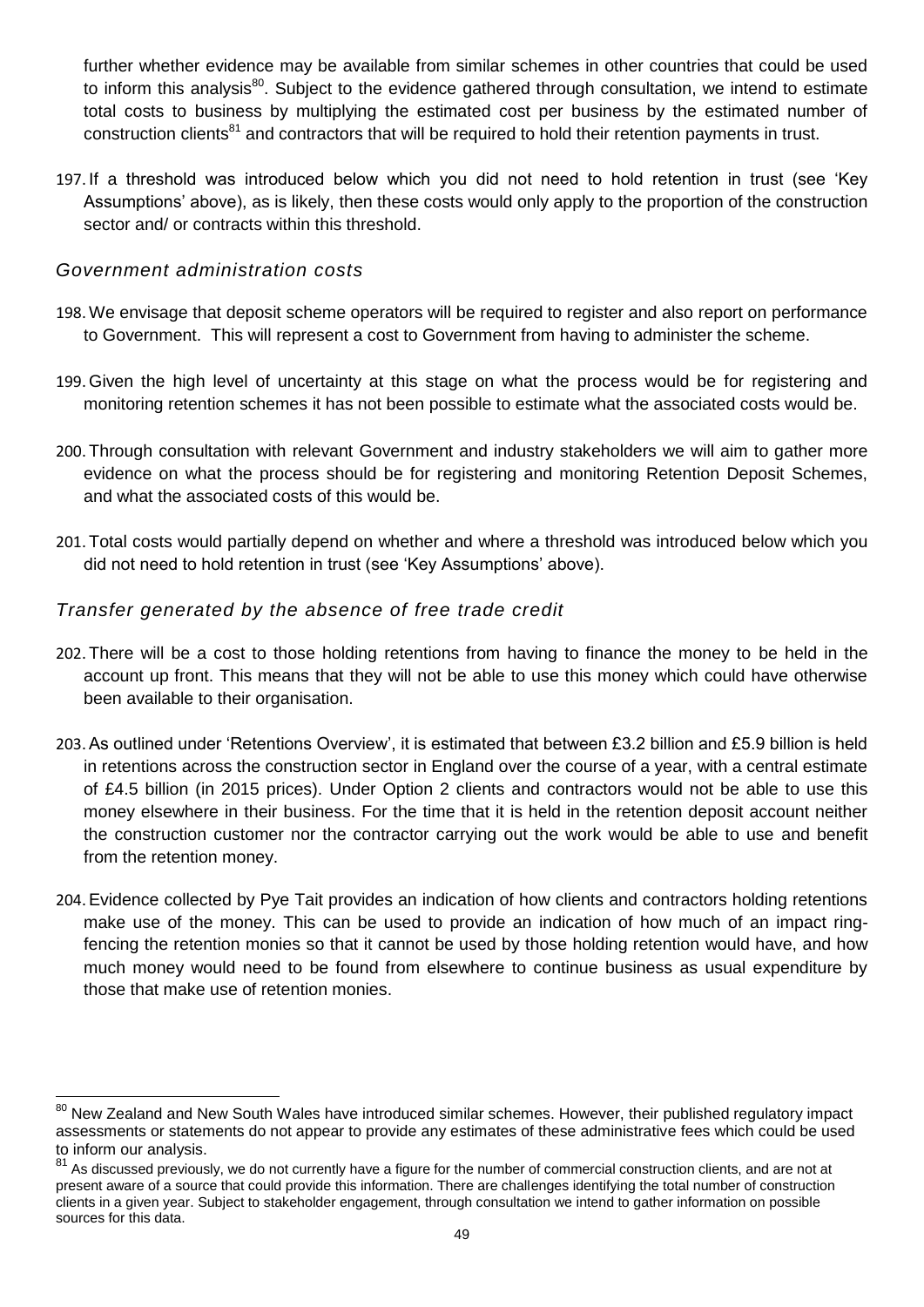205. Research conducted by Pye Tait found that approximately 67% of construction clients surveyed make no use of retention monies they hold. However, almost 19% use this as part of their general expenditure, 11% as working capital and 1.3% to support investment. This is shown in Figure 11.

*Figure 11: How clients make use of retentions – analysed by respondents<sup>82</sup>*



*Base 323 respondents<sup>83</sup>*

206. The position changes significantly for Tier 1 contractors. Only around 39% of tier 1 contractors surveyed reported that they do not use retention monies that they hold at all until it is paid. Almost 37% reported using retentions as working capital, 29% as general expenditure, and almost 5% to support investment. This is shown in Figure 12.

*Figure 12: How tier 1 contractors make use of retentions<sup>84</sup>*



*<sup>65</sup> respondents<sup>85</sup>*

1

 $82$  Pye Tait. (2017). 'Retentions in the Construction Industry'

<sup>83</sup> Respondents could select more than one response

 $^{84}_{2}$  Pye Tait. (2017). 'Retentions in the Construction Industry'

<sup>&</sup>lt;sup>85</sup> Respondents could select more than one response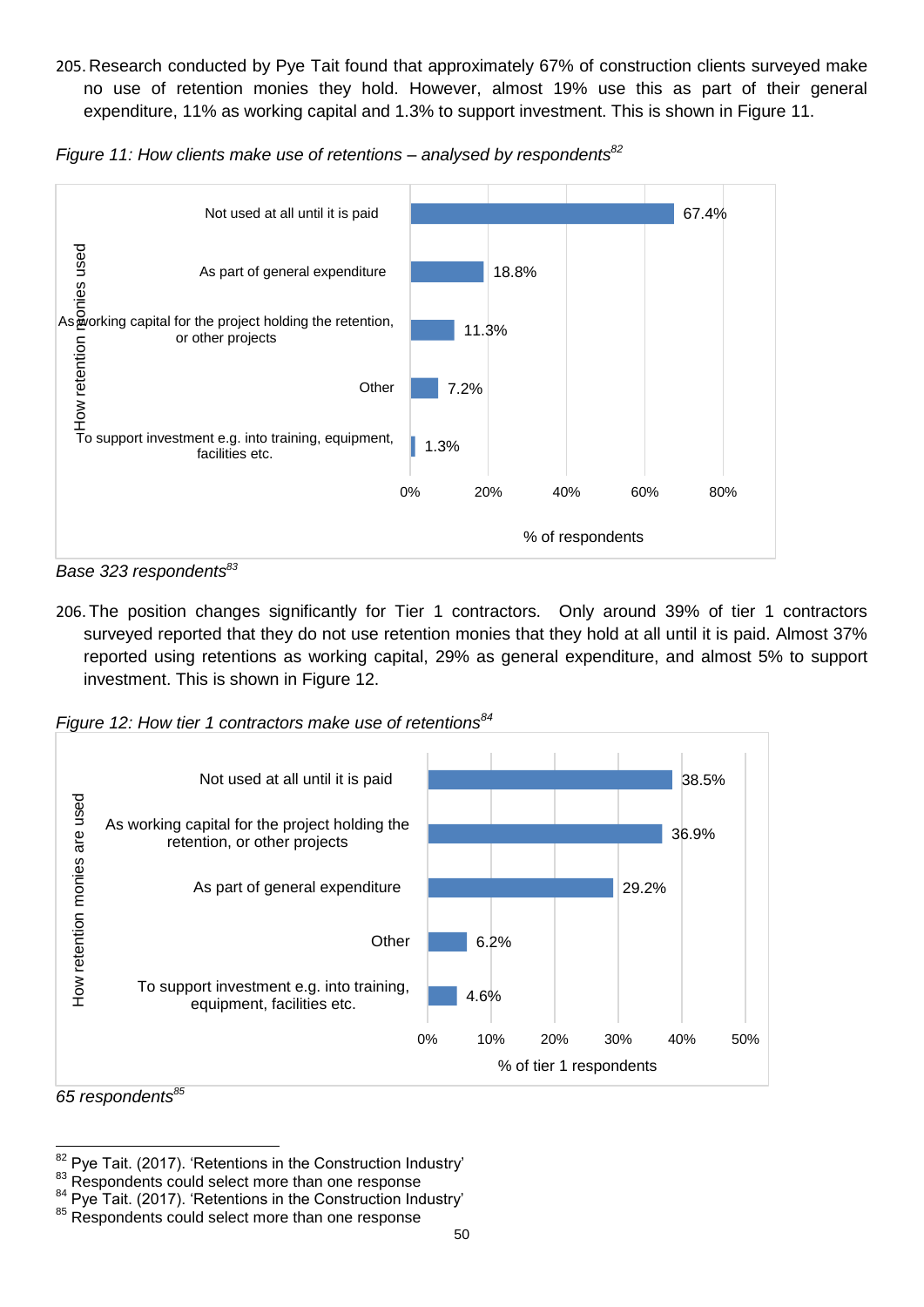- 207. This indicates that the impact of Option 2 reducing the trade credit of those that hold retentions is likely to be more significant for contractors than main construction clients. Under Option 2 they will need to find money elsewhere to continue with their current levels of expenditure.
- 208. In order to estimate the possible impact of Option 2 on the amount of additional money that would need to be found by construction clients and industry from elsewhere in order to maintain current levels of expenditure it has been assumed (for simplicity, given lack of available evidence) that half of total retention monies held in the construction sector (£3.2 billion - £5.9 billion, with a central estimate of £4.5 billion, in 2015 prices) is held by the ultimate clients and half is held by construction contractors.
- 209. Half of the total sector wide retention value (approximately £1.6 billion £3.0 billion, with a central estimate of £2.2 billion, in 2015 prices) is assumed to be held by construction clients. Pye Tait survey data found that approximately 33% $86$  of clients $87$  say they do make use of the retention monies they hold. It is therefore assumed, by proxy, that around 33% of all retention monies held by clients would be used by construction clients elsewhere in their business under the 'do nothing' scenario. Under Option 2 construction clients combined would need to find approximately an additional £0.5 billion - £1.0 billion, with a central estimate of £0.7 billion per year (in 2015 prices) in order to maintain their current level of expenditure.
- 210. Half of the total sector wide retention value (approximately £1.6 billion £3.0 billion, with a central estimate of £2.2 billion, in 2015 prices) is assumed to be held by construction contractors. Pye Tait survey data found that approximately  $61.5\%$ <sup>88</sup> of contractors<sup>89</sup> say they do make use of the retention monies they hold. It is therefore assumed, by proxy that around 61.5% of all retention monies held by contractors would be used elsewhere in their business under the 'do nothing' scenario. Under Option 2 construction contractors combined would need to find approximately an additional £1.0 billion - £1.8 billion, with a central estimate of £1.4 billion per year (in 2015 prices) in order to maintain their current level of expenditure.
- 211. This equates to an estimated total across clients and contractors of approximately £1.5 billion £2.8 billion per year, with a central estimate of £2.1 billion (in 2015 prices) that construction clients and contractors would need to fund from elsewhere, in order to maintain current levels of expenditure.
- 212. Retentions provide free trade credit to those holding them; therefore there is likely to be a cost of obtaining this finance from other sources. The cost to construction clients and contractors from obtaining this finance would however be a transfer of benefit to those providing the finance (e.g. banks).This would represent a net cost to the construction sector, and a net benefit to the wider economy. Those who were previously benefiting from using retentions for free finance, which is not their intended purpose, would now have this finance priced by the market Evidence is not available at this stage on what the cost to construction clients and contractors from getting this finance from other sources would be. We intend to use the consultation to explore this further, subject to stakeholder engagement.
- 213. This analysis has assumed that all retentions across the construction sector will need to be held in trust. If a threshold was introduced, below which you did not need to hold retention in trust, (see 'Key Assumptions' above), as is likely, then these costs would only apply to the proportion of the construction sector and/ or contracts within this threshold. This could significantly reduce the level of this cost.

<sup>1</sup>  $86$  100% minus the 67.4% that say they make no use of retention monies they hold.

<sup>&</sup>lt;sup>87</sup>Of those that hold retentions

<sup>100%</sup> minus the 38.5% that say they make no use of retention monies they hold.

<sup>&</sup>lt;sup>89</sup> Of those that hold retentions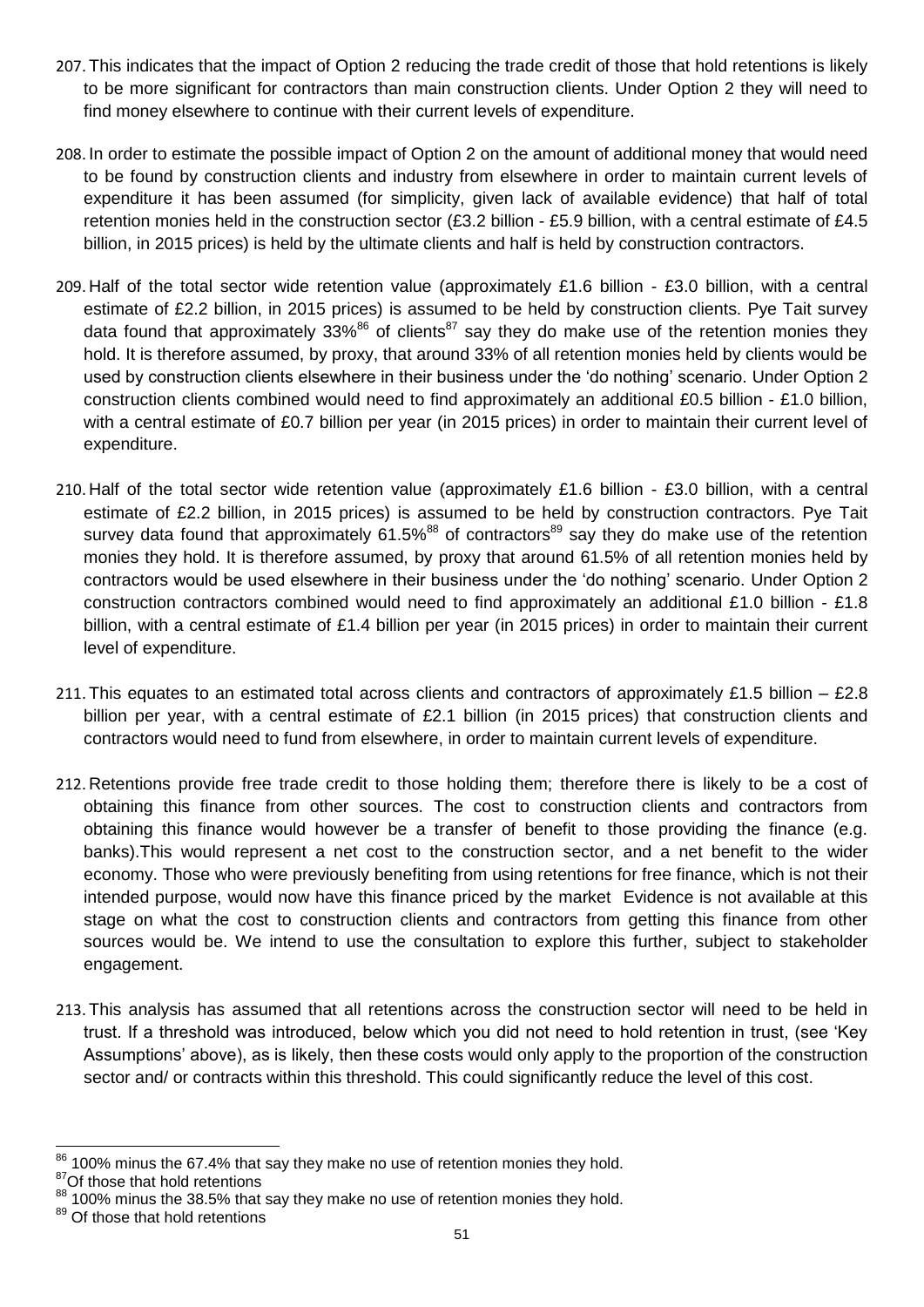## *Transfer of money away from other creditors in the event of insolvency*

- 214. Under the 'do nothing' scenario contractors owed their retention payment fall below secured creditors (such as banks) in the order of priority for getting the money that they are owed in the event of the business holding the retention going into insolvency. Option 2 is proposing that the retention money should be separately ring-fenced and that construction contractors owed this money should essentially be placed as higher priority than secured creditors to get the money that they are due in the event of insolvency.
- 215. While there is an ongoing benefit to construction contractors with retentions held against them from having their retention money protected in trust (see 'Benefits'), this represents an ongoing cost to other creditors, unsecured or otherwise as there would be less money potentially available to pay them what they are owed. The introduction of Option 2 would mean a direct transfer of risk and potential cost away from construction contractors with retentions held against them to other creditors. Other creditors can include secured creditors (e.g. banks) and other creditors (e.g. construction material suppliers if these are bought on credit, Government, employees).
- 216. The total amount lost by other creditors will be equal to the total amount of retention money protected in the event of insolvency, estimated at **£229 million per year** (2015 prices): see 'Option 0 – do nothing' for an explanation of how this estimate of how this has been reached.
- 217. Internal Insolvency Service analysis shows that approximately 90% of money released in the event of insolvency goes to other businesses, 10% goes to Government and employees<sup>90</sup>. It has, therefore, been assumed that 90% of this cost (£206 million) would be incurred by businesses and 10% (£23 million) by Government and employees.
- 218. The 10 year PV to other business is estimated at approximately **-£1770 million.**
- 219. The 10 year PV to Government and employees is estimated at approximately **-£197 million.**
- 220. It is likely that Option 2 will mainly impact on secured creditors as these would have otherwise been first priority to receive what is due to them under the 'do nothing' scenario. By the time that a company goes into liquidation they will have already used up the majority of their cash resources, and it is likely that there will be little to pay out to unsecured creditors, once secured creditors have been paid (this explains why retention money is currently not being paid back in the event of insolvencies). The impact on other unsecured creditors is, therefore, expected to be smaller than on secured creditors. Option 2 will be mainly a transfer of risk and potential cost from construction contractors with retentions held against them to secured creditors.<sup>91</sup>

## **Benefits**

## *Transfer of insolvency protection to those with retentions held*

221. The insolvency  $\text{rate}^{\text{92}}$  in construction sector is not particularly high compared to other sectors<sup>93</sup>. However, with retention payments contractor can typically have to wait for around 12 months after practical completion for the second half of the retention monies to be due.<sup>94</sup> This delay to payments creates a specific set of issues around insolvency risk.

91 Source: discussions with Insolvency Service

<sup>1</sup>  $90$  Source: discussions with Insolvency Service

<sup>92</sup> Approximate number of insolvencies per enterprise. See 'Rationale for Intervention' section for more detail.

<sup>93</sup> ONS Insolvency Statistics

 $94$  Pye Tait survey data indicates on 7.7% of contracts a retention is intended to be held for longer than 12 months.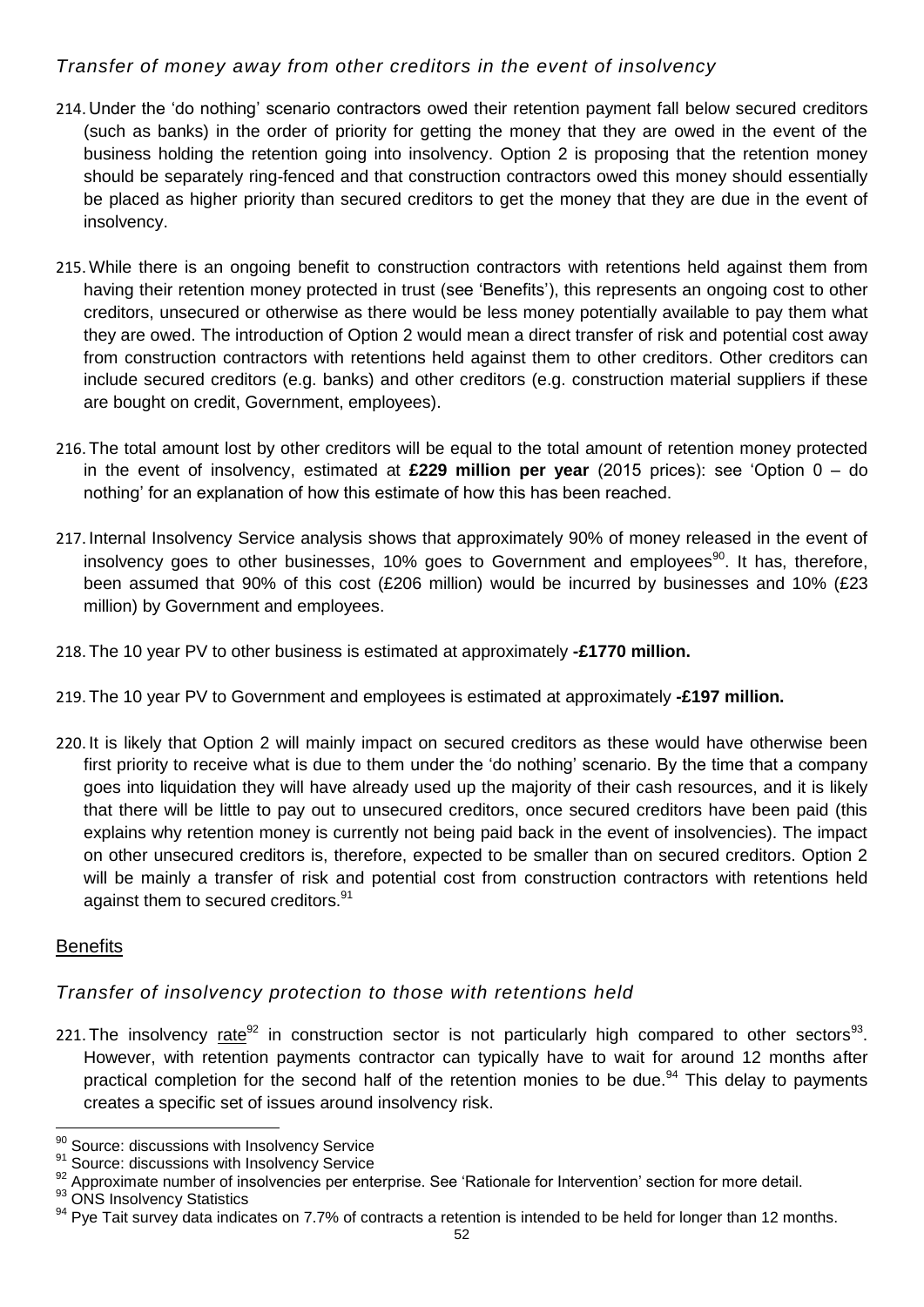- 222. In the event of upstream insolvencies construction contractors owed retention monies are not secured creditors and it is, therefore, likely that they will not receive the retention money that they are due (or only a small proportion of it).<sup>95</sup>
- 223. Holding retentions on trust in a deposit scheme would protect contractors and sub-contractors against the risk of losing the retention monies that they are due in the event that their upstream clients become insolvent. It would be effectively transferring risk and potential losses from construction contractors due retention money to other creditors. This is discussed in more detail under 'Costs' above.
- 224.As discussed under 'Option 0 do nothing', the total estimated amount of retention monies unpaid to construction contractors per year due to insolvency of another organisation is **£229 million per year** (in 2015 prices).
- 225. The total combined benefit to construction contractors from having their retention money protected and paid to them in the event of upstream insolvency would therefore be an estimated £229 million per year. This provides a 10 year PV of approximately **£1967 million**.
- 226. This analysis has assumed that all retentions across the construction sector will need to be held in trust. If a threshold was introduced, below which you did not need to hold retention in trust, (see 'Key Assumptions' above), as is likely, then these benefits would only apply to the proportion of the construction sector and/ or contracts within this threshold. This could significantly reduce the benefit of Option 2 in terms of insolvency protection.

## *Transfer of benefit: Impact on incentives around late payment*

- 227. Holding the money in a separate, independently administered deposit scheme removes the ability of the party holding the retention to use it as an easy and extended source of trade credit. It also removes the incentive of the party holding the retention to seek to hold on to it for longer than the contractually agreed period to extend that credit. We envisage that it will, therefore, reduce some of the incentives to unjustifiably pay retention late. This represents a transfer of benefit from those holding retentions to those with retentions held.
- 228. Evidence gathered from Pye Tait's contractor survey indicates that 18% of contractors may be increasing their tender prices by an amount equal to or higher than the retention. In such cases it is perhaps questionable how effective retentions are as an incentive for contractors to complete work to a high standard, that defects will be remedied, and that projects will finish in their allocated time. If contractors think that they are more likely to be paid when due this could increase the effectiveness of retentions as an incentive to complete work to a high standard, and also reduce contractor incentives to increase project cost by an amount equal to the retention amount.
- 229.Subject to stakeholder engagement, we intend to use consultation to try and further understand industry views on how often the party holding the retention holds on to it for longer than the contractually agreed period so that they can continue to use it as trade credit. However, as outlined previously it will be challenging to robustly measure and draw clear conclusions on the extent to which this unjustified late or non-payment was occurring.

#### Other impacts

*Possible impact on the proportion of construction customers holding retentions*

 $\overline{a}$ 95 Source: discussions with Insolvency Service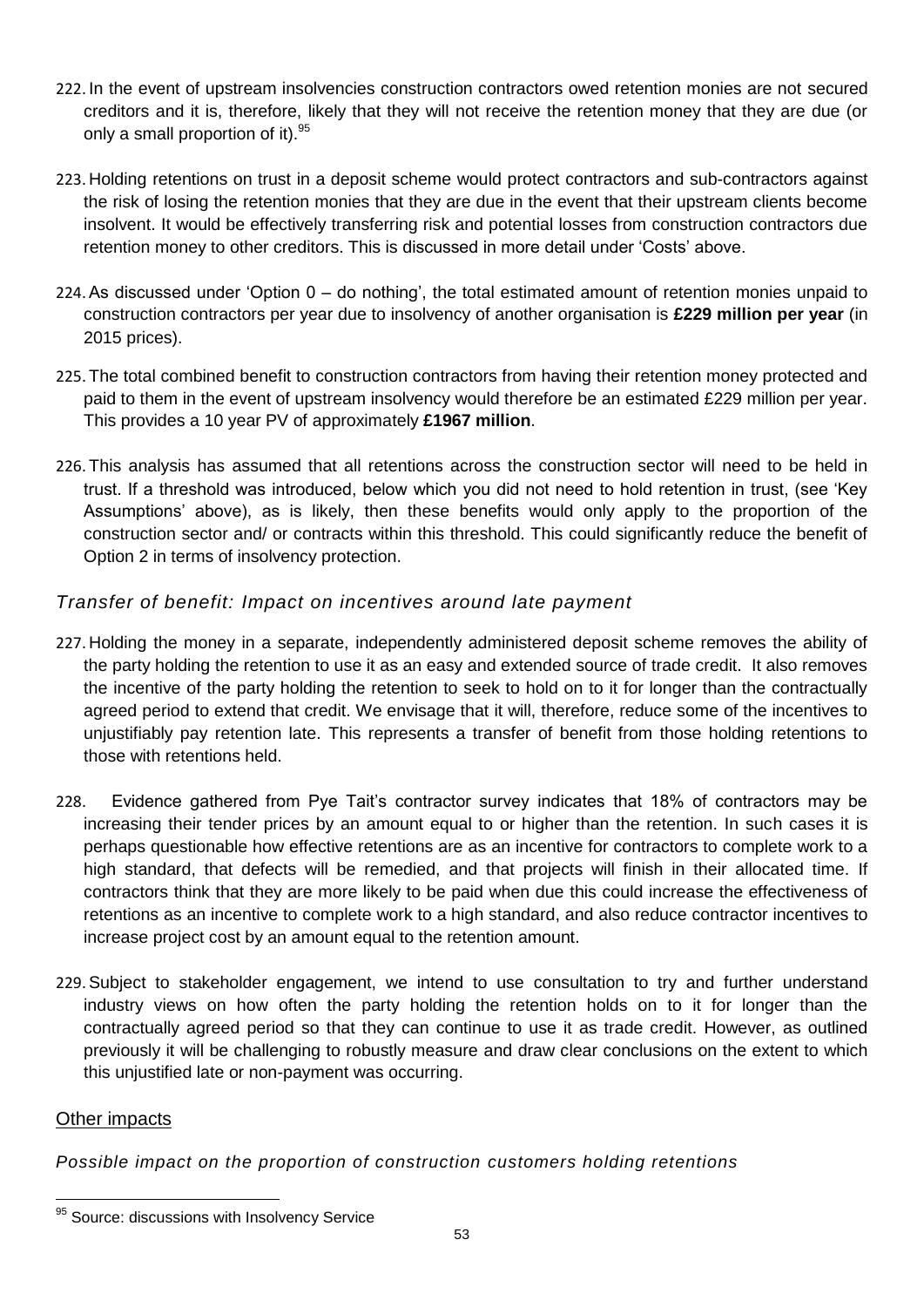- 230.As outlined above, there will be a number of additional costs to construction customers from holding a retention under Option 2. They would, therefore, need to decide whether the trade-off between the cost of holding a retention under the new scheme, and the benefit of the "insurance" it provides makes it worthwhile to still hold retentions.
- 231.As outlined above under "Scope of the Scheme" and "Key Assumptions" we suspect it is likely that a retention deposit scheme will be prohibitively expensive for small value, or short term construction contracts. We therefore intend to use the consultation to try and determine what an appropriate value threshold might be, above which the requirement to deposit retentions in an authorised scheme would apply and adjust any Final Impact Assessment accordingly. If there is not an appropriate value threshold then there would likely be a reduction in the number of (particularly smaller) contractors using retentions.
- 232. This will represent a benefit to construction contractors that would otherwise have had a retention held from them, in the form of improved cash flow. However, would mean that the construction customers are unable to benefit from using retentions as an "insurance" against defects.

### *Risks*

- 233. The changes under Option 2 will mean that retention money is ring-fenced in the event of insolvency and can no longer be allocated to secured creditors. There is a risk that this may mean that secured creditors see lending to these companies as being higher risk, and that this increases their cost of borrowing. It is important to note, however, that this would be reflected by a possible reduction in the risk of those with retentions held against them. This could reduce the cost of borrowing for those with retentions held.
- 234. There would also be the possibility that not having the retention money available to the insolvency practitioner or the business itself would mean that they are less able to rescue a business under stress. This could have the effect of triggering more insolvencies. Having a cash buffer available is particularly important in the construction sector as profit margins tend to be low.
- 235. There is also a risk that private providers will not wish to deliver retention deposit schemes.
- 236. Subject to levels of engagement, we intend to use the consultation to explore these potential risks further with industry, secured creditors, insolvency practitioners and the Insolvency Service.

#### Alternative approaches

- 237. While the "retention deposit scheme"/ holding retentions in trust approach has benefits, it is also apparent that it is not without downsides – not least in terms of its possible administration costs and therefore applicability to smaller value contracts.
- 238. The Pye Tait research looked at a number of alternatives to retentions as well as a deposit scheme including:-
	- Project bank accounts
	- Retention bonds
	- Performance bonds
	- Parent company guarantees
	- Escrow accounts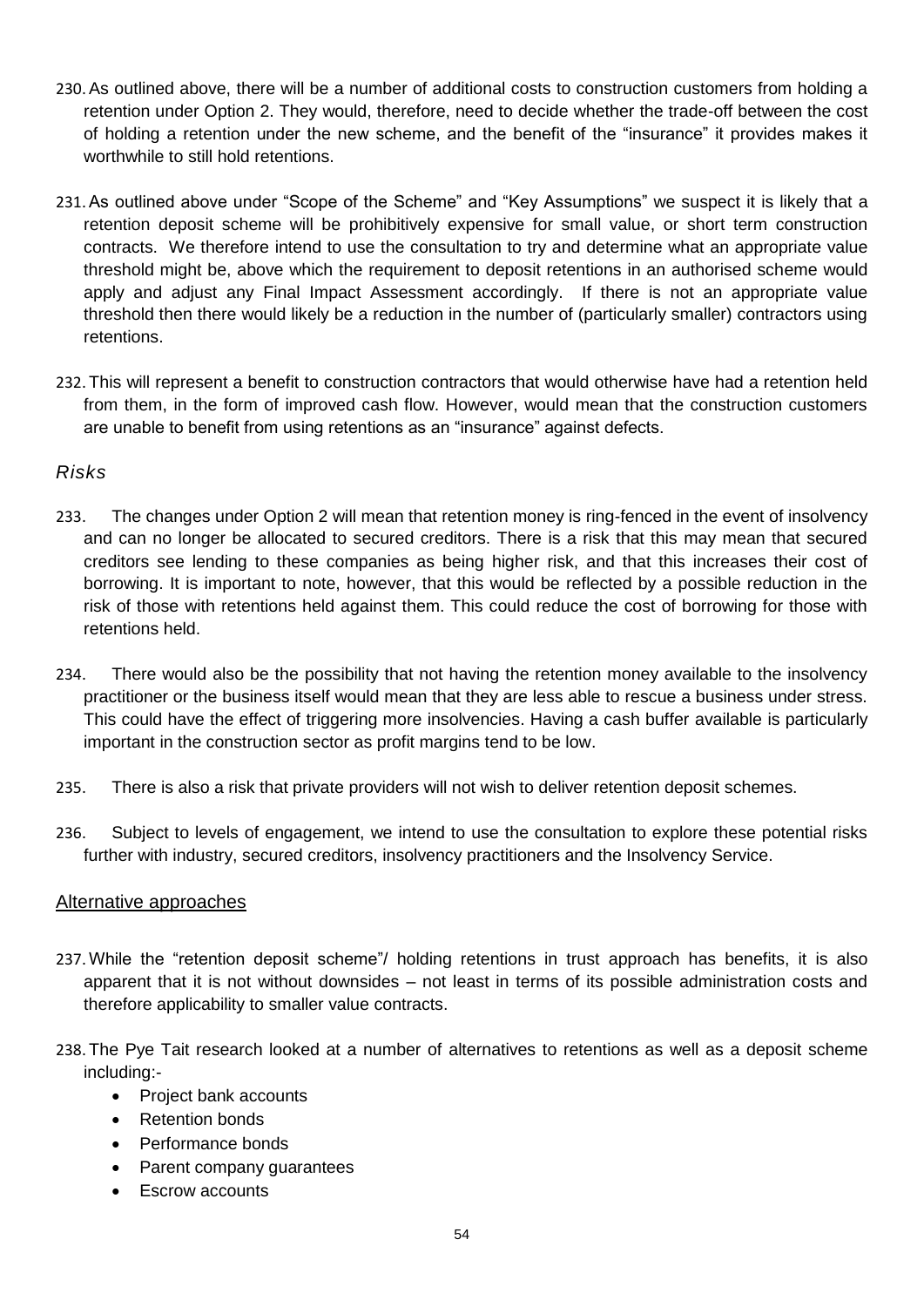- 239. Their conclusion was that most of these would have suitability in certain circumstances to replace retentions, but they are not likely to be generally suitable for use across all construction contracts.
- 240. We intend to use the consultation to test this conclusion further and see if more suitable alternative mechanisms might be identified.

## **Small and Micro Business Assessment**

241. The main groups that would be affected by the proposed changes under Option 2 are:

- Construction contractors those that hold retentions and those that have retentions held from them.
- Construction clients those that hold retentions
- Insolvency practitioners
- Secured creditors to companies that hold retentions

#### *Construction contractors*

- 242.Approximately 99.8% of all construction contracting businesses in England can be classified as micro or small businesses.<sup>96</sup>
- 243. Retentions are held down the supply chain (i.e. clients from main tier 1 contractors, tier 1 contractors from tier 2s, tier 2s from tier 3s etc), with companies generally getting smaller as you go down the supply chain.

#### *Construction clients*

244. It has not been possible to gather data on the number of construction clients that hold retentions in England and their size distribution. There are difficulties in estimating the number of construction clients as anyone or any business can be a construction client. There will be repeat construction clients but also many one-off construction clients each year. Subject to stakeholder engagement, through consultation we intend to gather views on possible sources for this data.

#### *Insolvency practitioners*

245. There will be a small one-off familiarisation and possible system change costs affecting all insolvency practitioners as a result of Option 2. R3, the Association of Business Recovery Professionals which represents 97% of IPs, estimate that 46% of its members can be classified as micro and small businesses.<sup>97</sup> Through consultation with R3 we intend to further explore what the impacts of Option 2 would be IPs, and whether any disproportionate costs to small and micro businesses might need to be mitigated.

#### *Secured creditors*

246. It is difficult to estimate with any certainty the number of businesses involved in secured lending to construction contractors and repeat construction clients in England. The 2015 Business Population

<sup>96</sup> <sup>96</sup> BIS Business Population Estimates. (2015). https://www.gov.uk/government/statistics/business-populationestimates-2015

[http://www.legislation.gov.uk/ukia/2016/154/pdfs/ukia\\_20160154\\_en.pdf](http://www.legislation.gov.uk/ukia/2016/154/pdfs/ukia_20160154_en.pdf) Note: these figures are for the UK not England only. Figures are not available for UK only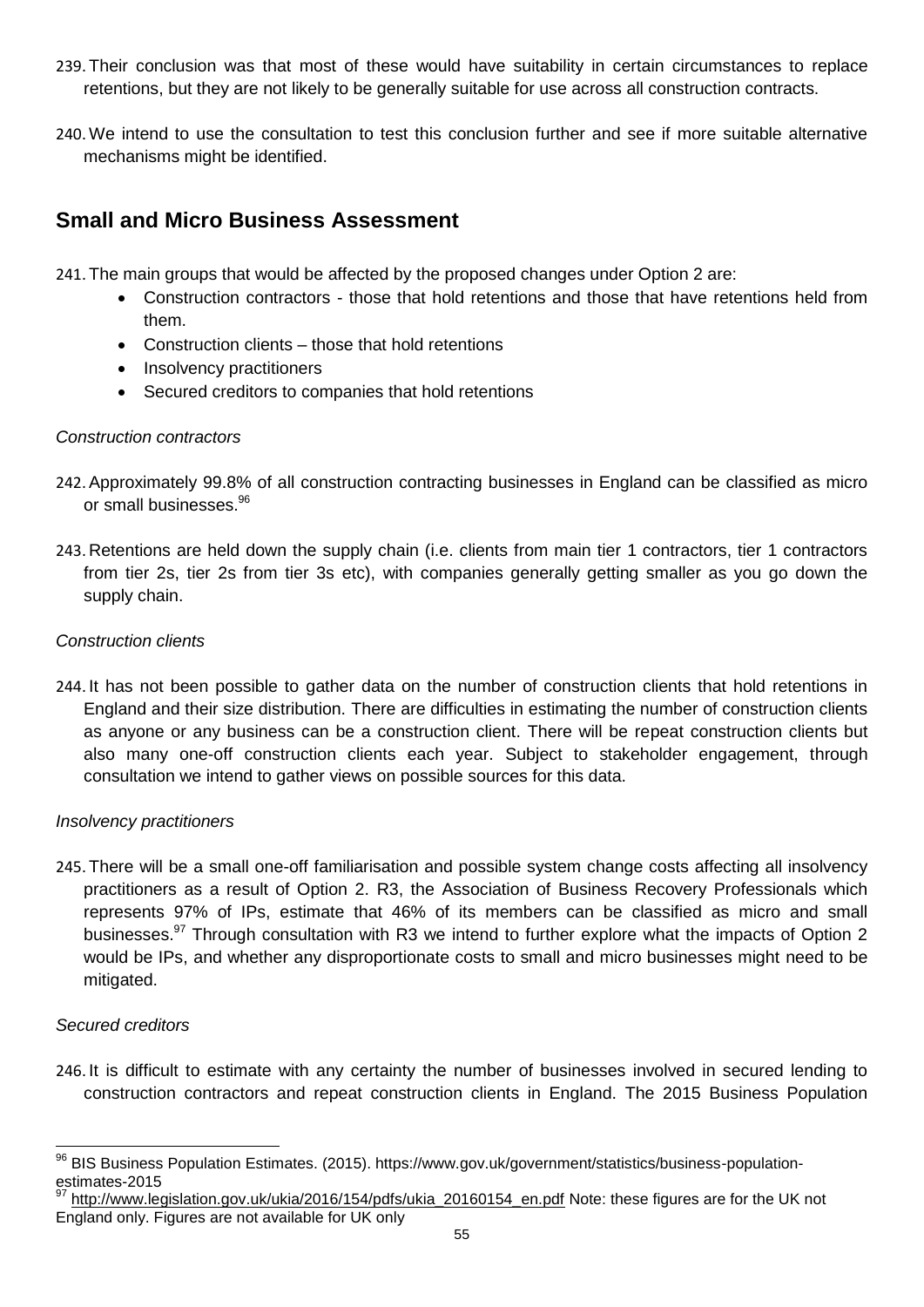statistics<sup>98</sup> estimates that around 465 employers in the UK were involved in monetary intermediation and this is our best estimate of the number of businesses impacted<sup>99</sup>. However, this is probably an overestimate of the number impacted by Option 2 as it is likely that not all of these will lend to construction contractors and repeat construction clients that hold retentions.

247. Figure 13, provides a breakdown of the number of UK employers involved in monetary intermediation by business size. This shows that 34% are micro and 30% are small enterprises.

*Figure* 13: Monetary intermediation business in the UK, by size<sup>100</sup>

| All employers                  | 465 |
|--------------------------------|-----|
|                                |     |
| Micro<br>$(1 - 9$ employees)   | 160 |
| $(10 - 49$ employees)<br>Small | 140 |
| Medium (50 - 249               |     |
| employees)                     | 100 |
| Large (250 or more             |     |
| employees)                     | 65  |

248.Subject to stakeholder engagement, through consultation we intend to gather more evidence on what creditors (secured and unsecured) typically lend to construction clients and contractors, and are therefore likely to face a cost under Option 2.

#### *Distributional impacts analysis*

- 249. The main impact of Option 2 will be to transfer the risk and potential cost of losing the money that they are owed due to insolvency from construction contractors with a retention held to secured creditors and other unsecured creditors of those holding retentions. Evidence shows that over 99% of construction contractors in England and 64% of all UK monetary intermediation businesses are small or micro firms. Subject to stakeholder engagement, through consultation we intend to gather more evidence on what creditors (secured and unsecured) typically lend to construction clients and contractors, and are therefore likely to face a cost under Option 2 (i.e. how many of these are likely to be small and micro businesses).
- 250. We also envisage that there will be a series of costs to the construction contractor and clients holding retentions from having to set up and administer a trust accounts, familiarise themselves with the changes, and not being able to use the retention money elsewhere in their business. As discussed in more detail under 'Scope of Scheme' we suspect it likely that a retention deposit scheme will be disproportionately and prohibitively expensive for small businesses, and / or for small value or short term construction contracts. A threshold is likely to be needed to ensure that small and micro businesses do not face disproportionately high costs. We intend use consultation to determine what an appropriate value threshold might be, above which the requirement to deposit retentions in an authorised scheme would apply, and adjust any final impact assessment accordingly. Exempting micro businesses using some kind of threshold is something that will be explored during the consultation period.

 $\overline{a}$ 

<sup>98</sup>BIS UK Business Population Estimates. (2015). [https://www.gov.uk/government/statistics/business-population](https://www.gov.uk/government/statistics/business-population-estimates-2015)[estimates-2015.](https://www.gov.uk/government/statistics/business-population-estimates-2015)

Data is not available for England only

<sup>100</sup> BIS UK Business Population Estimates. (2015). https://www.gov.uk/government/statistics/business-populationestimates-2015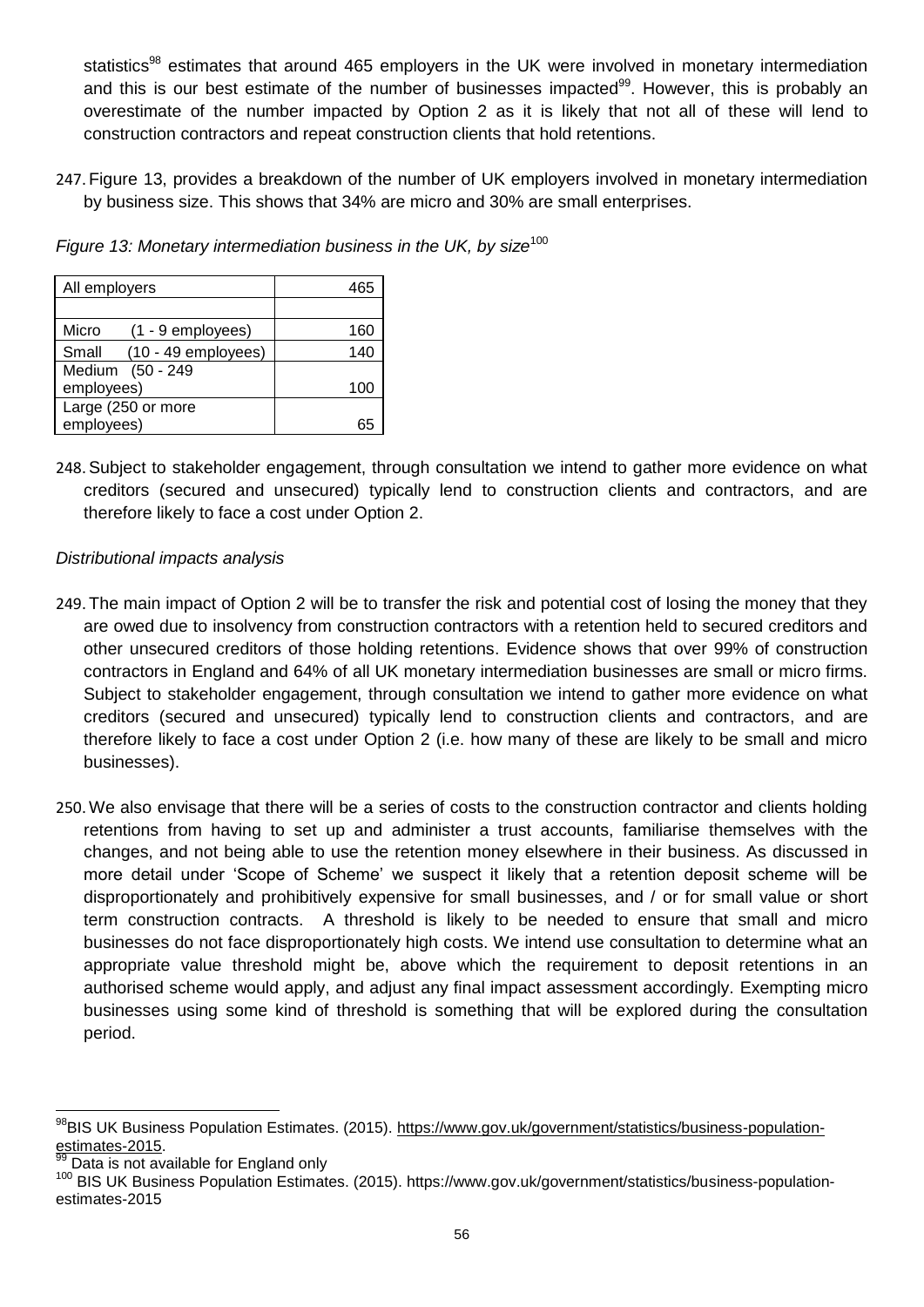- 251. We also envisage that Option 2 could reduce unjustified non-payment and late-payment of retention monies down the supply chain, due to changes in incentives faced by those holding the retention (i.e. because they can no longer use it as working capital). We therefore envisage that Option 2 could largely benefit smaller construction contractors, at the potential cost of larger construction contractors and clients. i.e. it is likely to be a transfer of benefit to small and micro businesses.
- 252. Familiarisation costs will apply to insolvency practitioners and secure creditors regardless of the type and size of business, so there is no adverse impact on small businesses.

# **Direct costs and benefits to business calculations (following OITO methodology);**

253. The direct cost and benefits to business under Option 2 will be:

- Familiarisation costs (to construction contractors, repeat construction clients, insolvency practitioners, and secured creditors)
- Contract change costs for contract writing bodies and various parties to construction contracts.
- Transfer of risk and cost in the event of insolvency from the business that holds the retention from construction contractors to other business creditors. This represents a cost to other creditors (estimated 90% cost to business, 10% to Government), but a benefit to construction contractors to whom the retention money is due.
- Administration costs and account fees for those who currently hold retentions and continue to want to do so.
- Cost to those holding retentions as they will no longer able to use retention money elsewhere in their business and may need to seek credit from elsewhere
- 254. The total net direct impact on business per year, given the costs and benefits that it has been possible to monetise is, therefore, estimated to be **£20.5 million<sup>101</sup> .**

# **Wider impacts**

- 255. Competition Assessment: We do not envisage that the options considered would have adverse competitiveness impacts.
- 256.Small Firms Impact Test: see Small and Micro Business Assessment.
- 257. Justice: we envisage that the options considered will have no direct impact on Legal Aid (it is not available in respect of insolvency proceedings).
- 258.Sustainable Development: the Options considered will have no direct impact on sustainable development.
- 259. Greenhouse Gas and Environmental assessment: The options considered will have no direct impact on greenhouse gas assessments.
- 260. Health: The options considered will have no direct impact on health.

 $\overline{a}$ <sup>101</sup> EANDCB, £2014 prices, 2015 PV